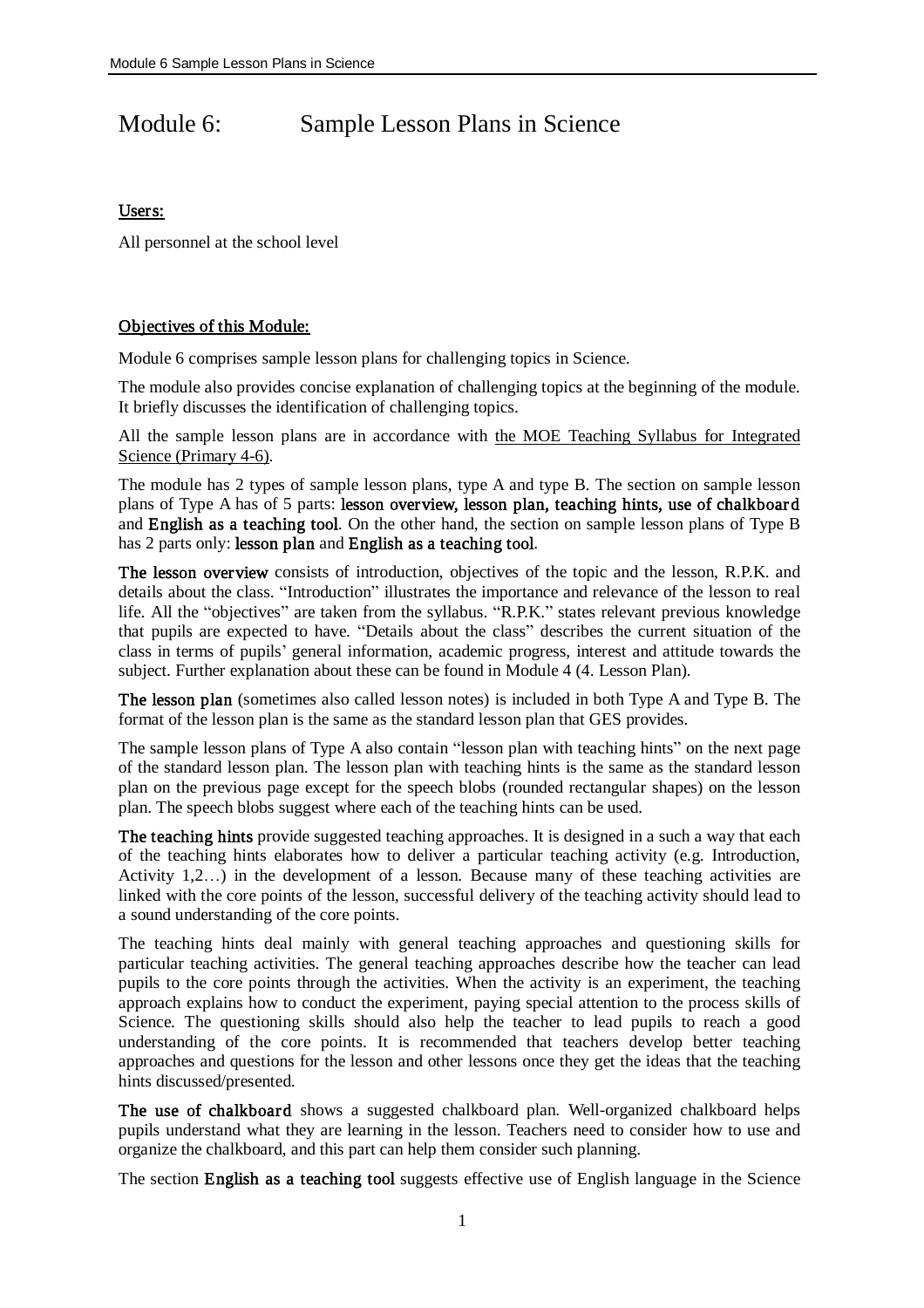lessons. The section gives examples of English that can be used in particular activities. By using the actual content of the sample lessons, it helps pupils to understand Science content better. It should be noted that a section of Module 4 highlights the use of English language as a teaching tool for other subjects, with a general and rather theoretical explanation of its use.

## Use of Modules 6 for SBI/CBI demonstr ation activity (lesson)

The CL and teachers can simply use some of the sample lesson plans for their SBI/CBI. They can also develop their own lesson plans for challenging topics using one of the samples as a model. Once CL and teachers have become familiar with the sample lesson plans and their teaching and learning strategies, it is strongly recommended that CL and teachers start developing their own initiated lesson plans for challenging topics.

### Adding Lesson Plans developed by CL and teachers

Module 6 should be built-up by adding more sample lesson plans. CL and teachers must be encouraged to develop these lesson plans. CL and teachers have opportunities to develop lesson plans for challenging topics when preparing their SBI/CBI. Besides, CL can improve lesson plans when discussing the challenging topics with other CLs in CL Sourcebook Training.

Some of the lesson plans developed by CL and teachers will be added to the modules.

### Table of Contents:

| $\mathbf{1}$                |                                                                            |    |  |  |  |
|-----------------------------|----------------------------------------------------------------------------|----|--|--|--|
| $\mathcal{D}_{\mathcal{L}}$ |                                                                            |    |  |  |  |
| 3.                          |                                                                            |    |  |  |  |
| $\overline{4}$ .            |                                                                            |    |  |  |  |
| 5.                          |                                                                            |    |  |  |  |
|                             | Lesson 2: Primary 4, Unit 2: Characteristics of Water and Other Liquids 19 |    |  |  |  |
| $\mathbf{1}$                |                                                                            |    |  |  |  |
| $\mathcal{D}_{\mathcal{L}}$ |                                                                            |    |  |  |  |
| 3.                          |                                                                            |    |  |  |  |
| 4                           |                                                                            |    |  |  |  |
| 5.                          |                                                                            |    |  |  |  |
|                             |                                                                            |    |  |  |  |
|                             |                                                                            |    |  |  |  |
|                             |                                                                            |    |  |  |  |
| 2.                          |                                                                            |    |  |  |  |
|                             |                                                                            |    |  |  |  |
| $\mathbf{1}$                |                                                                            |    |  |  |  |
| 2.                          |                                                                            |    |  |  |  |
|                             |                                                                            |    |  |  |  |
| $\mathbf{1}$                |                                                                            |    |  |  |  |
| 2.                          |                                                                            | 41 |  |  |  |
|                             |                                                                            |    |  |  |  |

Version: 1.00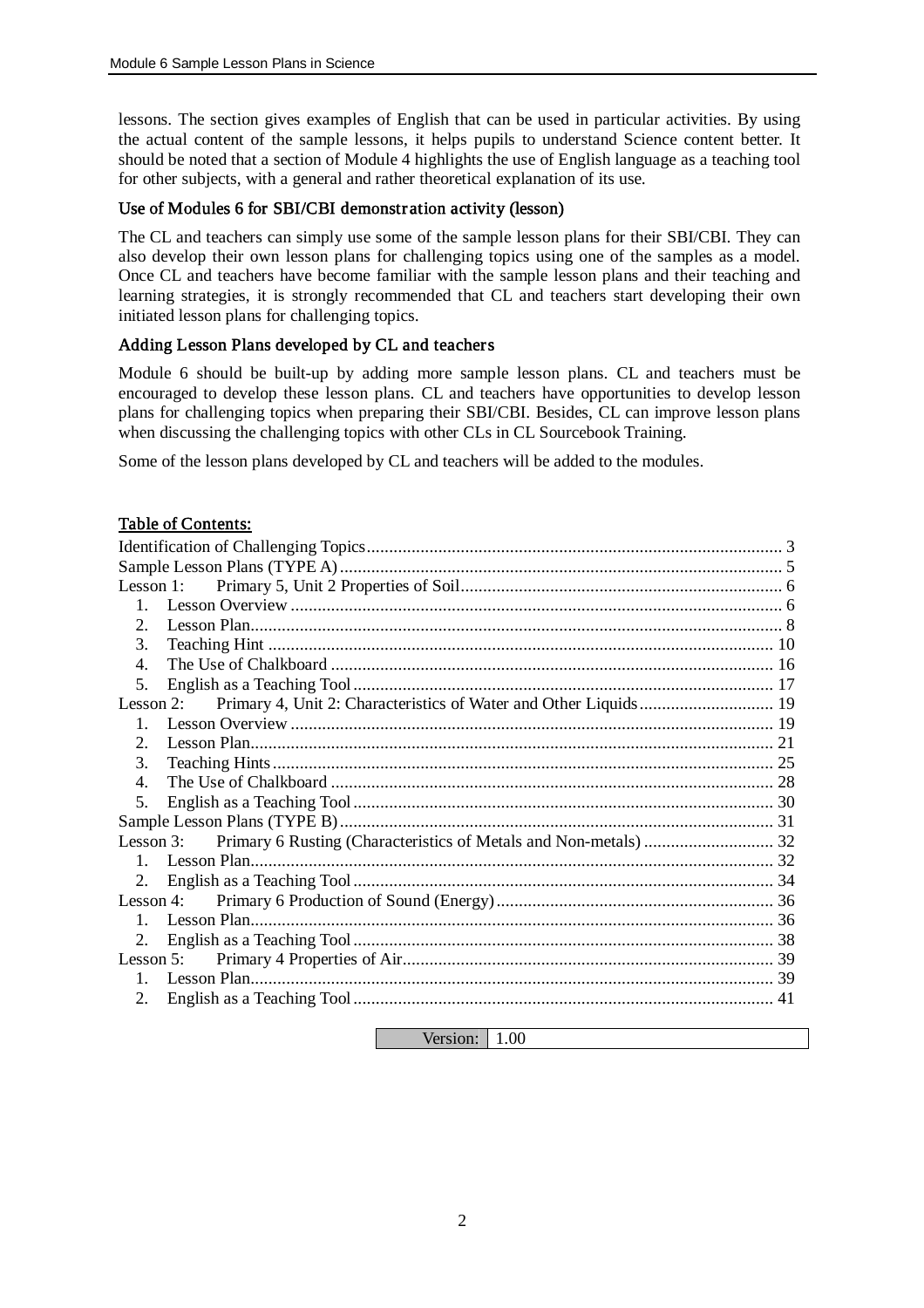## Identification of Challenging Topics

#### Introduction

Some teachers in primary schools think that some topics are difficult or challenging to teach. They call the topics **challenging topics**. The teachers claim that the topics require subject teachers or specialists to teach them. However, with adequate preparation, teaching these topics should not be problematic. It is a matter of preparation not qualification. A little bit of extra effort and time to prepare a lesson makes a big difference and helps teachers to improve their lessons greatly.

This section provides some useful information about challenging topics for CLs and teachers. It helps to identify challenging topics.

## Preferred Topics

It is important to examine topics that teachers prefer to teach. When we understand why we prefer certain things, it becomes easier to see why we do not prefer other things. The preferred topics and the reasons for preferring those topics can help us to see why some topics are regarded as challenging.

Teachers in Primary schools seem to prefer teaching some topics in Science. Some examples are:

Food, Plants, Animals, the Family and the Community

There are some reasons why primary school teachers prefer teaching the topics listed above to others. They are shown below.

- The topics present real and familiar things.
- There are relevant curriculum materials and teaching/learning materials to use in lesson delivery.
- Local teaching and learning materials could be used.
- Teachers have interest in teaching familiar topics.
- The topics lend themselves to the use of the activity method of teaching.

## Challenging Topics in Science

The following are some examples of challenging topics in Science. These are based on opinions gathered from serving teachers at the primary school level.

Earthquakes, Formation of Clouds, Forces, Electrical Circuits, Constraints to Healthy Living: HIV/AIDS, Body Framework of Mammals, Magnets and non-magnets, Reflection of Light, Dispersal of Fruit and Seed, Pollination and Fertilization in Plants

It seems that the reasons why teachers perceive some topics as challenging vary from teacher to teacher. However, some typical reasons are identifiable. For example, one of the reasons is that challenging topics are seen to be abstract because they are not seen in real life situations. Another reason can be that challenging topics lack relevant curriculum materials that teachers can use as resource materials. The following are some of the reasons some teachers gave for regarding certain topics as challenging.

- Difficulty in getting Science and Environmental Studies experts to support teachers to teach the challenging topics.
- Lack of relevant teaching/learning materials to teach the challenging topics.
- Inadequate funds for purchasing some teaching/learning materials e.g. consumable materials.
- Some teachers' level of interest in Science and Environmental Studies.
- The problem of untrained teachers who lack content knowledge in Science and skills to handle Science and Environmental Studies.
- Large class sizes do not lend themselves to the activity method of teaching.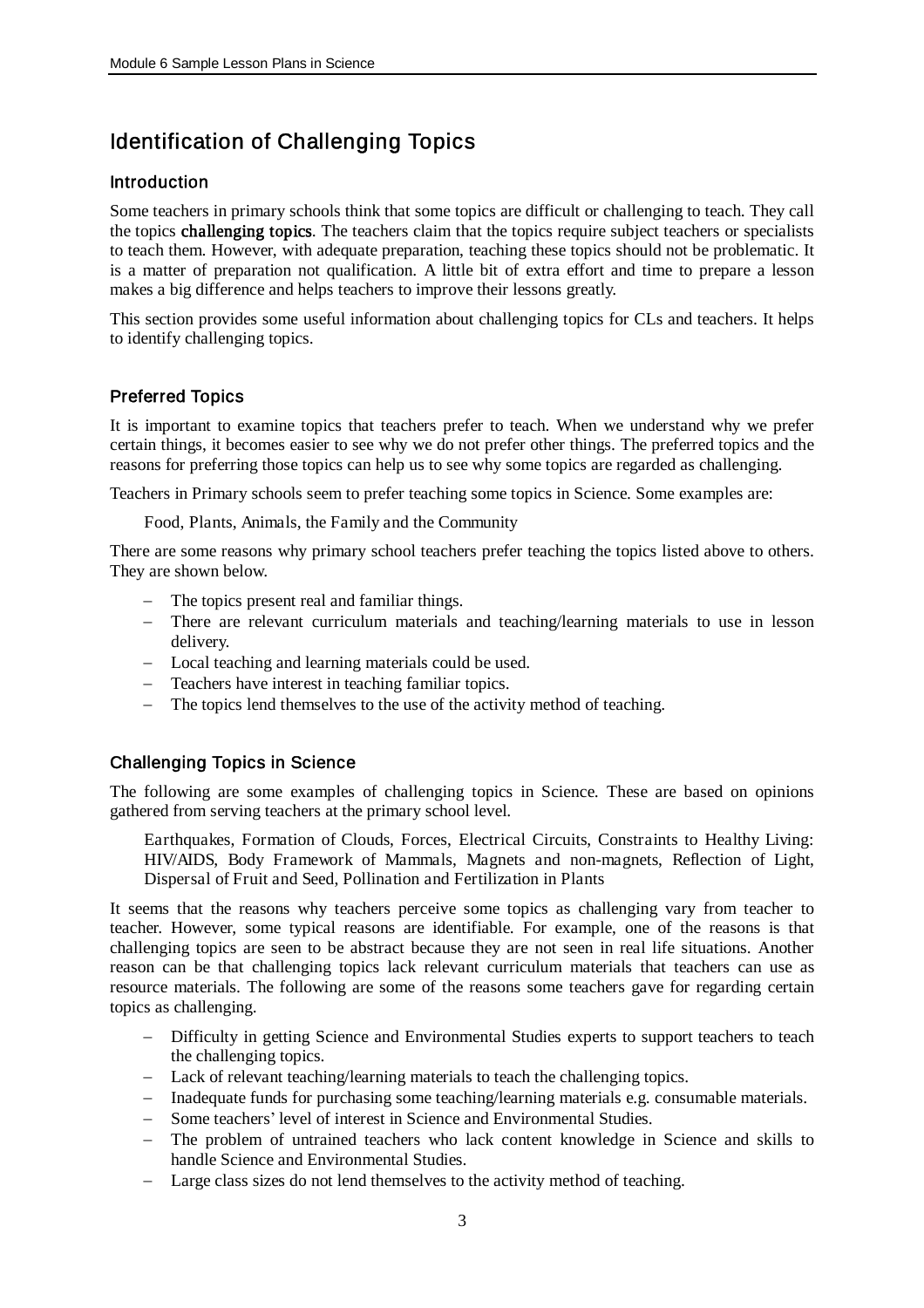- Inadequate preparation by the teachers.
- Inadequate practical lessons in pre-service training at colleges due to the emphasis on passing of examination.

## **Summary**

The challenging topics are seen to be abstract in nature. Besides, there are no teaching/learning materials and relevant curriculum materials to support teachers to teach such topics. Some teachers use inappropriate teaching methodology, and large class size makes the use of the activity method of teaching difficult.

These problems can be overcome by adopting good strategies in the teaching/learning processes.

The fundamental principle that underlies the INSET programme is that teachers learn effectively through sharing implementation and discussion of a lesson with their colleagues. Thus, the CL and teachers should utilise the opportunities for lesson implementation and post-lesson discussion at SBI/CBI and CL Sourcebook Training to treat challenging topics.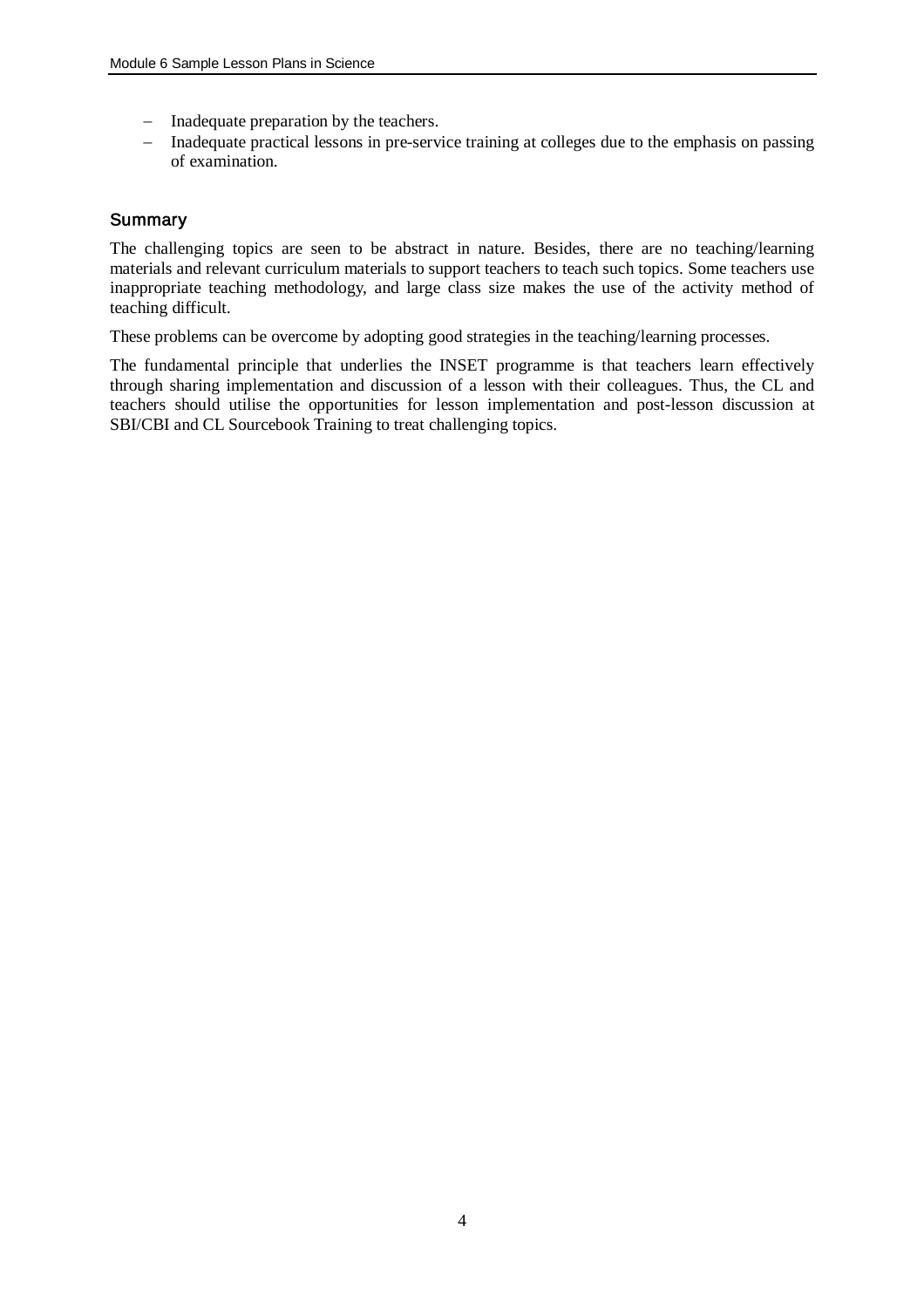# Sample Lesson Plans (TYPE A)

## Lesson 1: Properties of Soil (Primary 5)

- 1. Lesson overview
- 2. Lesson plan
- 3. Teaching hints
- 4. The Use of Chalkboard
- 5. English as a teaching tool

## Lesson 2: Char acteristics of Water and Other Liquids (Primary 4)

- 1. Lesson overview
- 2. Lesson plan
- 3. Teaching hints
- 4. The Use of Chalkboard
- 5. English as a teaching tool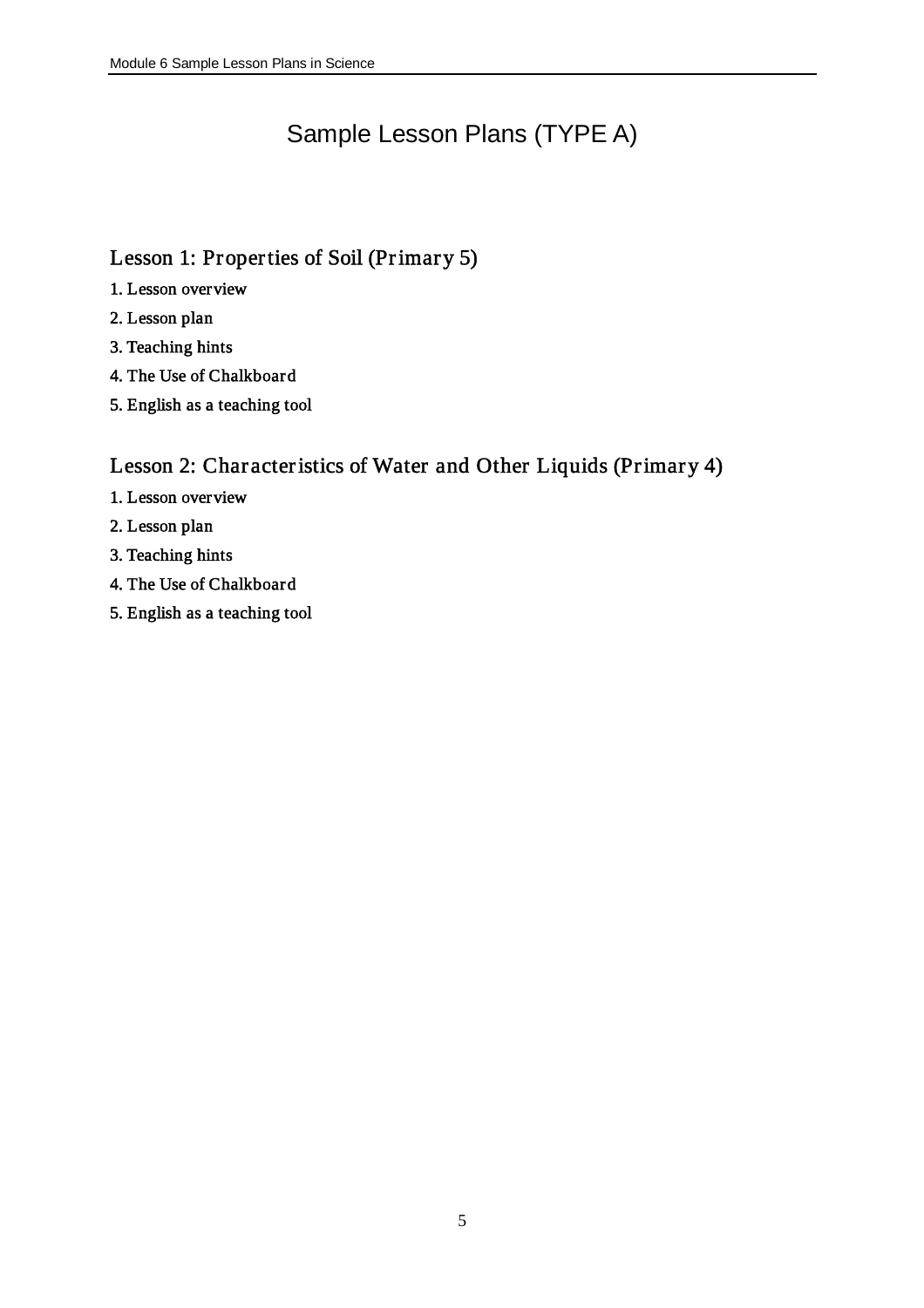## Lesson 1: Primary 5, Unit 2 Properties of Soil

## 1. Lesson Overview

## Introduction

Soils are very common in our environment. Pupils see different kinds of soil on their way to school. Many pupils have played with soil at some stage in their growth/development, touching and feeling them with their hands. Some of them know that soils support plants and can be used in building houses and roads (taught in Primary 4). From these experiences, it is obvious that soils are reasonably familiar things to the pupils; however, many pupils do not pay particular attention to its characteristics. It is important to know about the characteristics of soil because it often determines which soil is more preferable for a specific use. For example, some particular kinds of soil are useful for growing certain types of crops. Having a good understanding of the characteristics of soil is very helpful for farming.

In this lesson on Properties of Soil, pupils are expected to observe and classify different types of soil. They are to consider the uses of soil in our everyday life, and then explore which soils are best for various crops.

The teacher can organise group activites depending on the class size and the nature of the activities.

The teacher should move around in the class when pupils are working on the activities, spending ample time with them and paying attention to them.

## Gener al Objectives of the Topic (Soil in Primary 5)

The pupil will

- acquire basic knowledge about soil.
- acquire skills in controlling soil erosion.
- understand the importance of soil in crop production.

## Specific Objectives of the Lesson (Properties of Soil)

By the end of the lesson, pupils will be able to:

- determine at least two differences among loamy, sandy and clayey soils.
- demonstrate the water holding capacity of loamy, sandy and clayey soils.

This topic (properties of soil) is found in Unit 2 of the primary 5 syllabus. It deals with how a sample of soil can retain water or allow water to pass through it. The units that pupils learn before and after this unit are shown in Table 1. The table also indicates the place of the topic, Properties of Soil, in bold.

| Class     | Unit                                               |
|-----------|----------------------------------------------------|
| Primary 4 | Unit 1: Composition and uses of soil               |
|           | Unit 1: Types of soil                              |
| Primary 5 | Unit 2: Properties of soil                         |
|           | Unit 3: Soil erosion – causes, effects and control |
|           | Unit 1: Land degradation                           |
| Primary 6 | Unit 2: Soil fertility                             |

## Table 1: Class and Unit that this topic can be found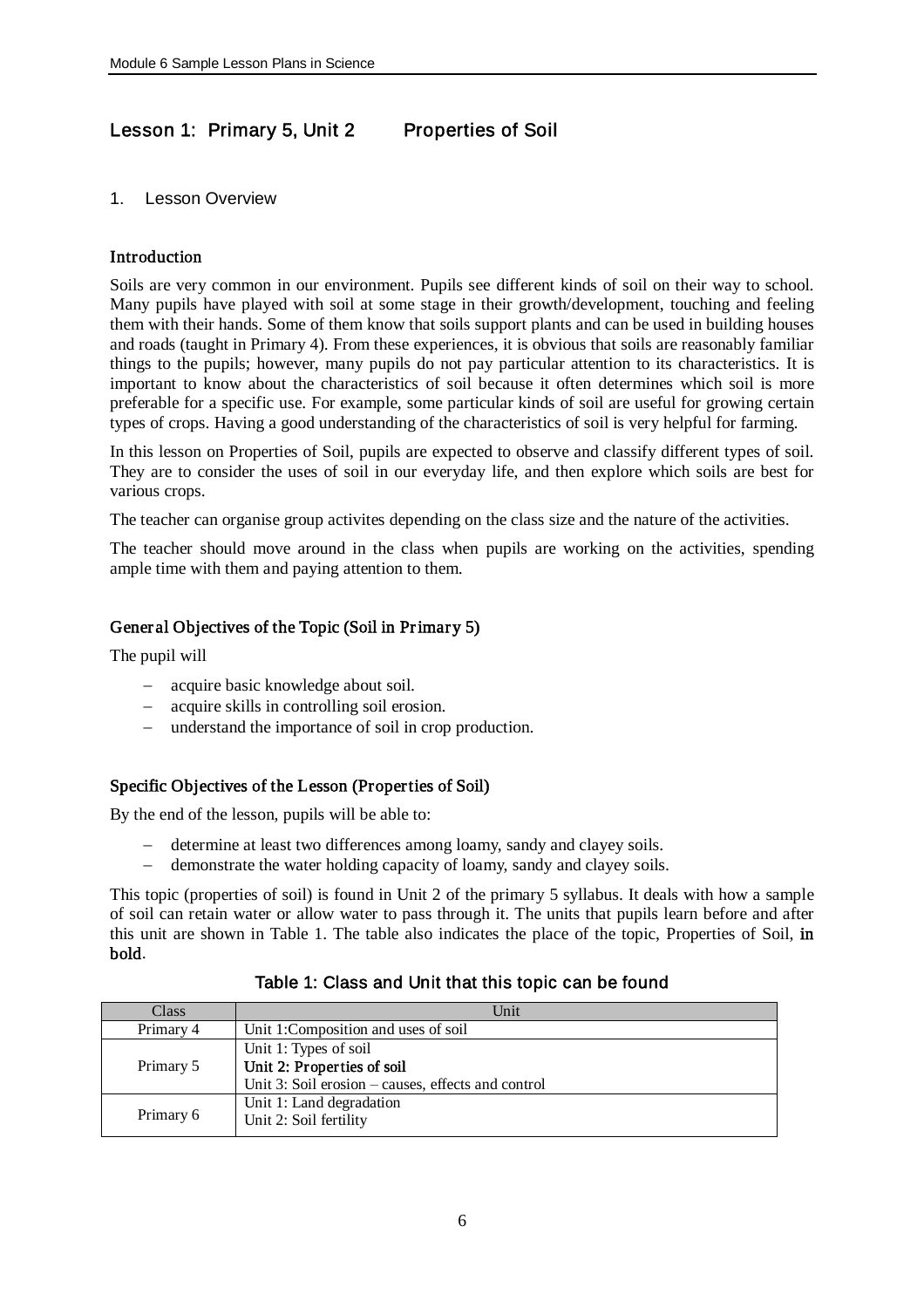## Relevant Previous Knowledge (R.P.K.)

Pupils are familiar with the type of soil in the school garden.

In Primary 4, pupils have already learnt the following:

- Soil is made up of particles of stone and other materials like dead plants, animals and air.
- Soil supports plants.
- Soil is useful in crop production.
- $-I$  It can also be used in building houses and roads.
- Soil can be used in making pots, bowls and ovens.

In Primary 5 in previous lessons, pupils have already learnt the following.

Soil can be grouped into sandy, clayey and loamy.



However, a teacher should not assume that all pupils in the class have a good understanding of the above because they have previously learnt them. It is always important to pay enough attention to the individual needs of the pupils.

#### Details about the Class

The "Details about the Class" explains the current situation of the class in terms of general information about the pupils, academic progress, interest in the subject and attitude towards the subject.

(Refer to Module 4: 4.1.3. "Details about the Class" for further explanation.)

#### This is an example

This class is made up of 50 pupils (28 girls and 22 boys). Majority of the pupils seem to have a good understanding of the uses of soil while a few pupils have a strong interest in the characteristics of soil. Approximately half of them have had some kind of farming experience with their parents. Although all of them participated in the previous lesson that dealt with grouping soil into sandy, clayey and loamy, roughly 10 of them are still struggling with how to group them.

The next section shows samples of lesson plans taken from the primary school syllabus. Some of them present the format with suggested teaching and learning activities. Others have suggested teaching hints added to certain parts of the lessons and are intended to help the teacher to achieve the core points for the various stages of the lesson.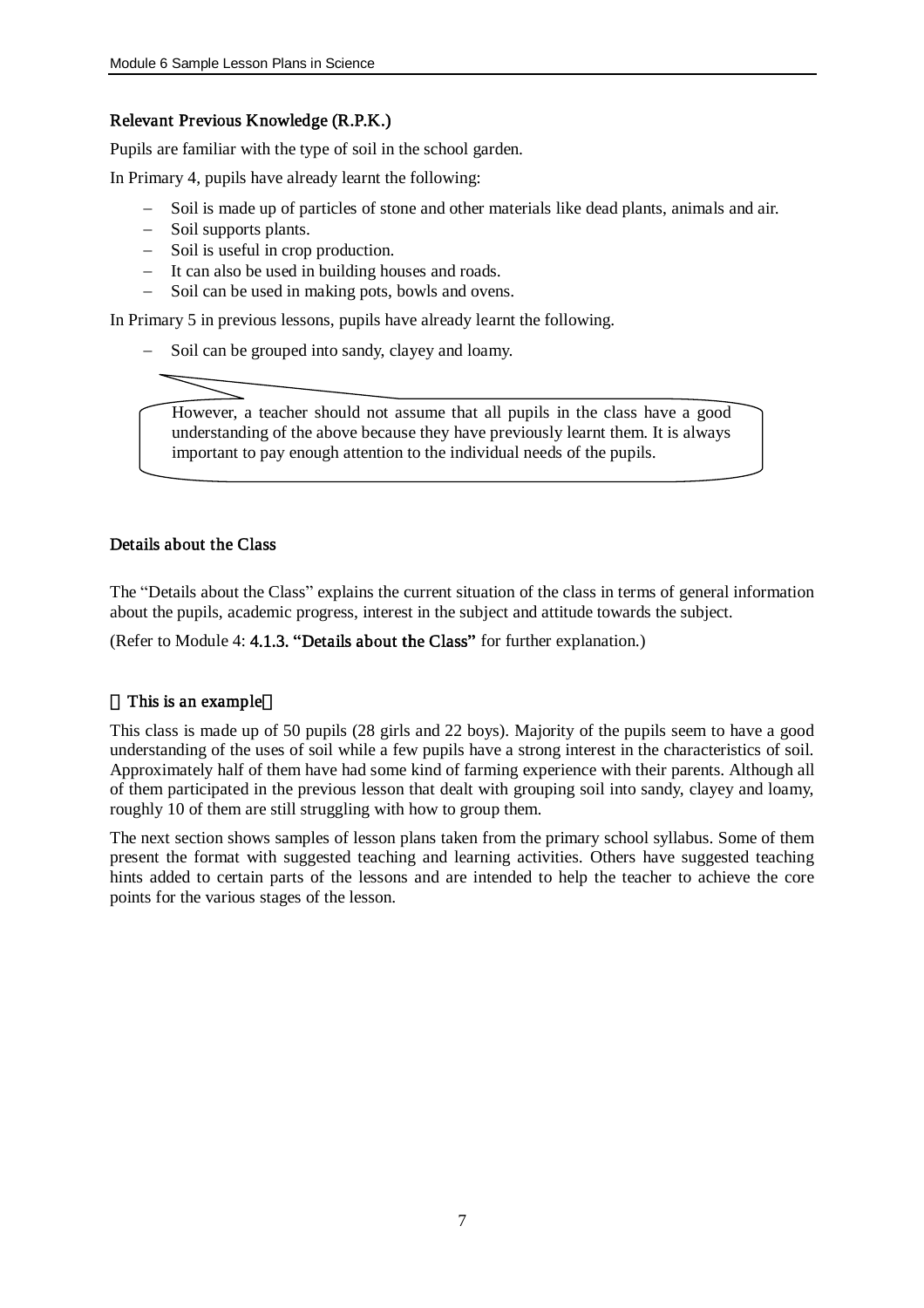2. Lesson Plan

 $\infty$ 

## PROPERTIES OF SOILS

## SUBJECT: Integrated Science REFERENCES: 1. Primary School Integrated Science Syllabus pg 38-39<br>CLASS: Primary 5 DETAILS ABOUT THE CLASS: Majority of the pupils seem to have a DETAILS ABOUT THE CLASS: Majority of the pupils seem to have a good understanding of the uses of soil while a

few pupils have a strong interest in the characteristics of soil.

| TOPIC/<br><b>OBJECTIVES/</b><br><b>TEACHING/LEARNING MATERIALS</b><br><b>EVALUATION/</b><br>E/TIME/D<br><b>CORE POINTS</b><br><b>SUB-TOPIC</b><br>R.P.K.<br><b>TEACHER/LEARNER ACTIVITIES</b><br><b>EXERCISE</b><br><b>URATION</b>                                                                                                                                                                                                                                                                                                                                                                                                                                                                                                                                                                                                                                                                                                                                                                                                                                                                                                                                                                                                                                                                                                                                                                                                                                                                                                                                                                                                                                                                                                                                                                                                                                                                                                                                                                                                                                                                                                                                                                                                                                                                                                                                                                                                                                                                                                                                    | DAY/DAT |  |  |                                                                                                                                                                                                                                                                                  |
|-----------------------------------------------------------------------------------------------------------------------------------------------------------------------------------------------------------------------------------------------------------------------------------------------------------------------------------------------------------------------------------------------------------------------------------------------------------------------------------------------------------------------------------------------------------------------------------------------------------------------------------------------------------------------------------------------------------------------------------------------------------------------------------------------------------------------------------------------------------------------------------------------------------------------------------------------------------------------------------------------------------------------------------------------------------------------------------------------------------------------------------------------------------------------------------------------------------------------------------------------------------------------------------------------------------------------------------------------------------------------------------------------------------------------------------------------------------------------------------------------------------------------------------------------------------------------------------------------------------------------------------------------------------------------------------------------------------------------------------------------------------------------------------------------------------------------------------------------------------------------------------------------------------------------------------------------------------------------------------------------------------------------------------------------------------------------------------------------------------------------------------------------------------------------------------------------------------------------------------------------------------------------------------------------------------------------------------------------------------------------------------------------------------------------------------------------------------------------------------------------------------------------------------------------------------------------|---------|--|--|----------------------------------------------------------------------------------------------------------------------------------------------------------------------------------------------------------------------------------------------------------------------------------|
| TOPIC:<br><b>OBJECTIVES:</b><br>TLM: loamy, sandy, and clayey soils, funnels, cotton wool,<br><b>TYPES</b><br>OF<br>By the end of the<br>empty transparent plastic containers, water, cups, sticks<br>SOIL.<br>lesson pupils will<br>Wednesday<br>be able to:<br><b>INTRODUCTION</b><br><b>SUB-TOPIC:</b><br>Short talk or discussion about real life experiences related to<br>$-$ determine<br>two<br>$2nd$ of Oct. 06<br><b>PROPERTIES</b><br>water holding capacity. (eg: erosion of sports grounds of the<br>differences<br>in<br>OF SOIL.<br>school)<br>sandy<br>loamy,<br>11:00<br>Through question and answer method, pupils state the types of<br>and clayey soils;<br><b>CORE POINT 1:</b><br>soil near their houses and in the school garden.<br>the school garden?<br>demonstrate the<br>60 mins<br>Sandy soil has larger particles and is brownish in<br>holding<br>water<br>colour. It feels very rough between the fingers. Clayey<br>capacity<br>of<br><b>ACTIVITY 1:</b><br>soil has smaller particles and is whitish or brownish in<br>sandy<br>loamy,<br>colour depending on its location. It feels very smooth<br>and clayey soils.<br>Pupils touch/feel and describe the soil samples in terms of<br>and has medium size particles.<br>garden?<br>colour, texture, and particle size and record their observations<br>R.P.K.:<br>in a table.<br><b>WRITTEN</b><br>Pupils are familiar<br><b>CORE POINT 2:</b><br><b>ACTIVITY 2:</b><br><b>QUESTIONS:</b><br>with the type of<br>There are 3<br>Different soils allow water to drain through them at<br>soil in the school<br>Using the same type of soil samples, pupils find out if the<br>types of soil.<br>different rates. Sandy soil allows water to pass through<br>garden.<br>different types of soil allow water to pass through them at the<br>it easily. Loamy soil allows water to pass through it<br>same rate.<br>better than clayey soil.<br>Let the group leaders read out their observations and discuss<br>and why?<br>their groups' findings with the class.<br>For the instructions, refer to worksheet or teaching approach on<br>an attached paper.<br>and why?<br><b>CORE POINT 3:</b><br><b>APPLICATION:</b><br>Pupils discuss which soil will be best for planting in the school<br>Clayey soil retains water most while loamy soil holds<br>garden or their gardens at home (Note that different kinds of<br>sufficient water for plant growth.<br>plants also determine suitable soil type.)<br><b>CONCLUSION:</b><br>e.g. Loamy soil is suitable for growing cabbage. |         |  |  | ORAL QUESTIONS:<br>What type of soil is in<br>What type of soil is on<br>the school compound?<br>What is the colour of<br>the soil in the school<br>main<br>Which soil type will<br>dry up more quickly<br>Which soil would be<br>best for growing crops<br>in the school garden |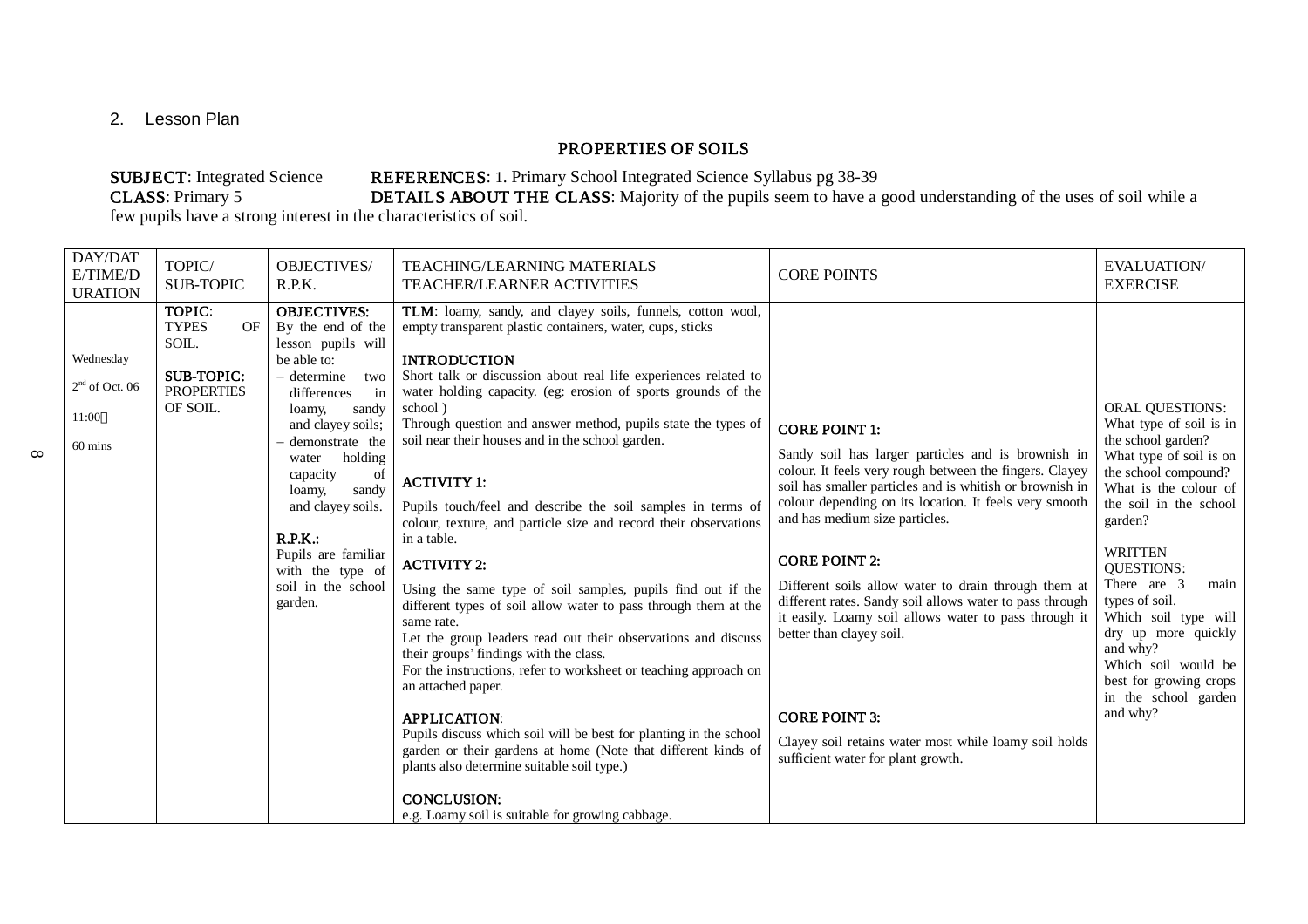## Lesson Plan with Hints

The lesson plan below shows speech blobs (rounded rectangular shapes) that indicate hints for teaching the various stages. The hints for teaching deal with specific skills for lesson delivery and they are explained in detail in the following pages. The position of each speech blob suggests where each one of the hints can be used.

|                         |                                                                                                                      |                                                                                                                                                                                                                                                                                                                                                |                                                                                                                                                                                                                                                                                                                                                                                                                                                                                                                                                                                                                                                                                                                                                                                                                                                                                                                                                                                                                     | <b>Hints for Introduction</b>                                                                                                                                                                                                                                                                                                                                                                                                                                                                                                                                                                                                                                                 |                                                                                                                                                                                                                                                                                                                                                                                                                         |
|-------------------------|----------------------------------------------------------------------------------------------------------------------|------------------------------------------------------------------------------------------------------------------------------------------------------------------------------------------------------------------------------------------------------------------------------------------------------------------------------------------------|---------------------------------------------------------------------------------------------------------------------------------------------------------------------------------------------------------------------------------------------------------------------------------------------------------------------------------------------------------------------------------------------------------------------------------------------------------------------------------------------------------------------------------------------------------------------------------------------------------------------------------------------------------------------------------------------------------------------------------------------------------------------------------------------------------------------------------------------------------------------------------------------------------------------------------------------------------------------------------------------------------------------|-------------------------------------------------------------------------------------------------------------------------------------------------------------------------------------------------------------------------------------------------------------------------------------------------------------------------------------------------------------------------------------------------------------------------------------------------------------------------------------------------------------------------------------------------------------------------------------------------------------------------------------------------------------------------------|-------------------------------------------------------------------------------------------------------------------------------------------------------------------------------------------------------------------------------------------------------------------------------------------------------------------------------------------------------------------------------------------------------------------------|
| DAY/<br><b>DURATION</b> | TOPIC/<br><b>SUB-TOPIC</b>                                                                                           | <b>OBJECTIVES/R.P.K</b>                                                                                                                                                                                                                                                                                                                        | TEACHING/LEARNING MATERIALS<br>TEACHER/LEARNER ACTIVITIES                                                                                                                                                                                                                                                                                                                                                                                                                                                                                                                                                                                                                                                                                                                                                                                                                                                                                                                                                           | <b>CORE POINTS</b>                                                                                                                                                                                                                                                                                                                                                                                                                                                                                                                                                                                                                                                            | <b>EVALUATION/</b><br><b>EXERCISE</b>                                                                                                                                                                                                                                                                                                                                                                                   |
| Wednesday<br>60MINUTES  | TOPIC:<br><b>TYPES</b><br>OF<br>SOIL.<br><b>SUB-TOPIC:</b><br><b>PROPERTIE</b><br>S OF SOIL.<br>Hints for Activity 2 | <b>OBJECTIVES:</b><br>By the end of the<br>lesson pupils will be<br>able to:<br>- determine<br>two<br>differences<br>in<br>loamy, sandy and<br>clayey soils<br>the<br>- demonstrate<br>holding<br>water<br>capacity of loamy,<br>sandy and clayey<br>soils.<br>R.P.K.:<br>Pupils are familiar<br>with the type of soil<br>in the school garden | TLM: loamy, sandy, and clayer<br>5, funnels, cotton wool,<br>empty transparent plastic examers, water, cups, sticks<br>INTRODUCTION:<br>Short talk or discussion about real life experiences related<br>water holdinng capacity.<br>Through question and answer method, pupils<br>are types of<br>soil near their houses and in the school<br><b>ACTIVITY 1:</b><br>Pupils touch/feel and describe the soil samples in terms of<br>colour, texture, and particle size and record their observations<br>in a table.<br><b>ACTIVITY 2:</b><br>Using the same type of soil samples, pupils find out if the<br>different types of soil allow water to pass through them at the<br>same rate.<br>Let the group leaders read out their observations and discuss<br>their groups' findings with the class.<br><b>APPLICATION:</b><br>Pupils discuss which soil with best for planting in the school<br><u> - comment kinds</u> of<br>garden, or their gardens at home. (Note<br>plants also determine suitable soil type.) | Hints for Activity 1<br><b>CORE POINT 1:</b><br>Sandy soil has larger particles and is brownish in<br>colour. It feels very rough between the fingers. Clayey<br>soil has smaller particles and is whitish or brownish in<br>colour depending on its location. It feels very smooth<br>and has medium size particles.<br><b>CORE POINT 2:</b><br>Different soils allow water to drain through them at<br>different rates. Sandy soil allows water to pass through<br>it easily. Loamy soil allows water to pass through it<br>better than clayey soil.<br><b>CORE POINT 3:</b><br>Clayey soil retains water most while loamy soil holds<br>sufficient water for plant growth. | <b>ORAL QUESTIONS:</b><br>What type of soil is in<br>the school garden?<br>What type of soil is on<br>the school compound?<br>What is the colour of<br>soil<br>in<br>the school<br>garden?<br><b>WRITTEN</b><br><b>OUESTIONS:</b><br>There are 3 main types<br>of soil.<br>Which soil type will<br>dry up more quickly<br>and why?<br>Which soil would be<br>best for growing crops<br>in the school garden<br>and why? |
|                         |                                                                                                                      |                                                                                                                                                                                                                                                                                                                                                | <b>CONCLUSION:</b><br>e.g. Loamy soil is suitable for growing cabbage.                                                                                                                                                                                                                                                                                                                                                                                                                                                                                                                                                                                                                                                                                                                                                                                                                                                                                                                                              | <b>Hints for Application</b>                                                                                                                                                                                                                                                                                                                                                                                                                                                                                                                                                                                                                                                  |                                                                                                                                                                                                                                                                                                                                                                                                                         |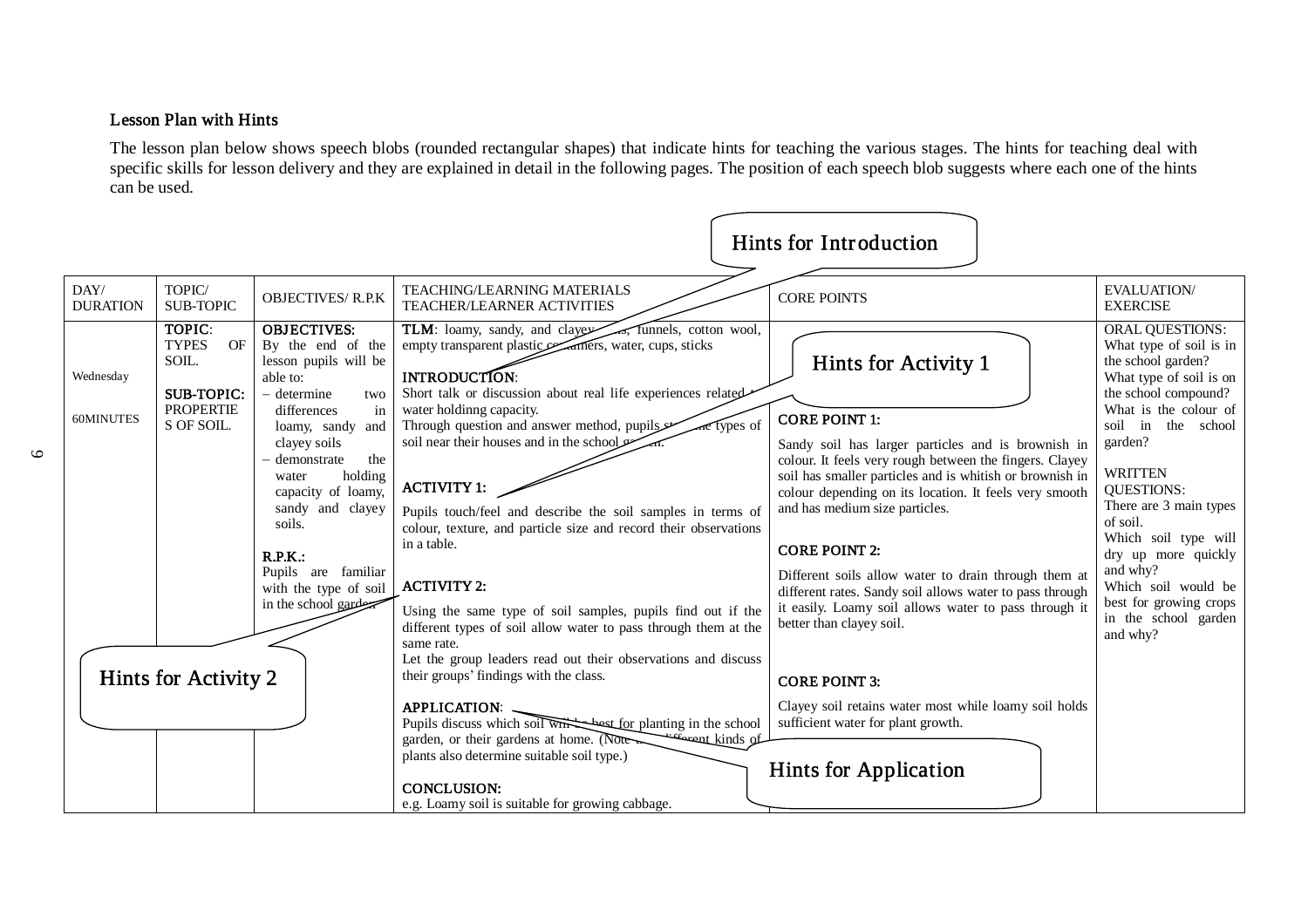### 3. Teaching Hint

The discussion that follows is the suggested teaching approaches for presenting the lesson whose lesson plan can be found on the previous page.

## Hints for Introduction

#### Questioning Skills for Introduction

In the introduction, the teacher can use any (or all) of the approaches below.

a) questions that review pupils' R.P.K. Example



b) questions that relate the lesson to real life situations. Example

T) "Which soil/land is the best for farming?"

Note: Different crops do well in different soils so any soil type mentioned should be supported with the appropriate crops. Eg.sandy soil – shallot/onions; humus- pepper.

## Hints for Activity 1

Activity 1 is linked with Core Point 1. Hints for Activity 1 lead to a good understanding of Core Point 1.

Core Point 1 (of Activity 1): Sandy soil has larger particles and is brownish in colour. It feels very rough between the fingers. Clayey soil has smaller particles and is whitish in colour. It feels very smooth and has small size particles. Loamy soil has particles with a mixture of sizes and is black in colour.

## Approach to Activity 1 (for Core Point 1):

An approach to Activity 1 is shown below as an example.

- 1. Three soil samples (sandy, clayey and loamy soils) are needed for this activity and they can be obtained from the school garden and the neighborhood.
- 2. In groups, pupils examine the samples carefully.
- 3. Pupilstouch/feel and describe the colour, particle size and texture of the three samples ofsoils.
- 4. Pupils record their observations in Table 2.
- 5. Discuss pupils' observations and classify the soil types according to the size of particles and texture.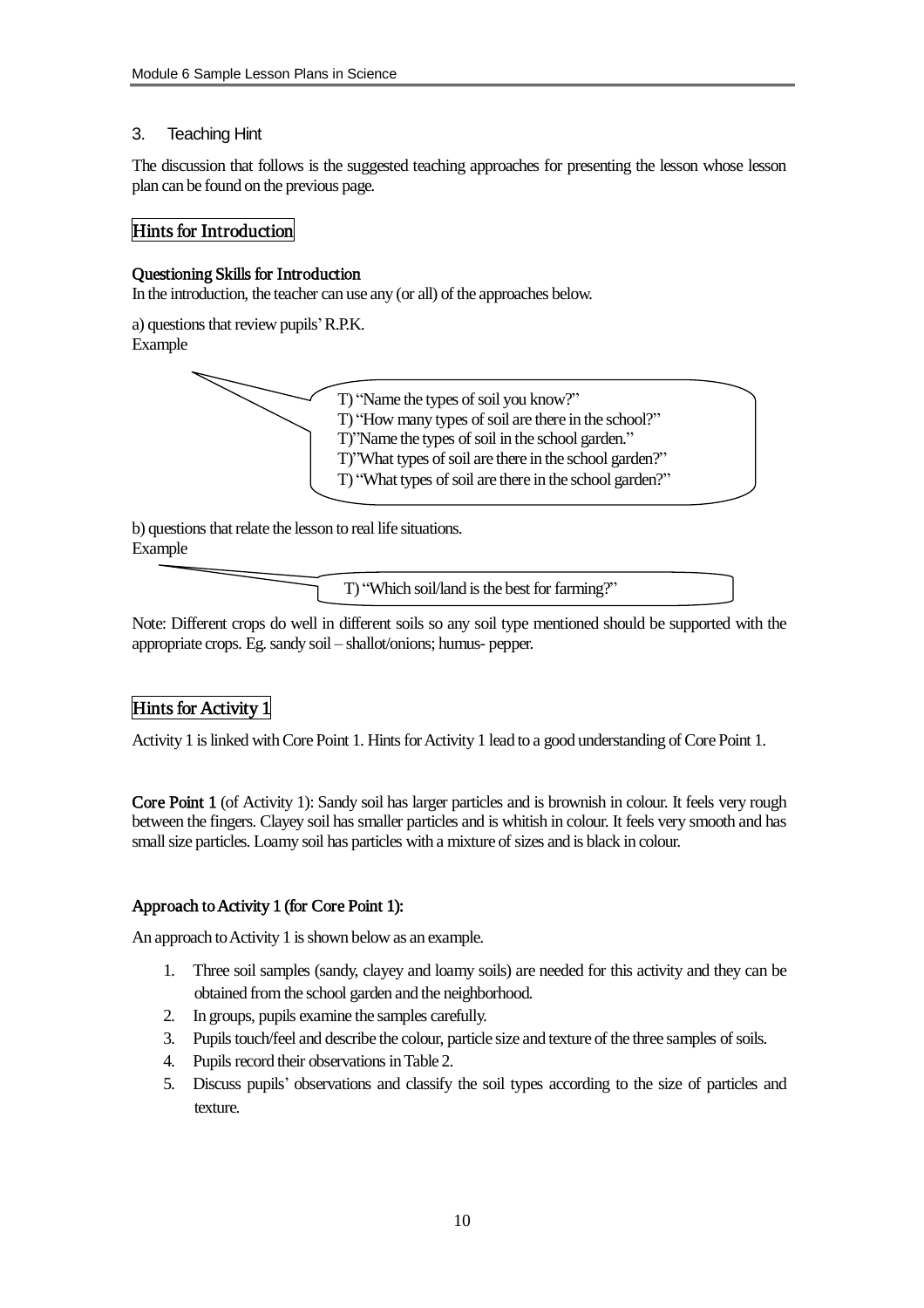| Type of soil | Colour | Size of particles | Feel or texture |
|--------------|--------|-------------------|-----------------|
| Sandy        |        |                   |                 |
| Clayey       |        |                   |                 |
| Loamy        |        |                   |                 |

### Table 2: Properties of soil types

## Questioning Skills for Activity 1

In Activity 1, pupils have opportunity to make their own observations. Ateacher should use questions that elicit the observations pupils have made. (See Module 4 General Pedagogy: 2.5 "Questioning Skills" for further explanation.)

Examples



## Hints for Activity 2

Activity 2 is linked with Core Point 2. Hints for Activity 2 lead to a good understanding of Core Point 2.

Core Point 2 (of Activity 2): Different soils do not allow water to drain through them at the same rate. Sandy soil allows water to pass through it easily. Loamy soil allows water to pass through it better than clayey soil.

## Approach to Activity 2 (for Core Point 2)

An approach to Activity 2 is shown below as an example.

- 1. Using the soil samples, pupils find out if the different types of soil allow water to pass through themat the same rate.
- 2. Let pupils predict what would happen to the water in the three types ofsoils (Pupils can be asked to write it down).
- 3. Pupils or group leaders present their predictions to the class. (Teacher writes them on chalkboard).
- 4. Carry out the experiment (Either teacher-led demonstration or group activity, depending on availability of the apparatus and time).
- 5. As a group, pupils record the results on the board or in their exercise books
- 6. Pupils share the results with members of other groups.
- 7. Discussthem in class, comparing them with the predictions pupils made before the experiment.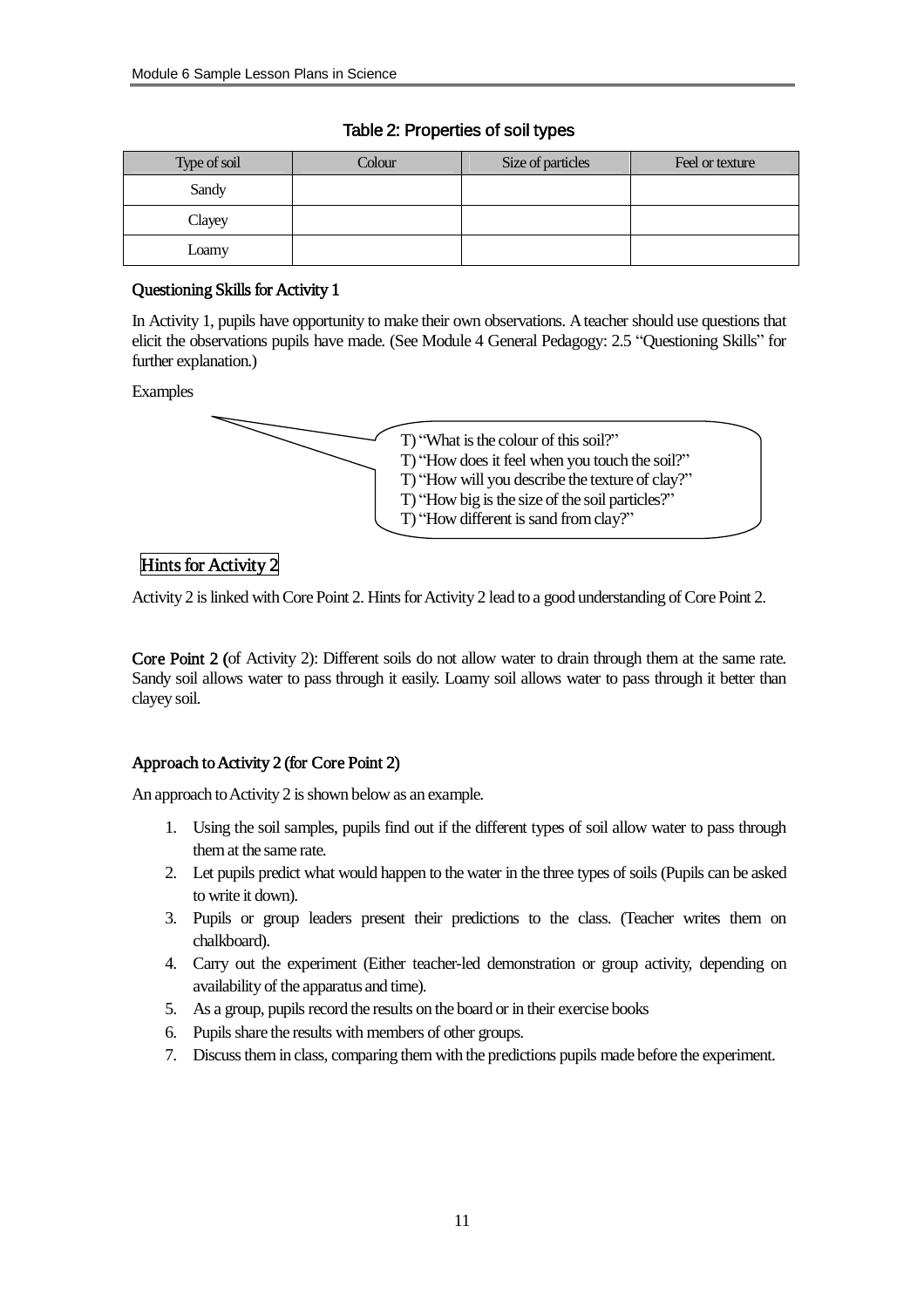#### Preparation of Teaching and Learning Materials for the lesson

Resources:

- 3 different transparent containers of equal size (beakers/ plastic bottles/ glasses)
- Samples of sandy, clayey and loamy soils (which are locally available.)
- Filter paper/a piece of paper/ cotton wool
- 3 funnels
- Aclock/stop watch/wrist-watch

## Steps to follow:

## 1.Fold the filter paper as shown.



When filter paper is not available, we can improvise it. Instead of filter paper, we can use cotton wool or a piece of tissue fromtoilet roll.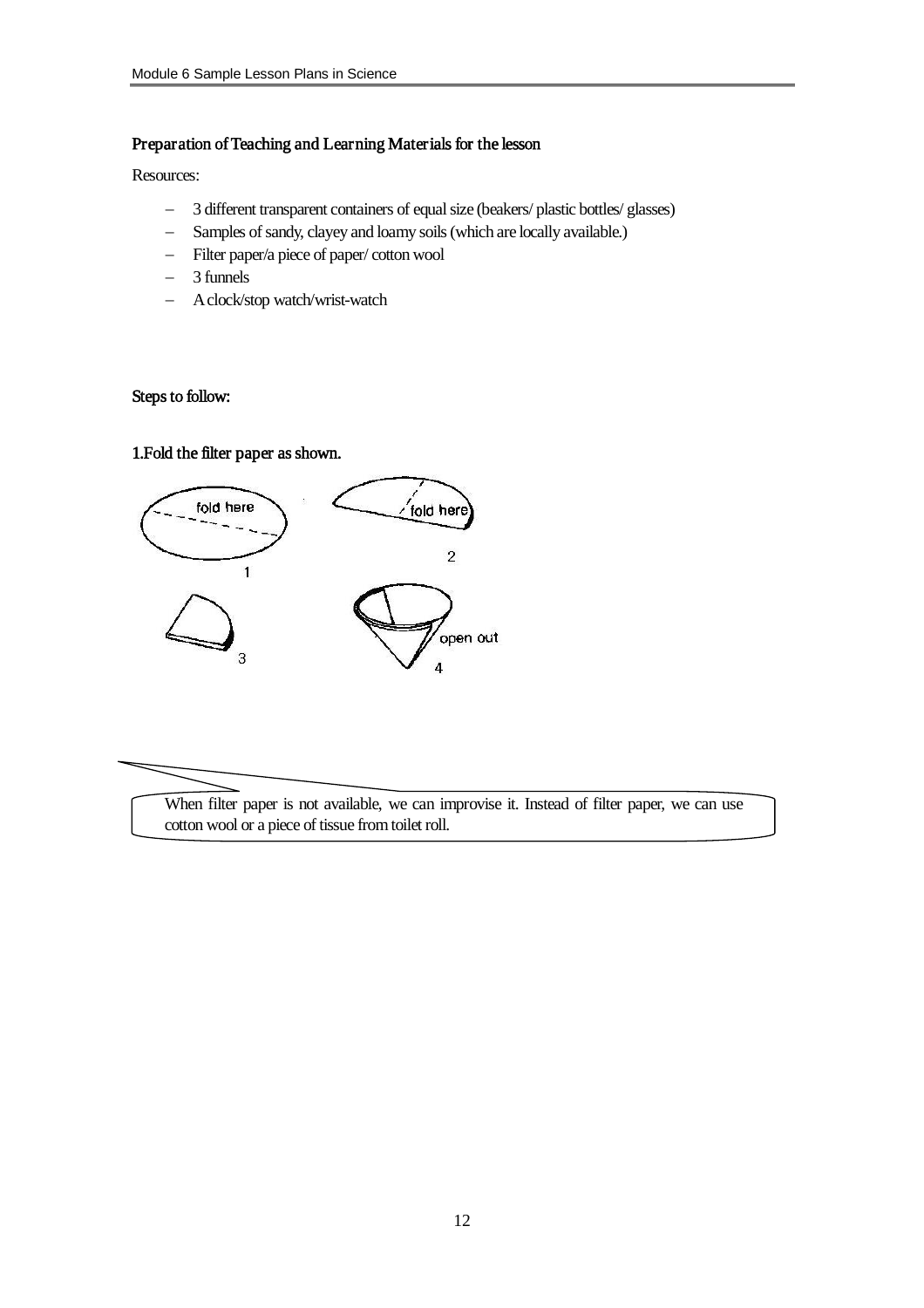## 2. Set up the apparatus.



When funnels and beakers are not available, other materials can be used, catering for the same purpose. Ateacher can improvise them. One other example, which uses empty plastic bottles, is shown below.

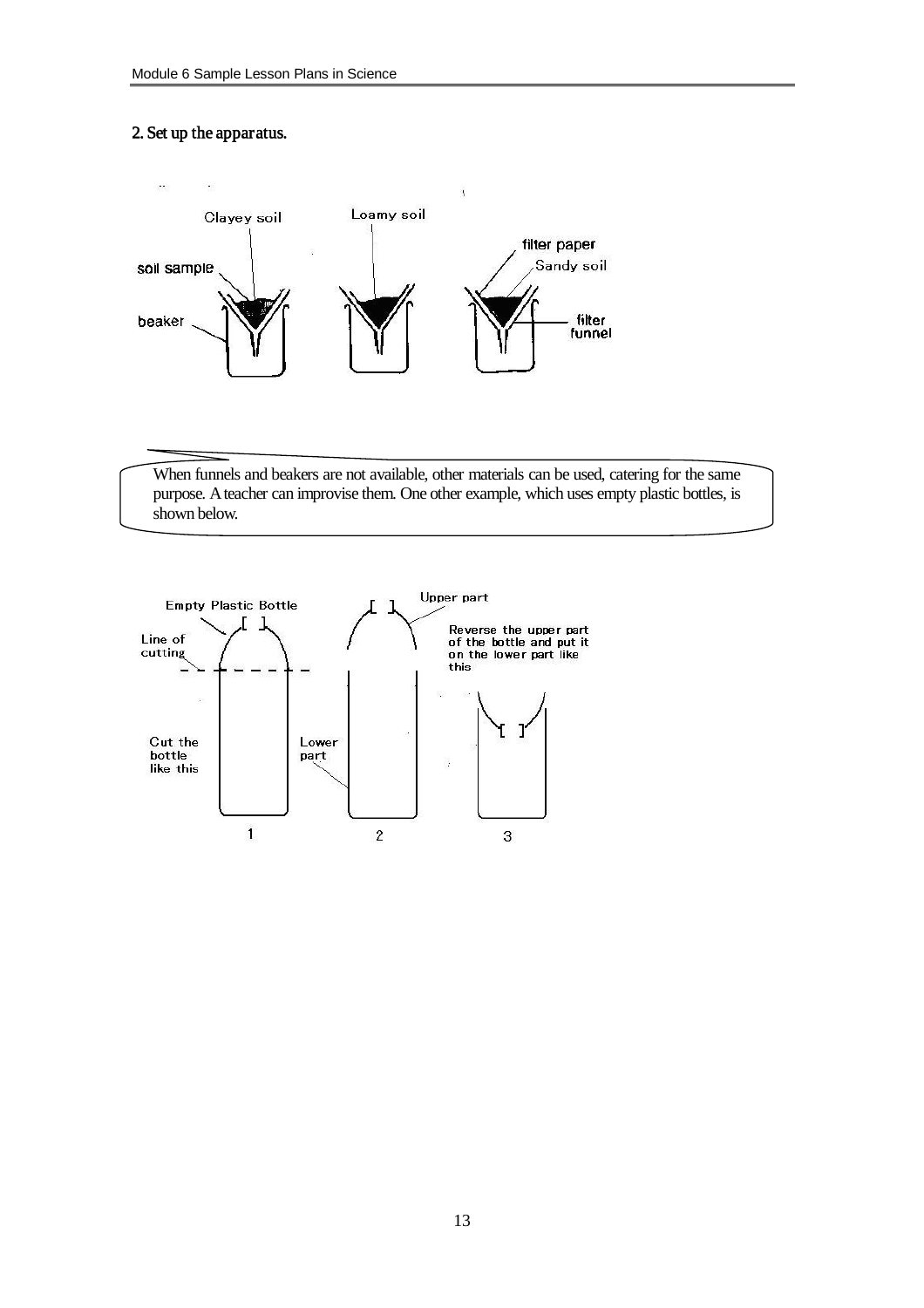## Questioning Skills for Activity 2(Core Point 2)

In Activity 2, pupils are given the opportunity to carry out an experiment that focuses on discovery. This activity allows a teacher to use a variety of questions, including high order questions, such as analysis, synthesis and application questions.

The teacher can also highlight some of the process skills in this activity, asking questions that are related to process skills. Examples of these questions and process skills are shown below. (See Module 4: 2.3.2 Generic/Process Skills and Science for further explanation.)

Example

| Question                                                  | Process Skill           |
|-----------------------------------------------------------|-------------------------|
| "What is likely to happen?"                               | Predicting              |
| "Which type of soil is likely to hold water the longest?" | Predicting              |
| "Why will the clayey soil hold water longest?"            | Hypothesising           |
| "How will you group the soils?"                           | Classifying             |
| "What will you need to make this experiment fair?"        | Handling apparatus      |
| "How would you do it?"                                    | Designing               |
| "What will you measure?"                                  | Measuring               |
| "How will you record the results?"                        | Recording (Writing)     |
| "How will you share your results?"                        | Reporting/communicating |

## Hints for Application

Application is linked with Core Point 3. Hints for Application leads to a good understanding of Core Point 3.

Core Point 3 (of Application): Clayey soil retains water most while loamy soil holds sufficient water for plant growth.

## Approach to Application (for Core point 3)

An approach to application is shown below as an example.

- 1. Having obtained the findings that pupils got from Activity 2, pupils discuss the soil type that retains water most.
- 2. Teacher asks which soil is best for growing crops.
- 3. Teacher guides the pupils through the information to discover that crops need just sufficient amount of water. It should neither be too little nor too much.
- 4. Through a discussion on which soil is best for growing crops, let pupils synthesise both the information that they obtained fromthe activity and the information their teacher hasjust given.
- 5. After pupils come to a conclusion, teacher asks if the type of soil in the school garden is suitable for growing crops.
- 6. Encourage pupils to suggest the types of soil that would be best or suitable for planting a local crop.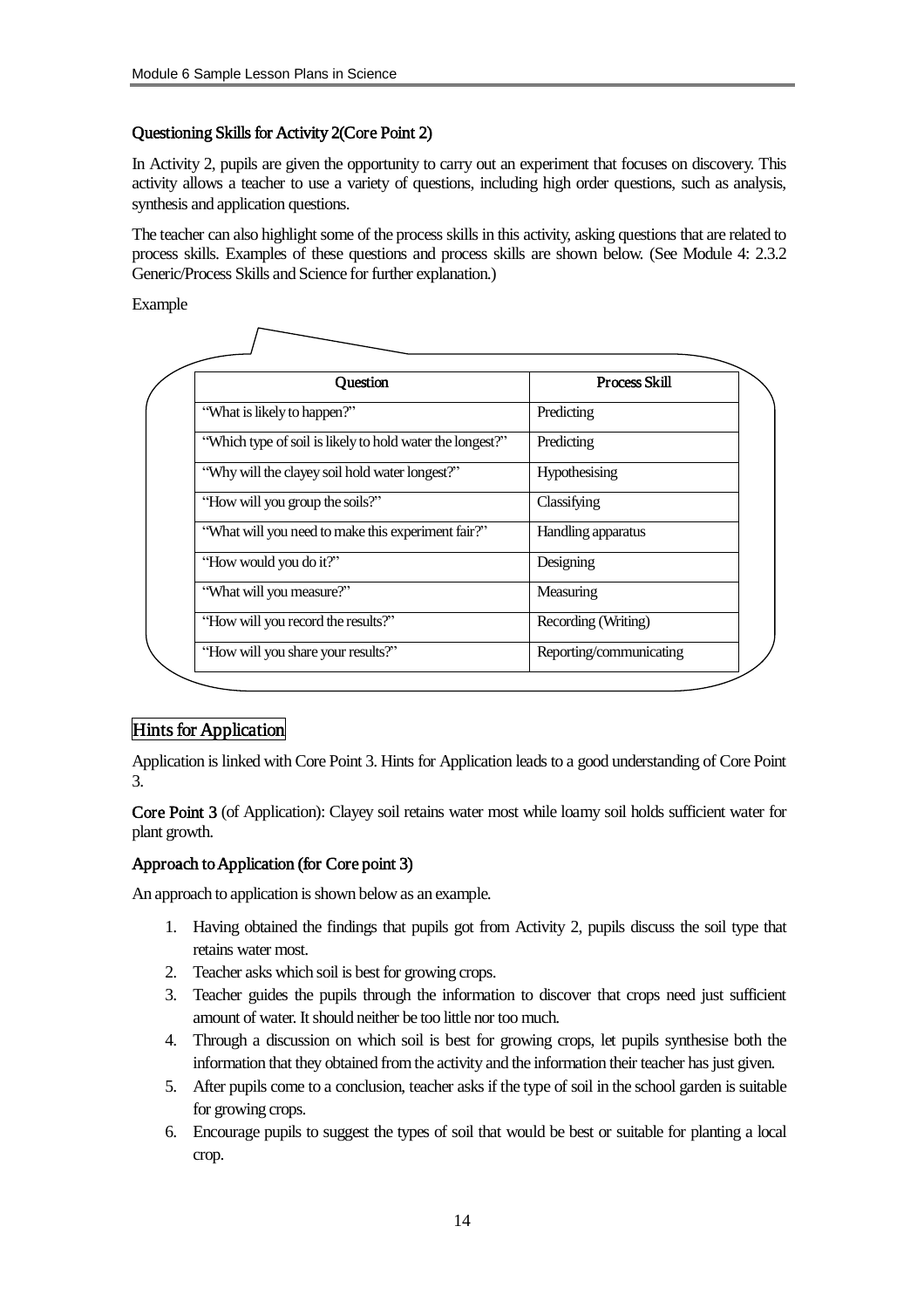## Questioning Skills for Generating Application of the Concept

A teacher can use the following questions for summing up the lesson. Example

| Ouestion                                                                                                       | <b>Process Skill</b> |
|----------------------------------------------------------------------------------------------------------------|----------------------|
| "What have you found?"                                                                                         | Evaluating           |
| "How do you compare the results?"                                                                              | Discussing           |
| "What might be said about the relationship between water<br>holding capacity and size of participles of soil?" | Generalising         |
| "How will you tell your friends about today's finding?"                                                        | Communicating        |

#### Related Information

The smaller the particles of soil, the greater the total surface area of the particles on which the water can collect. The further apart the particles, the more easily water passes through.

Clayey soil has very small particles and holds water better than sandy and loamy soils, but it tends to become waterlogged and develops cracks when dry.

Sandy soil holds little water because it has large spaces between its particles.

Loamy soil holds water well. It does not become waterlogged. Humus also increases the water holding ability of soils.

"The ability of soil to hold back water is called the water holding/ retention capacity of the soil."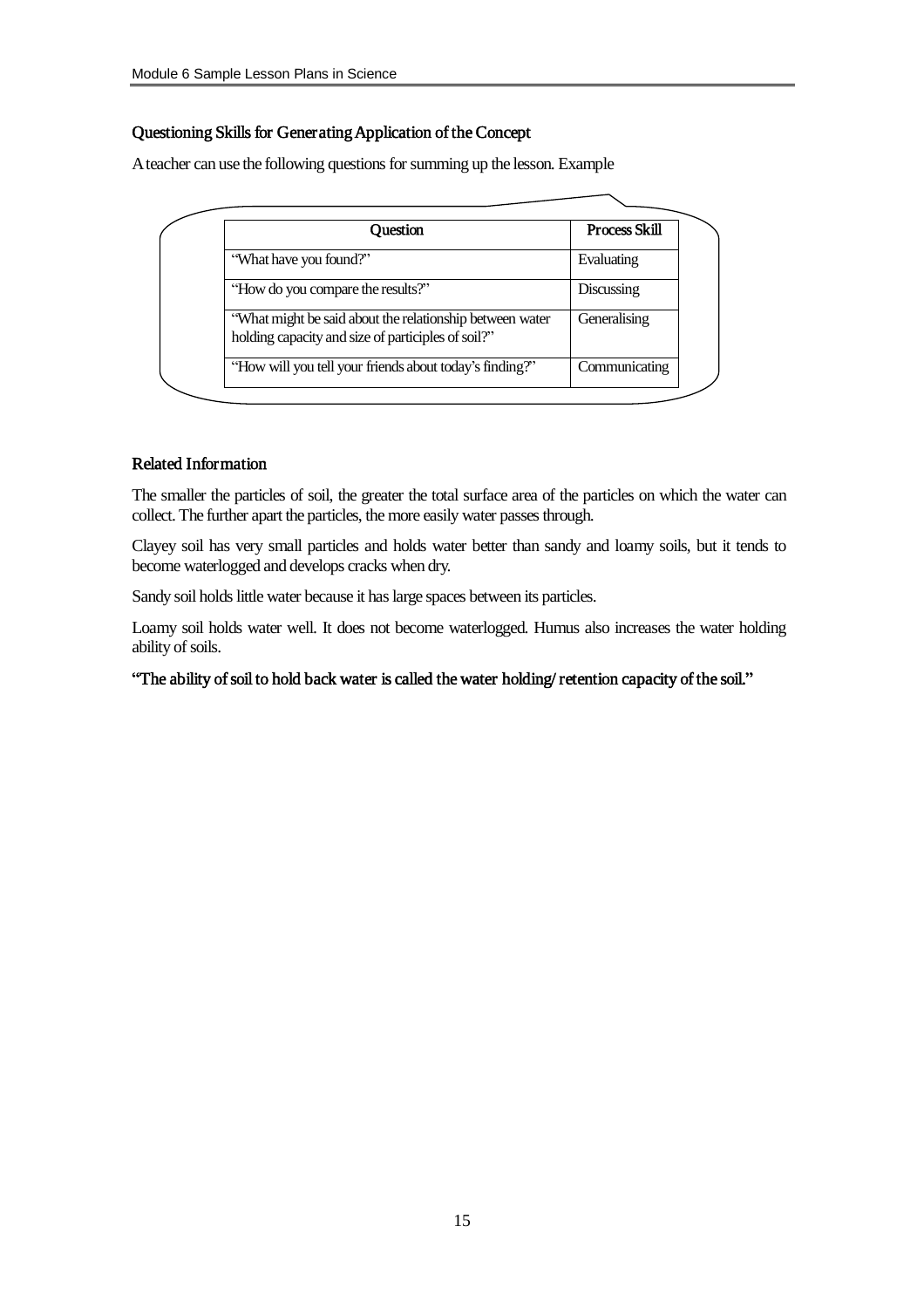## 4. The Use of Chalkboard

A sample layout of chalkboard writing is shown below.

## $3<sup>rd</sup>/May/06$ Properties of Soil

Types of soil we can find in the school garden. Examples: Sand, clay, loamand so on.

## Activity 1: Properties of Soil

| Types of | Colour | Size of   | Feel or |
|----------|--------|-----------|---------|
| soil     |        | particles | texture |
| Sandy    |        |           |         |
| Clayey   |        |           |         |
| Loamy    |        |           |         |

Sandy soil has larger particles and is brownish in colour. It feels very rough between the fingers. Clayey soil has smaller particles and is whitish or brownish in colour depending on its location. It feels very smooth and has medium size particles.

Activity 2: Which soil allows water to pass through it more easily?

Materials: TLM: loamy, sandy, and clayey soils, cotton wool, funnels and beakers (or empty transparent plastic containers), water, cups, sticks

Aim: To find out if the different types of soil allow water to passthrough themat the same rate.

Set-up:



## Predictions:

- Group A: Clay allows water to pass through it faster than others.
- Group B: There is no difference. They are all the same.
- Group C: Water passes through sand at the fastest rate.
- Group D: Different soils do not allow water to drain through themat the same rate.

## Result:

#### Table: Results of the Experiment

| <b>Type of Soil</b> | What happened to the water<br>after 3 minutes? |
|---------------------|------------------------------------------------|
| Clay                |                                                |
| Sand                |                                                |
|                     |                                                |

## Conclusion (of activity 2):

Allow water to pass through them at different rates. Sandy soil allows water to pass through it easily. Loamy soil allows water to pass through it better than clayey soil.

## Application and Conclusion:

Clayeysoil retainswatermost while loamysoil holds sufficient water for plant growth.

Loamy soil is suitable for growing cabbage.

Exercise: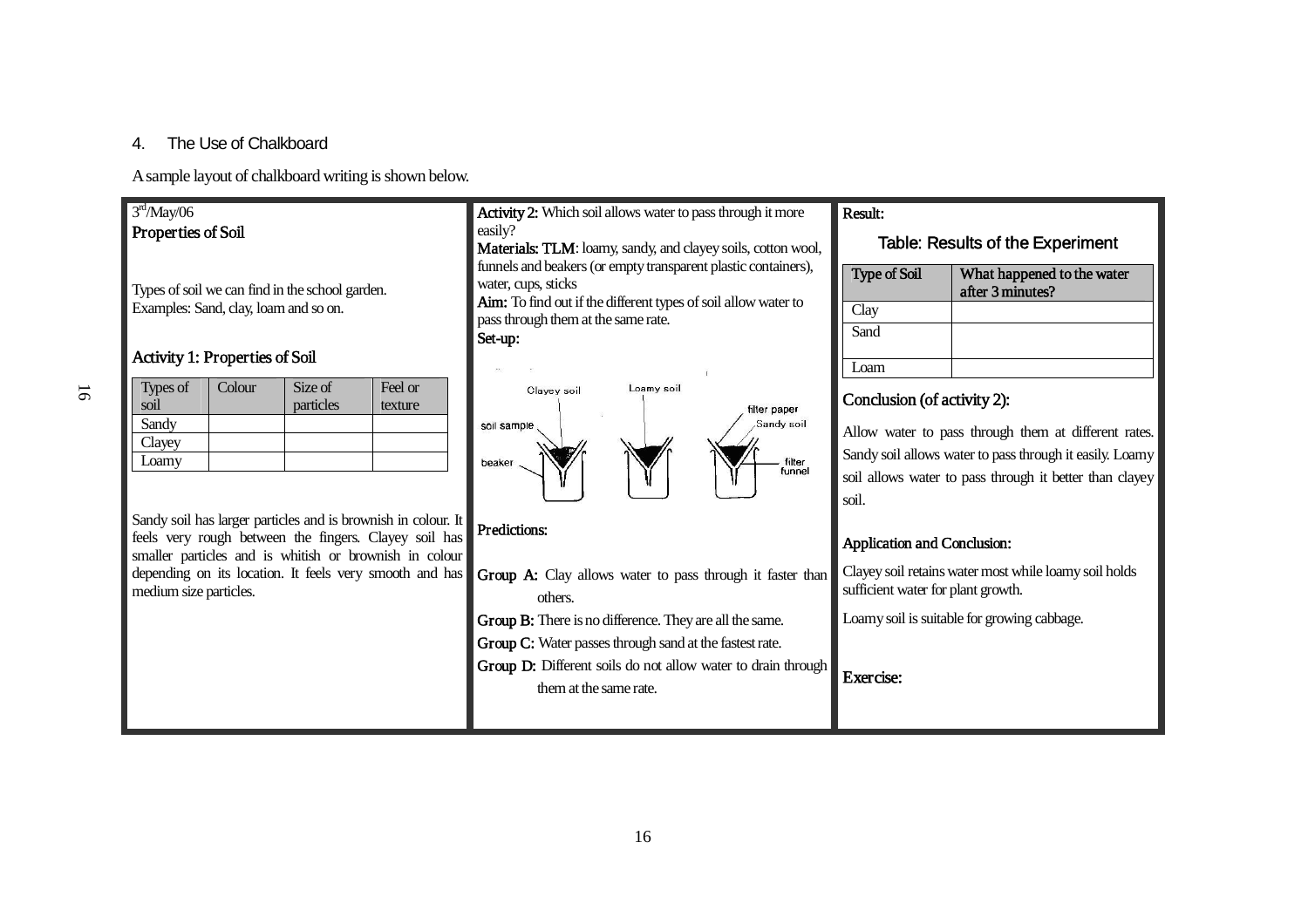## 5. English as a Teaching Tool

(a) Activity 1: In the first activity of this lesson, the pupils have to describe the feel or texture of the three soil samples. The pupils will be able to describe the soils in their local language. The teacher can help the pupils to learn some English words to describe the differences.

| clay                           | sand                         | loam                               |
|--------------------------------|------------------------------|------------------------------------|
| small grains                   | bigger grains                | crumbly                            |
| smooth                         | rough                        | loose                              |
| sticky (grains stick together) | You can pour it              | a mixture of textures              |
| You can make it into a ball    | It runs through your fingers | bigger and smaller pieces together |

The following descriptive words will be helpful:

(b) Activity 2: In this lesson the pupils are asked to write down what they think will happen before they do the experiment. After the teacher has explained the experiment she should give the pupils some ideas and some words to help them. For example the teacher can say:

"Do you think it will be the same for each type of soil? What will be different? Will the water pass through one type of soil quickly and move through another type of soil more slowly? Now I want you to write down some sentences to say what you think will happen in this experiment. Here are some words that you can use in your writing" eg. Fast, slowly, quickly, holds, doesn't hold.

Encourage the pupils to explain their ideas fully using the following sentence structures:



It is important for the teacher to give clear instructions for the pupils to follow, using phrases which they have heard before so that they become familiar with what they are expected to do.

For example:

- Give a clear title which tells the pupils what they are going to be studying.
- Tell the pupils what equipment is needed for the experiment.
- Make the instructions brief, in simple steps and in clear English.

Each of these points will also provide a list of vocabulary items to help pupils with their writing.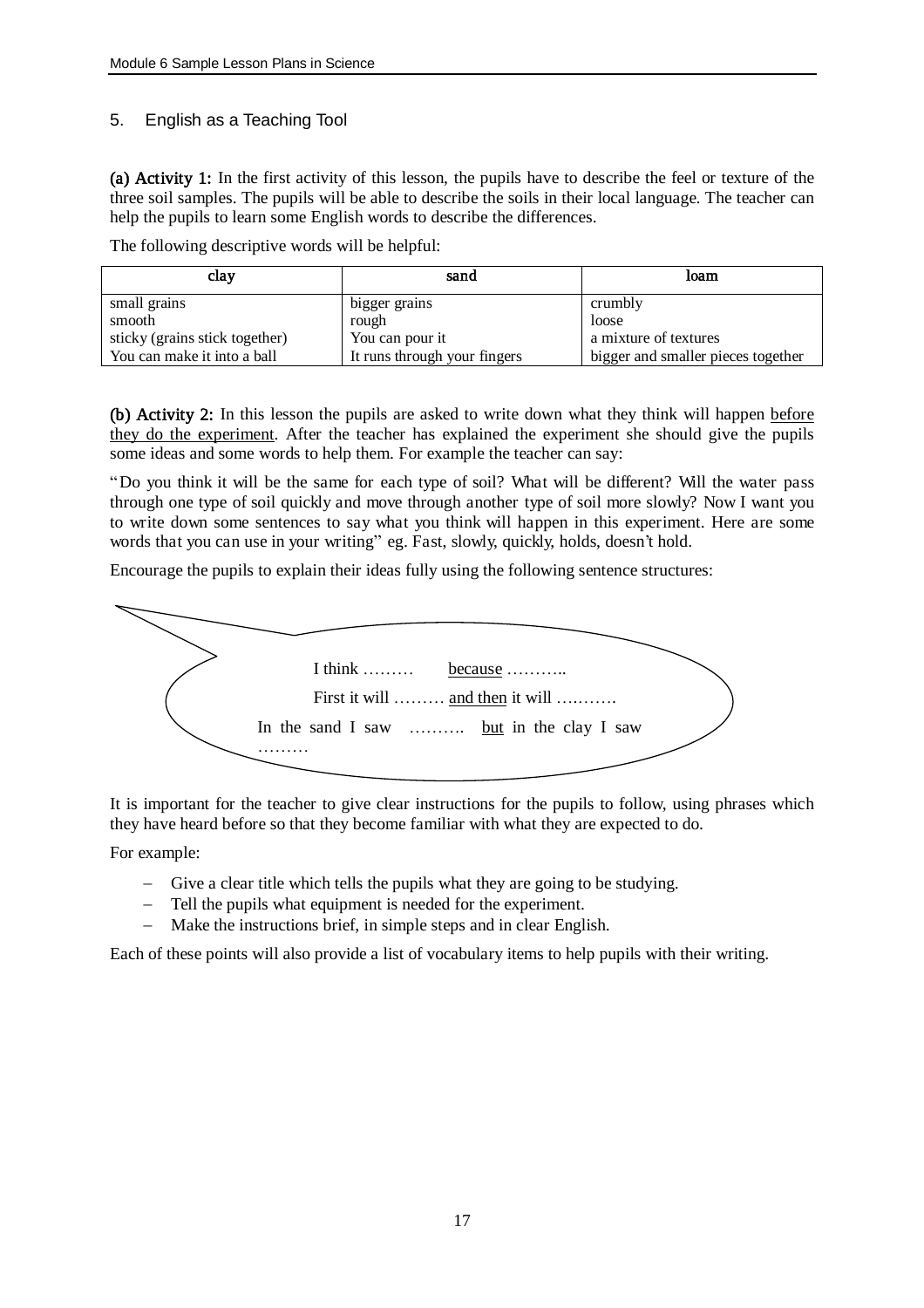The experiment could be written on the blackboard for the pupils to copy into their exercise book (see below).

| Experiment : |                                                                                                                                                       | To Investigate How Different Soils Hold Water                                                                                       |
|--------------|-------------------------------------------------------------------------------------------------------------------------------------------------------|-------------------------------------------------------------------------------------------------------------------------------------|
|              | What you need:                                                                                                                                        | three pieces of cloth, three samples of soil, three sieves, three equal quantities of<br>water, three containers, a clock or timer. |
| Step 1       |                                                                                                                                                       | Put a piece of cloth in a sieve. Do the same with two other sieves.                                                                 |
| Step 2       | Put each sieve at the mouth of a container.                                                                                                           |                                                                                                                                     |
| Step 3       | Label the sieves A, B and C.                                                                                                                          |                                                                                                                                     |
| Step 4       | Put some sand on sieve A.                                                                                                                             |                                                                                                                                     |
| Step 5       | Put the same quantity of clay on sieve B.                                                                                                             |                                                                                                                                     |
| Step 6       | Put the same quantity of loam on sieve C.                                                                                                             |                                                                                                                                     |
| Step 7       | Pour the same amount of water onto each sieve.                                                                                                        |                                                                                                                                     |
| Step 8       | Note the time. After 3 minutes, observe which type of set-up has most water in the sieve<br>and which type of set-up has most water in the container. |                                                                                                                                     |
| Step 9       |                                                                                                                                                       | Record your findings in the table below.                                                                                            |

## Table 3: Results of the Experiment

| <b>Type of Soil</b> | What happened to the water after 3 minutes? |
|---------------------|---------------------------------------------|
| Clay                |                                             |
| Sand                |                                             |
| Loam                |                                             |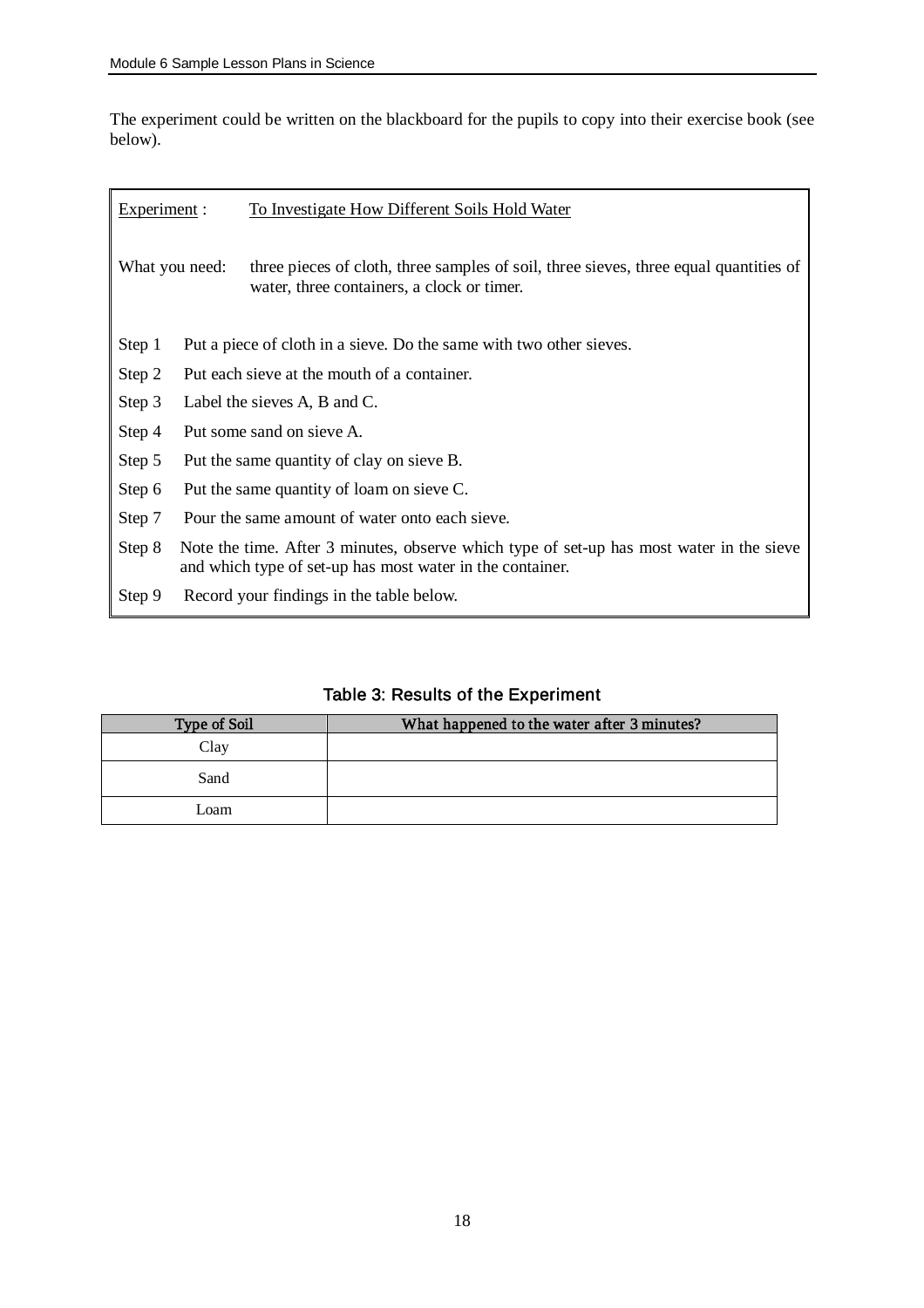## Lesson 2: Primary 4, Unit 2: Characteristics of Water and Other Liquids

## 1. Lesson Overview

## **Introduction**

Water is the most common liquid in the world. We drink it, wash in it and do many things with it. In many ways water controls our lives. It determines where we can live and whether we can grow crops for food and also determines which weather we have. All living things use water- plants, animals and people. About 2/3(70%) of the human body is made up of water. The body needs about 2 litres every day. Water forms part of our food and drinks. It replaces the water that is lost through sweat, urine and breathing. Water is more important than food (you can survive between 5 to 10 days only without water but can do for 50 to 60 days even without food if you have water). Water is a compound with chemical formula  $H_2O$  (2 Hydrogen atoms and 1 Oxygen atom).

## Gener al Objectives of the topic (Water in primary 4)

The pupil will:

- recognise various sources of water.
- relate water to other liquids.
- appreciate the importance of water.
- understand the dangers associated with polluting water bodies.

## Specific Objectives of the lesson (Char acteristics of water and other liquids)

By the end of the lesson, pupils will be able to:

- identify water from other liquids.
- compare water to some other liquids.

This topic (Characteristics of Water and other Liquids) is found in Unit 2 of the primary 4 syllabus. The units that pupils learn before and after this unit are shown in Table 4. The table also indicates place of the topic, Characteristics of Water and other Liquids, in bold.

| Class     | Unit                                               |
|-----------|----------------------------------------------------|
| Primary 4 | Unit 1:Sources of water                            |
|           | Unit 2: Characteristics of water and other liquids |
|           | Unit 3: Uses of water                              |
|           | Unit 4: Water pollution                            |
| Primary 5 | Unit 1: Purification of water                      |
|           | Unit 2: Water as a solvent                         |
|           | Unit 3: Water cycle                                |

Table 4: Class and Unit that this topic can be found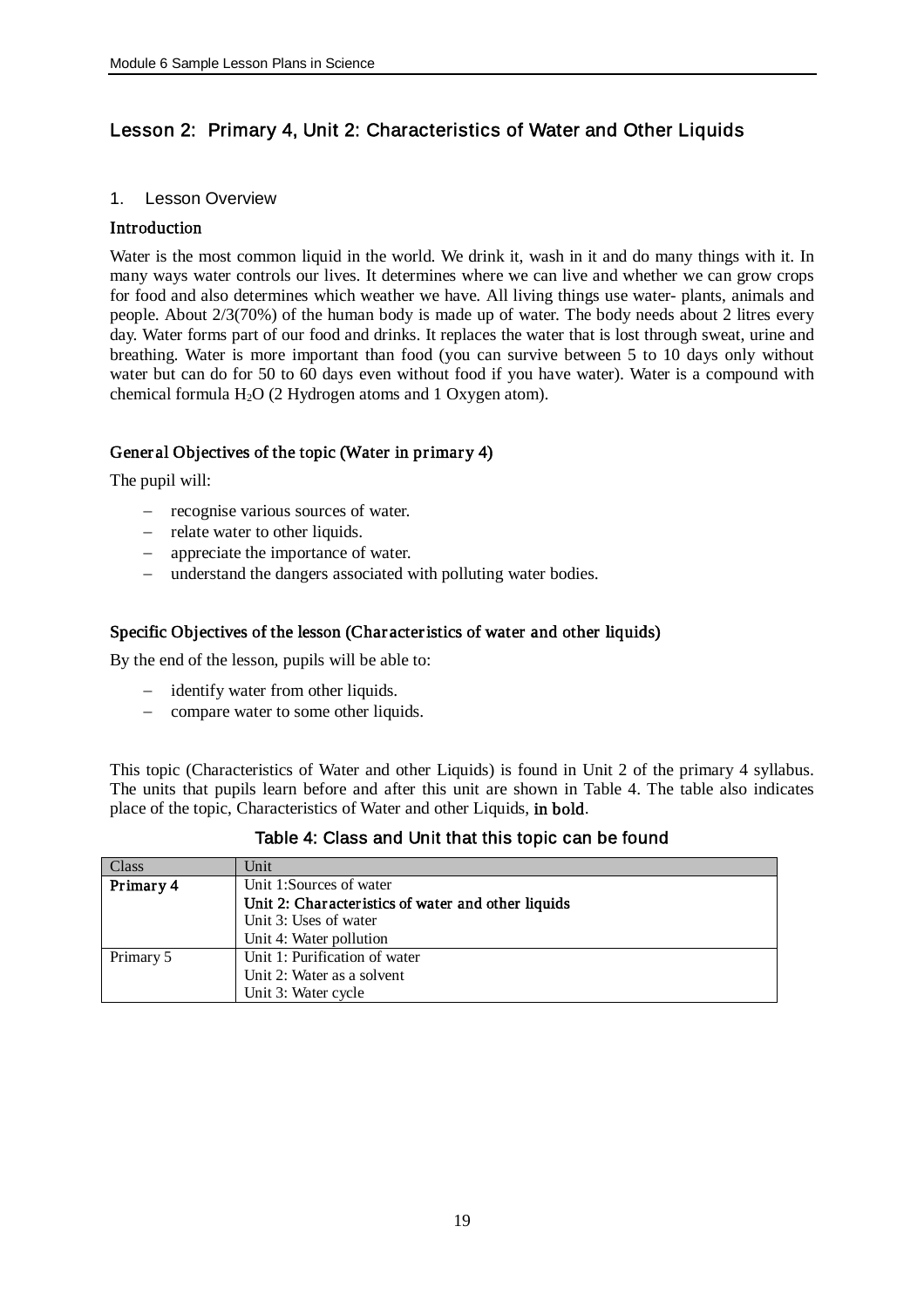## Relevant Previous Knowledge (R.P.K.)

Pupils use water and other liquids (e.g. kerosene and fruit juice) in their everyday activities.

In Primary 4, pupils have learnt that:

- Water may be obtained from rivers, taps, wells, lakes, lagoons, streams, rain and the sea.
- Water may contain different kinds of impurities.

However, the teacher should not assume that all pupils in the class have a good understanding of the above. It is always important to pay enough attention to individual needs of pupils.

#### Details About the Class

The "Details about the Class" explains the current situation of the class in terms of general information about the pupils, academic progress, interest in the subject and attitude towards the subject. (Refer to Module 4: 4.1.3. "Details about the Class" for further explanation.)

(This is an Example)

This class is made up of 58 pupils (33 girls and 25 boys). Majority of the pupils know the basic differences among the liquids that will be used in the lesson. However, many of them have difficulty in expressing them in English words. Special attention is needed to develop the pupils' understanding of these English vocabularies. The concepts of thickness and thinness are to be developed. Some pupils are very much familiar with kerosene but there are some who have not touched it before. Pupils have learnt about the sources of water in the previous lesson, and understand that water may contain different kinds of impurities. Thus, it is important to stress that the water discussed in this lesson is pure water, without impurities, so as not to confuse the pupils.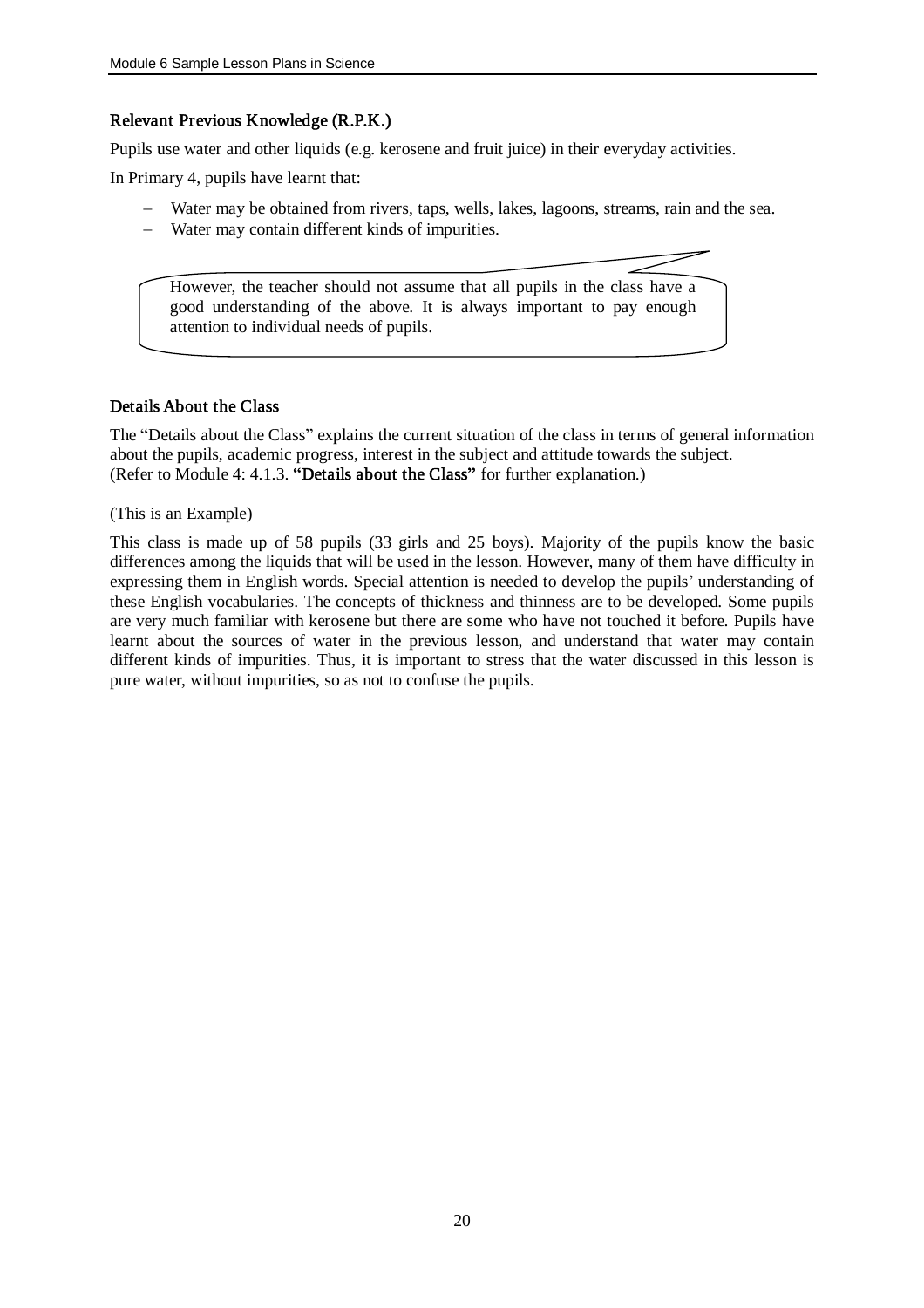2. Lesson Plan

## WATER AND OTHER LIQUIDS

SUBJECT: Integrated Science REFERENCES: 1. Primary School Integrated Science Syllabus pg 9<br>CLASS: Primary 4 DETAILS ABOUT THE CLASS: Special attention is needed to de DETAILS ABOUT THE CLASS: Special attention is needed to develop the pupils' understanding of the English

vocabularies that explain the differences among the liquids.

| DAY/DA<br><b>TE/TIME</b><br>/DURATI<br>ON | TOPIC/<br><b>SUB-TOPIC</b>    | <b>OBJECTIVES</b><br>/R.P.K.                                                      |                                                                                                                                                                          | <b>TEACHING/LEARNING MATERIALS</b><br><b>TEACHER/LEARNER ACTIVITIES</b> |                   |               |                                                                         |                                                            |                   | <b>CORE POINTS</b>                                                            | <b>EVALUATION/</b><br><b>EXERCISE</b>               |
|-------------------------------------------|-------------------------------|-----------------------------------------------------------------------------------|--------------------------------------------------------------------------------------------------------------------------------------------------------------------------|-------------------------------------------------------------------------|-------------------|---------------|-------------------------------------------------------------------------|------------------------------------------------------------|-------------------|-------------------------------------------------------------------------------|-----------------------------------------------------|
|                                           | TOPIC:                        | <b>OBJECTIVES:</b>                                                                | TLMs:                                                                                                                                                                    |                                                                         |                   |               |                                                                         |                                                            |                   |                                                                               |                                                     |
| WED.                                      | Water<br>and<br>other liquids | By the end of<br>the<br>lesson,                                                   | Water, orange juice, kerosene, cooking oil, e.g. palm oil in transparent bottles with lids,<br>stop watch, rulers, marker, pen, and funnel.                              |                                                                         |                   |               |                                                                         |                                                            |                   |                                                                               |                                                     |
| $1st$ of Oct.                             |                               | pupils will be<br>able to:                                                        |                                                                                                                                                                          | <b>INTRODUCTION:</b>                                                    |                   |               |                                                                         |                                                            |                   |                                                                               | State 2 differences                                 |
| 06                                        | <b>SUB-TOPIC:</b>             |                                                                                   | Lesson is introduced through Q and A, for example,                                                                                                                       |                                                                         |                   |               |                                                                         |                                                            | between water and |                                                                               |                                                     |
|                                           | Characteristics               | - identify water                                                                  | "What kind of liquid do you use in making stew?"                                                                                                                         |                                                                         |                   |               |                                                                         |                                                            |                   |                                                                               | cooking oil.                                        |
| 9:00                                      | of water and<br>other liquids | from<br>other<br>liquids                                                          | "Do all liquids have taste, smell and colour?"                                                                                                                           |                                                                         |                   |               |                                                                         |                                                            |                   |                                                                               |                                                     |
| 30mins.                                   |                               | - state at least 2<br>differences<br>between<br>water<br>and<br>other<br>liquids. | <b>ACTIVITY 1:</b> Group activity<br>In groups, pupils compare the liquids, looking at the differences in colour, smell and<br>texture (thick/thin). Complete the table. |                                                                         |                   |               | <b>CORE POINT 1:</b><br>Some liquids have colour. (eg.<br>Orange juice) | Which liquid has<br>coloured: kerosene<br>or orange juice? |                   |                                                                               |                                                     |
|                                           |                               |                                                                                   |                                                                                                                                                                          |                                                                         | Colour            | Smell         |                                                                         |                                                            | Texture           | <b>Others</b><br>have<br>taste<br>and                                         | Water flows more                                    |
|                                           |                               | R.P.K:                                                                            | Liquid                                                                                                                                                                   | With<br>colour                                                          | Without<br>colour | With<br>smell | Witho<br><b>ut</b><br>smell                                             | Thick                                                      | Thin              | smell.(eg. Kerosene)<br>Pure water is colourless,<br>odourless and tasteless. | slowly<br>than<br>cooking oil.<br>True<br>or False? |
|                                           |                               | Pupils use water<br>and other liquids                                             | Water                                                                                                                                                                    |                                                                         |                   |               |                                                                         |                                                            |                   |                                                                               |                                                     |
|                                           |                               | in their every                                                                    | Cooking oil                                                                                                                                                              |                                                                         |                   |               |                                                                         |                                                            |                   |                                                                               |                                                     |
|                                           |                               | day activities.                                                                   | Orange<br>Juice                                                                                                                                                          |                                                                         |                   |               |                                                                         |                                                            |                   |                                                                               |                                                     |
|                                           |                               |                                                                                   | Kerosene                                                                                                                                                                 |                                                                         |                   |               |                                                                         |                                                            |                   |                                                                               |                                                     |
|                                           |                               |                                                                                   |                                                                                                                                                                          |                                                                         |                   |               |                                                                         |                                                            |                   |                                                                               |                                                     |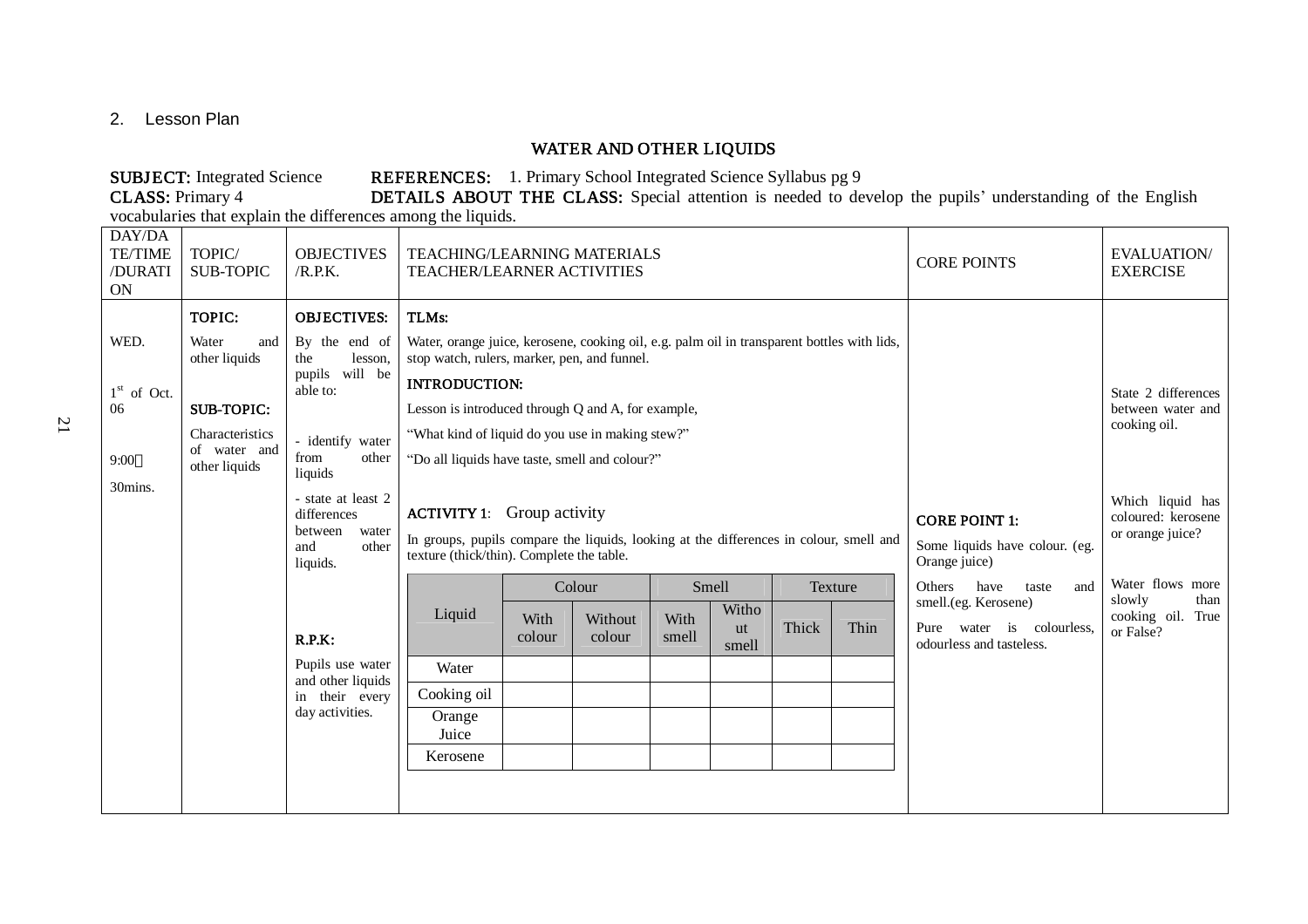|  | <b>ACTIVITY 2: Demonstration</b> |                                                                                                                                                                                                                                                                                                                   |      |      |       |      | <b>CORE POINT 2:</b>                                                                       |  |
|--|----------------------------------|-------------------------------------------------------------------------------------------------------------------------------------------------------------------------------------------------------------------------------------------------------------------------------------------------------------------|------|------|-------|------|--------------------------------------------------------------------------------------------|--|
|  | pours more easily than others.   | The teacher and pupils use TMLs to demonstrate an activity to find out which liquid                                                                                                                                                                                                                               |      |      |       |      | Some liquids flow more slowly<br>than others. Cooking oil flows<br>more slowly than water. |  |
|  | Procedure:                       |                                                                                                                                                                                                                                                                                                                   |      |      |       |      |                                                                                            |  |
|  | 2.<br>3.<br>4.<br>5.<br>6.       | Obtain two identical plastic bottles and place a funnel on each.<br>Mark each bottle equally.<br>Measure some water and put it into one of the bottles through the funnel.<br>Time it and check how long it takes to reach the mark.<br>Repeat the activity with the cooking oil.<br>Copy and complete the table. |      |      |       |      |                                                                                            |  |
|  | Liquid                           | How does it feel<br>Does it flow fast<br>Time it takes to<br>between your<br>or slow?<br>reach the mark (In<br>fingers?                                                                                                                                                                                           |      |      |       |      |                                                                                            |  |
|  |                                  | seconds)                                                                                                                                                                                                                                                                                                          | Fast | Slow | Thick | Thin |                                                                                            |  |
|  | Water                            |                                                                                                                                                                                                                                                                                                                   |      |      |       |      |                                                                                            |  |
|  | Cooking Oil                      |                                                                                                                                                                                                                                                                                                                   |      |      |       |      |                                                                                            |  |
|  |                                  |                                                                                                                                                                                                                                                                                                                   |      |      |       |      |                                                                                            |  |
|  | <b>APPLICATION:</b>              | "You got water from a borehole in your neighborhood. How would the water be<br>different from water from a river or muddy pond?"                                                                                                                                                                                  |      |      |       |      |                                                                                            |  |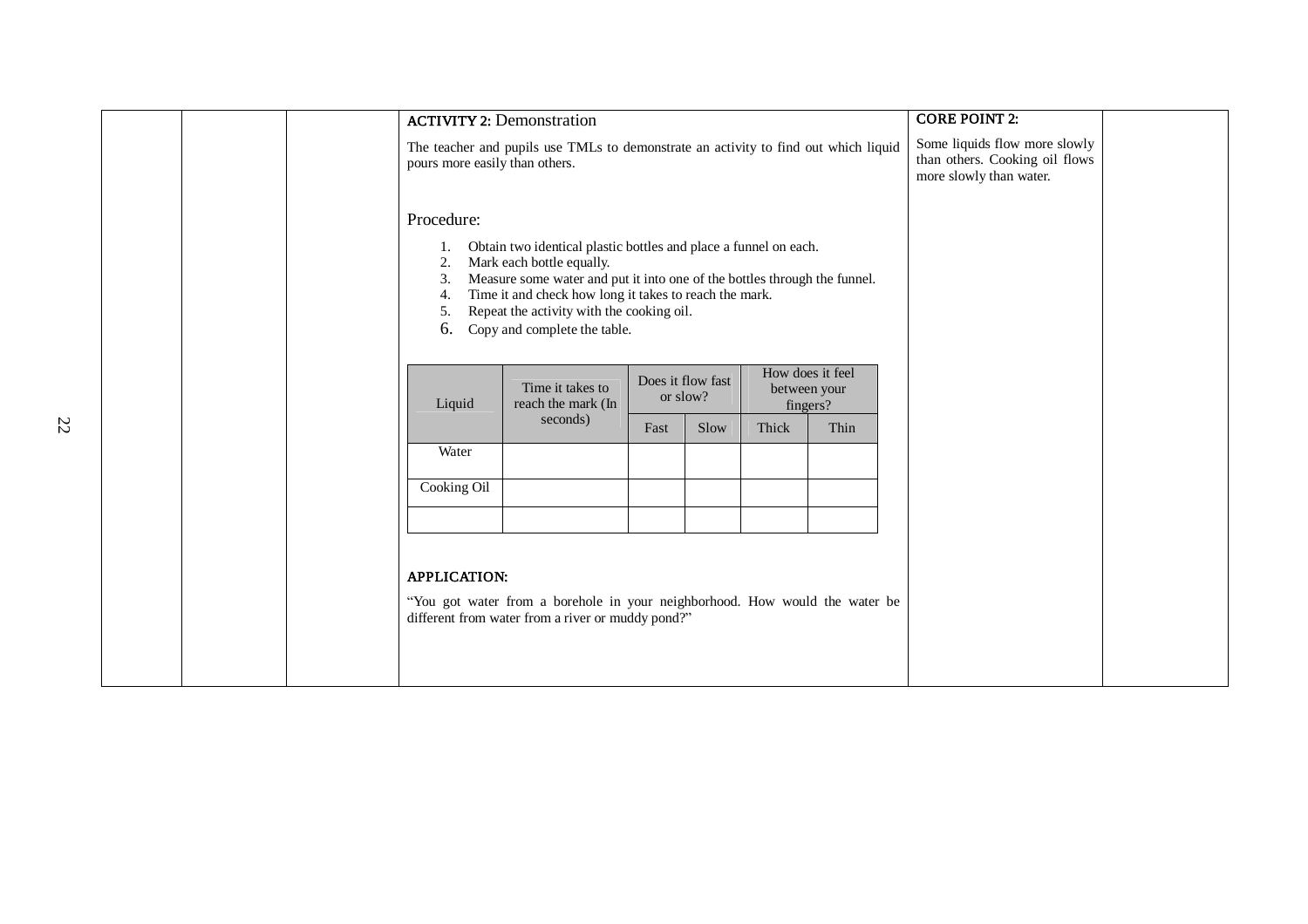## Lesson Plan with Hints

The lesson Plan below has speech blobs (rounded rectangular shapes) that show hints for teaching approaches. The hints for teaching approaches deal with specific skills of lesson delivery and they are explained in detail in the following pages. The position of each balloon indicates where each one of the hints can be used.

| DAY/<br><b>DURAT</b><br><b>ION</b> | TOPIC/<br><b>SUB-TOPIC</b>                                                                                       | <b>OBJECTIVES</b><br>$/$ R.P.K.                                                                                                                                                                                                                                                                                    |                                                                                                                                                                                                                                                                                                                                                                                                                                                                                                           | TEACHING/LEARNING MATERIALS<br><b>TEACHER/LEARNER ACTIVITIES</b> |                             |               |                           |              |                                                |  | <b>CORE POINTS</b>                                                                                                                         | <b>EVALUATION/</b><br><b>EXERCISE</b>                                                                                                                                                        |
|------------------------------------|------------------------------------------------------------------------------------------------------------------|--------------------------------------------------------------------------------------------------------------------------------------------------------------------------------------------------------------------------------------------------------------------------------------------------------------------|-----------------------------------------------------------------------------------------------------------------------------------------------------------------------------------------------------------------------------------------------------------------------------------------------------------------------------------------------------------------------------------------------------------------------------------------------------------------------------------------------------------|------------------------------------------------------------------|-----------------------------|---------------|---------------------------|--------------|------------------------------------------------|--|--------------------------------------------------------------------------------------------------------------------------------------------|----------------------------------------------------------------------------------------------------------------------------------------------------------------------------------------------|
| WED.<br>60mins.                    | TOPIC:<br>Water<br>and<br>other liquids<br><b>SUBTOPIC:</b><br>Characteristic<br>s of water and<br>other liquids | <b>OBJECTIVES:</b><br>By the end of<br>the<br>lesson,<br>pupils will be<br>able to:<br>- identify water<br>from<br>other<br>liquids,<br>- state at least 2<br>differences<br>between<br>water<br>other<br>and<br>liquids.<br>R.P.K.:<br>Pupils use water<br>and other liquids<br>in their every<br>day activities. | TLMs:<br>Water, orange juice, kerosene, cooking oil in transparent bottles with lids, stop watch,<br>rulers, marker, pen, and funnel.<br><b>INTRODUCTION:</b><br>"What kind of liquid do you use in making stew?"<br>"Are all liquids tasteless and odourless?"<br><b>ACTIVITY 1:</b> Group activity<br>In groups, pupils compare the liquids, looking at the differences in colour, smell and<br>texture (thick/thin). Complete the table.<br>Liquid<br>Water<br>Cooking oil<br>Orange Juice<br>Kerosene | With<br>colour                                                   | Colour<br>Without<br>colour | With<br>smell | Smell<br>Without<br>smell | <b>Thick</b> | Hints for Activity 1<br><b>Texture</b><br>Thin |  | <b>CORE POINT 1:</b><br>Some liquids have colour.<br>Others have taste and smell.<br>Pure water is colourless,<br>odourless and tasteless. | State 2 differences<br>between water and<br>cooking oil.<br>Which liquid is<br>coloured, kerosene<br>or orange juice?<br>Water flows more<br>slowly<br>than<br>cooking oil.True or<br>False? |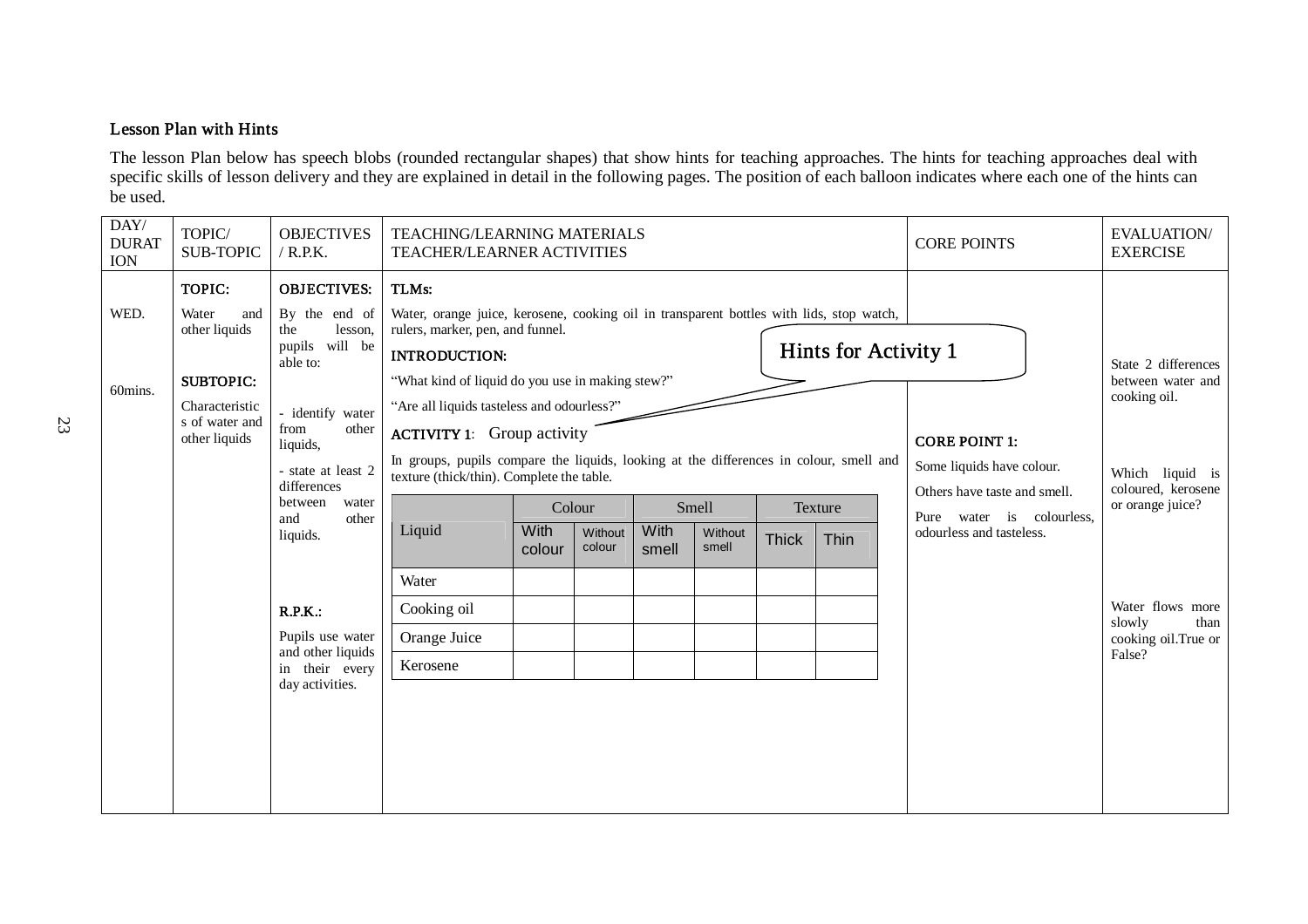| <b>ACTIVITY 2: Demonstration</b> |                                                                                                                                                                                                                                                                                                                    |                                       |      |                                                              |             | <b>CORE POINT 2:</b>                                                                          |                      |
|----------------------------------|--------------------------------------------------------------------------------------------------------------------------------------------------------------------------------------------------------------------------------------------------------------------------------------------------------------------|---------------------------------------|------|--------------------------------------------------------------|-------------|-----------------------------------------------------------------------------------------------|----------------------|
| Procedure:                       | The teacher demonstrates an activity to find which liquid pours more easily than others.                                                                                                                                                                                                                           |                                       |      |                                                              |             | Some liquids flow more slowly<br>Cooking oil<br>than others.<br>flows more slowly than water. |                      |
| 2.<br>3.<br>4.<br>5.<br>6.       | Obtain two identical plastic bottles and place a funnel on two<br>Mark each bottle equally.<br>Measure some water and put it into one of the bottles through<br>the funnel.<br>Time it and check how long it takes to reach the mark.<br>Repeat the activity with the cooking oil.<br>Copy and complete the table. |                                       |      | Hints for Activity 2                                         |             |                                                                                               |                      |
| Liquid                           | Time it takes to<br>reach the mark<br>(In seconds)                                                                                                                                                                                                                                                                 | Does it flow<br>fast or slow?<br>Fast | Slow | How does it feel<br>between your<br>fingers?<br><b>Thick</b> | <b>Thin</b> |                                                                                               |                      |
| Water                            |                                                                                                                                                                                                                                                                                                                    |                                       |      |                                                              |             |                                                                                               |                      |
| Cooking Oil                      |                                                                                                                                                                                                                                                                                                                    |                                       |      |                                                              |             |                                                                                               |                      |
| <b>APPLICATION:</b>              | "You got water from a borehole in your neighborhood. How would the water be different<br>from water from a river or muddy pond?"                                                                                                                                                                                   |                                       |      |                                                              |             | Chalkboard".                                                                                  | Also See "the Use of |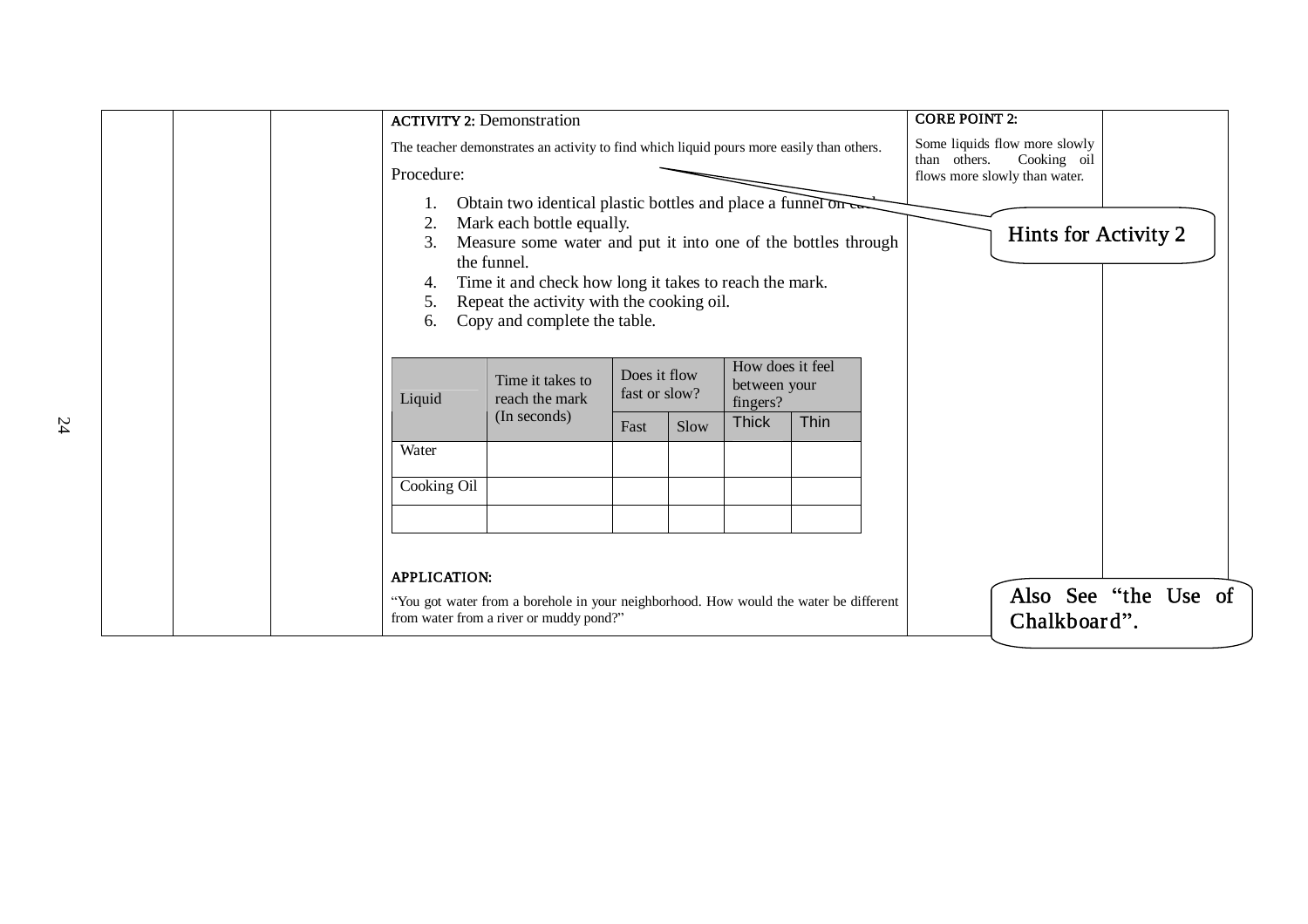## 3. Teaching Hints

## Hints for Activity 1

Activity 1 is linked with Core Point 1. Hints for Activity 1 lead to a good understanding of Core Point 1.

Core Point 1(of Activity 1): Some liquids have colour. Others have taste and smell.

## Approach to Activity 1(for Core Point 1)

An approach to Activity 1 is shown below as an example.

## Comparing liquids

Materials: 1. Water 2. Kerosene 3. Orange juice 4. Cooking oil (eg. Palm oil) 5. Transparent bottles with lids

Procedure: Look at the samples of different liquids.

Safty: DO NOT taste any of the liquids.

Complete the table below.

## Table 5 Comparing liquids

|              |                | Colour            |               | Smell            | Texture |      |  |
|--------------|----------------|-------------------|---------------|------------------|---------|------|--|
| Liquid       | With<br>colour | Without<br>colour | With<br>smell | Without<br>smell | Thick   | Thin |  |
| Water        |                |                   |               |                  |         |      |  |
| Cooking oil  |                |                   |               |                  |         |      |  |
| Orange Juice |                |                   |               |                  |         |      |  |
| Kerosene     |                |                   |               |                  |         |      |  |

## Questioning Skills for Activity 1

- T) "Do they have colour or they are colourless? "
- T) "Do they smell?"
- T) "Do they feel thick or thin?" (After rubbing a little of each between your fingers.)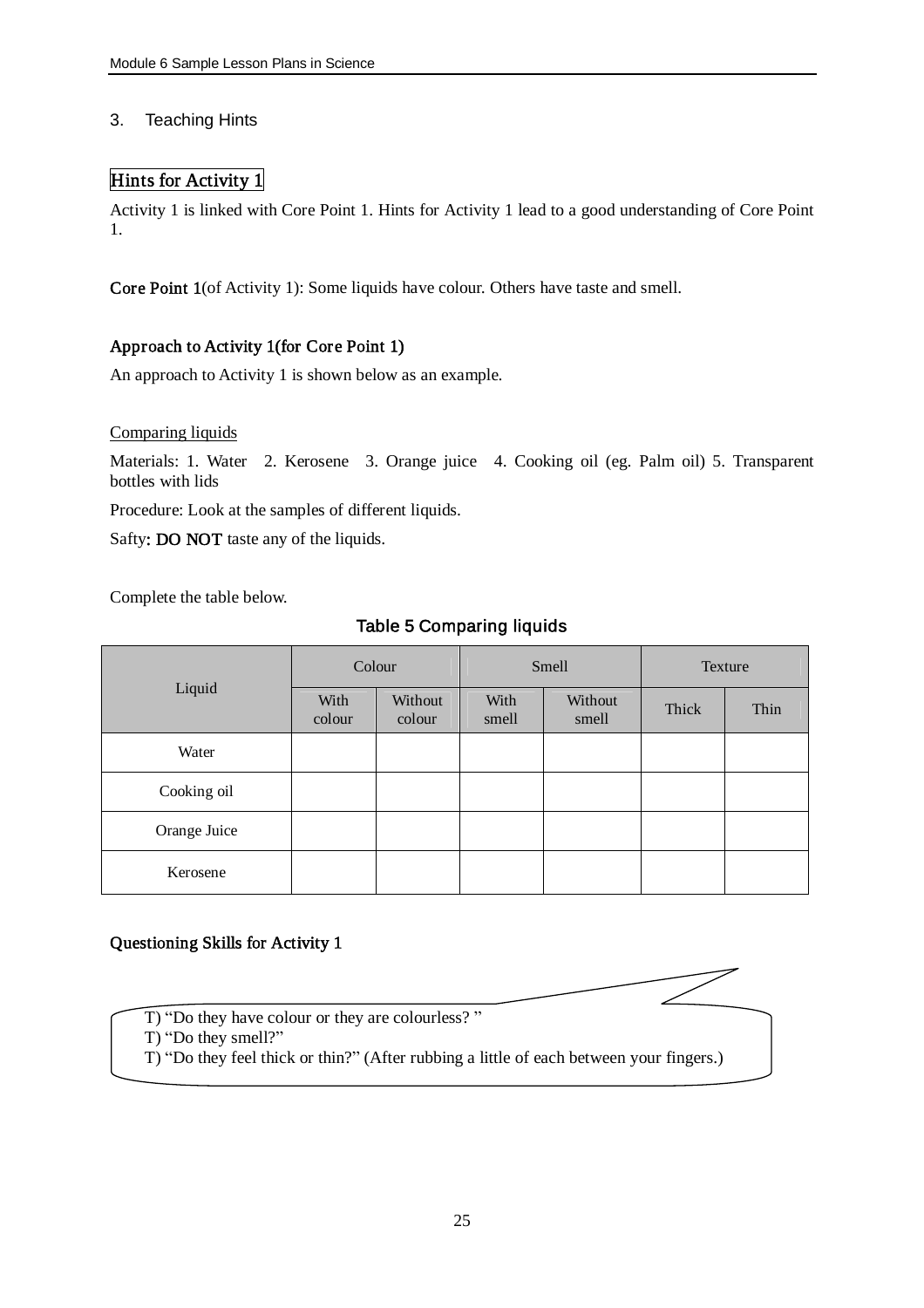## Hints for Activity 2

Activity 2 is linked with Core Point 2. Hints for Activity 2 lead to a good understanding of Core Point 2.

Core Point 2(of Activity 2): Some liquids flow more slowly than others. Cooking oil flows more slowly than water. Pure water is colourless, odourless and tasteless.

## Approach to Activity 2 (for Core Point 2)

An approach to Activity 1 is shown below as an example.



#### Which liquid pours more easily?

Materials: Water, cooking oil (eg. palm oil), plastic bottles, ruler, marker, stopwatch (a stopwatch/clock/wrist watch), funnels,

## Procedure

- 1. Obtain two identical plastic bottles and place a funnel on each.
- 2. Mark each bottle equally.
- 3. Measure some water and put it into one of the bottles through the funnel.
- 4. Time it and check how long it takes to reach the mark.
- 5. Repeat the activity with the cooking oil.
- 6. Copy and complete Table 6.

## Table 6: Which liquid flows faster?

| Liquid      | Time it takes to reach the<br>mark (In seconds) | Does it flow fast or slow? |      | How does it feel between your<br>fingers? |      |
|-------------|-------------------------------------------------|----------------------------|------|-------------------------------------------|------|
|             |                                                 | Fast                       | Slow | Thick                                     | Thin |
| Water       |                                                 |                            |      |                                           |      |
| Cooking Oil |                                                 |                            |      |                                           |      |
|             |                                                 |                            |      |                                           |      |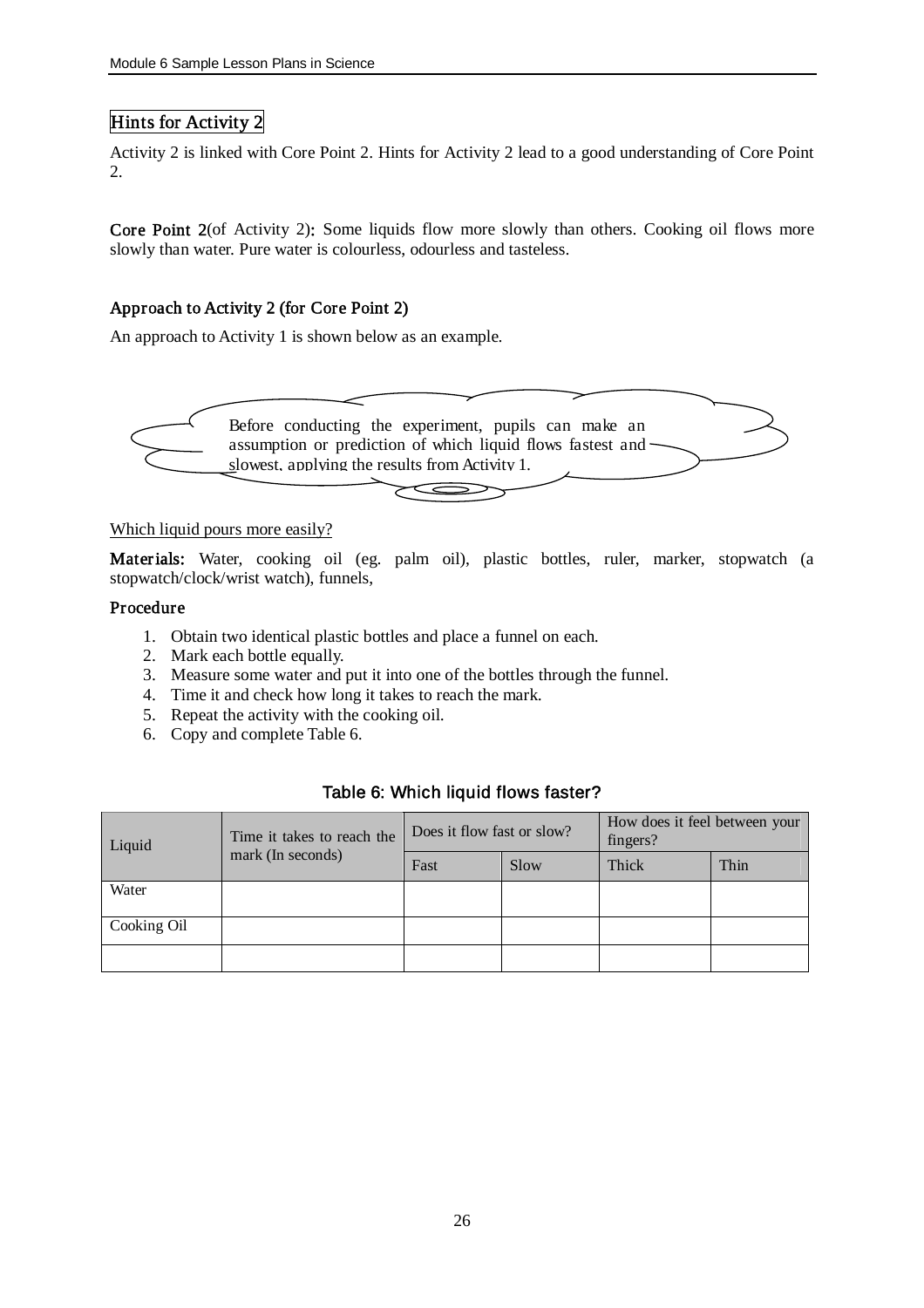When funnels are not available, empty plastic bottles can be used instead. An example of the construction of the apparatus is shown below.



## Related Information

Pure water is colourless, odourless (has no smell) and is tasteless. Some other liquids like kerosene, fruit juice and edible oils have colour, smell and taste.

At atmospheric pressure, pure water:

- freezes at 0 .
- is neutral to litmus.
- $-$  boils at 100.
- has a maximum density of  $1g/cm^3$  at 4.
- is a poor conductor of electricity (but becomes a good conductor when a small amount of an ionic compound is dissolved in it).
- expands between 4 and 0 and contracts (becomes less in volume) when melting from 0 to 4 so usually, solid water (ice)floats on liquid water.
- has a high surface tension so that it appears to form a strong skin on its surface.

Water is capable of dissolving many substances and it is therefore referred to as a universal solvent.

NB: Dissolved solids, such as salt and sugar raise the boiling point and lower the freezing point of pure water.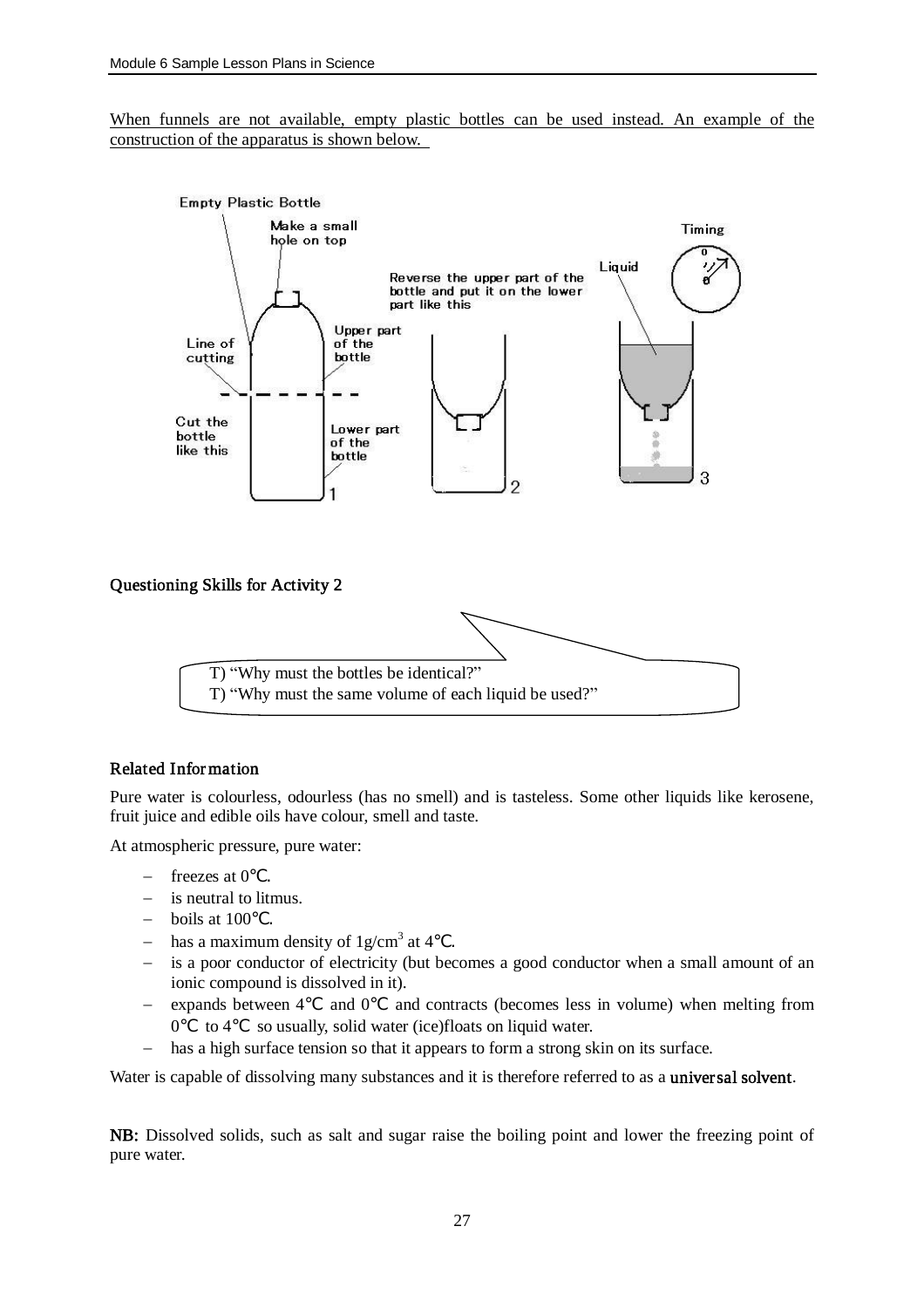## 4. The Use of Chalkboard

Samples of layouts of chalkboard writing are shown below.

## Sample A

| 23rd/June/06<br>Water and other liquids<br>Characteristics of water and other liquids. | Method:<br>Mark each bottle equally. | Obtain two identical plastic bottles and place a funnel on each.                                                                                                                                                  |                                                                                                            |                            | Conclusion                                                           |
|----------------------------------------------------------------------------------------|--------------------------------------|-------------------------------------------------------------------------------------------------------------------------------------------------------------------------------------------------------------------|------------------------------------------------------------------------------------------------------------|----------------------------|----------------------------------------------------------------------|
| Experiment<br>Title: Activity 2 Which liquid pours more easily?                        |                                      | Measure some water and pour it into one of the bottles through the funnel.<br>Time it and check how long it takes to reach the mark.<br>Repeat the activity with the cooking oil.<br>Copy and complete the table: |                                                                                                            | Conclusion/today's summary |                                                                      |
| Aim: To find out which liquid flows faster or more slowly.                             | Observation:                         |                                                                                                                                                                                                                   |                                                                                                            |                            |                                                                      |
| Apparatus: Water, cooking oil, plastic bottles, ruler, marker,<br>stopwatch, funnels.  |                                      |                                                                                                                                                                                                                   | Pure water is colourless, odourless and tasteless.<br>Cooking oil flows more slowly than water<br>Exercise |                            |                                                                      |
|                                                                                        | Liquid                               | How long does it take<br>to reach the mark?                                                                                                                                                                       | Does it flow fast or<br>slowly?                                                                            |                            |                                                                      |
|                                                                                        | Water                                |                                                                                                                                                                                                                   |                                                                                                            |                            | chalkboard into four<br>Divide<br>the                                |
|                                                                                        | Cooking<br>Oil                       |                                                                                                                                                                                                                   |                                                                                                            |                            | sections, showing clear differences in<br>sections of the experiment |
|                                                                                        |                                      |                                                                                                                                                                                                                   |                                                                                                            |                            |                                                                      |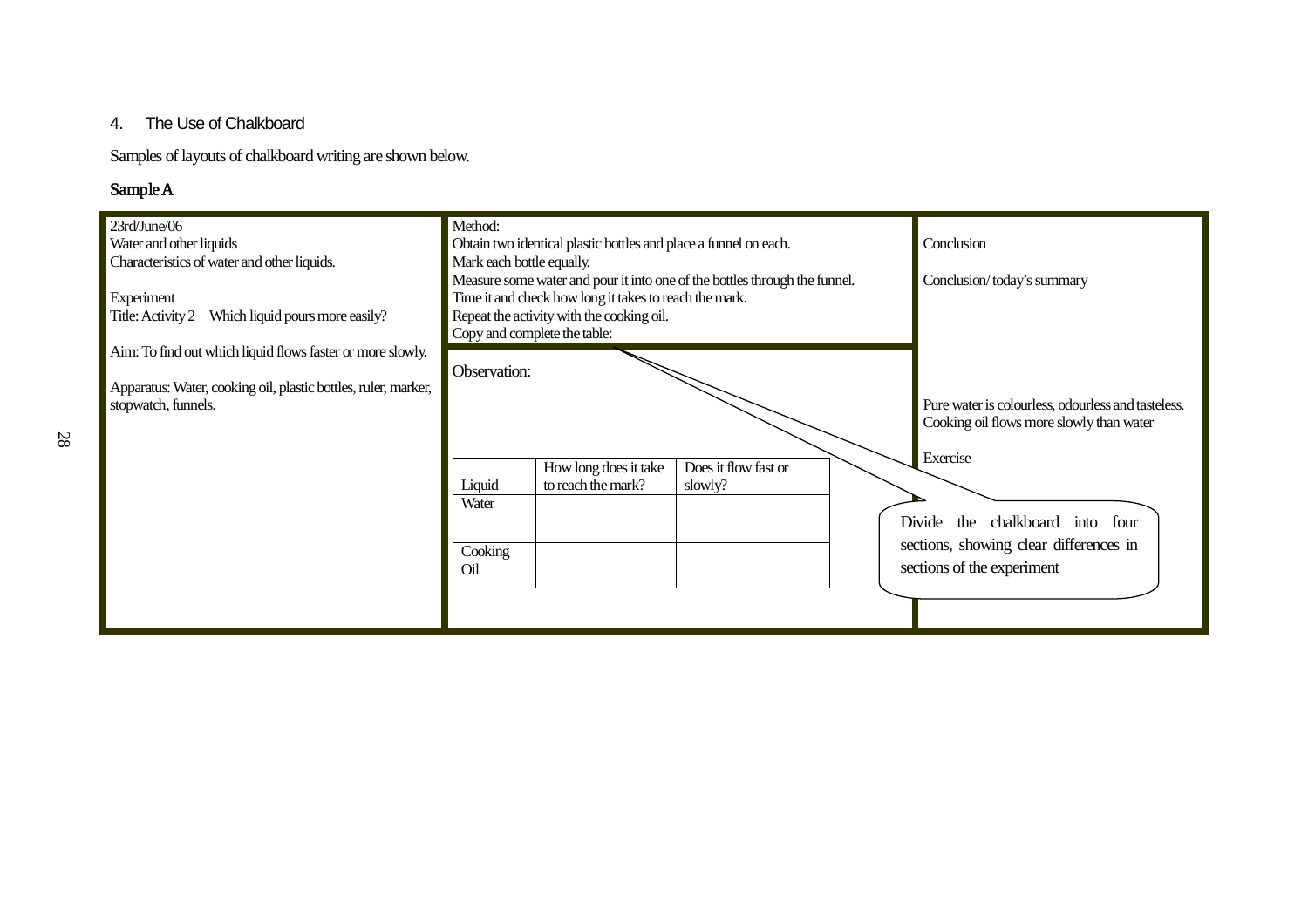## Sample B

| 23 <sup>rd</sup> /June/06<br>Water and other Liquids (->Title)<br>2). Characteristics of water and other liquids<br><b>Activity 1:</b> Comparing some liquids (->Title of activity)<br>Materials: water, kerosene, orange juice, cooking oil, (transparent) |            |           |                | Activity 2: Which liquid pours more easily?<br>(->Title of activity)                                         | Result:<br>Conclusion/today's summary<br>Pure water is colourless, odourless and tasteless.           |                                               |                                   |  |
|-------------------------------------------------------------------------------------------------------------------------------------------------------------------------------------------------------------------------------------------------------------|------------|-----------|----------------|--------------------------------------------------------------------------------------------------------------|-------------------------------------------------------------------------------------------------------|-----------------------------------------------|-----------------------------------|--|
| bottles $\left( -\right)$ ->Resources of the activity)                                                                                                                                                                                                      |            |           |                | Materials: Water, cooking oil, plastic bottles, ruler, marker,<br>stopwatch, funnels.                        | Cooking oil flows more slowly than water                                                              |                                               |                                   |  |
| (->Result of the activity)                                                                                                                                                                                                                                  |            |           |                | Procedure:                                                                                                   | Liquid                                                                                                | How long does it<br>take to reach the<br>mark | Does it flow faster<br>or slowly? |  |
| Water and other liquids are different. They smell differently. Their                                                                                                                                                                                        |            |           |                | Obtain two identical plastic bottles and place a funnel at the<br>mouth of each.                             | Water<br>Cooking Oil                                                                                  |                                               |                                   |  |
| Liquid                                                                                                                                                                                                                                                      | Colour     | Smell     | <b>Texture</b> | Mark each bottle equally.<br>Measure some water and put into one of the bottles through the                  | (Palm oil)                                                                                            |                                               |                                   |  |
| Water                                                                                                                                                                                                                                                       | Colourless | No smell  | Thin           | funnel.<br>Time how long it takes to reach the mark.<br>Repeat the activity with the cooking oil (palm oil). | Conclusion<br>Conclusion/today's summary                                                              |                                               |                                   |  |
| Kerosene                                                                                                                                                                                                                                                    | Colourless | Has smell | Thin           |                                                                                                              | Pure water is colourless, odourless and tasteless.<br>Water flows faster than cooking oil (palm oil). |                                               |                                   |  |
| Orange juice                                                                                                                                                                                                                                                | Orange     | Has smell | Thin           |                                                                                                              |                                                                                                       |                                               |                                   |  |
| Cooking oil                                                                                                                                                                                                                                                 | Has colour | Has smell | <b>Thick</b>   | Exercise                                                                                                     |                                                                                                       |                                               |                                   |  |
| colours are different. Their texture (feel) is different.<br>Some liquids flow more slowly than others.<br>Pure water is colourless, odourless and tasteless.                                                                                               |            |           |                |                                                                                                              |                                                                                                       |                                               |                                   |  |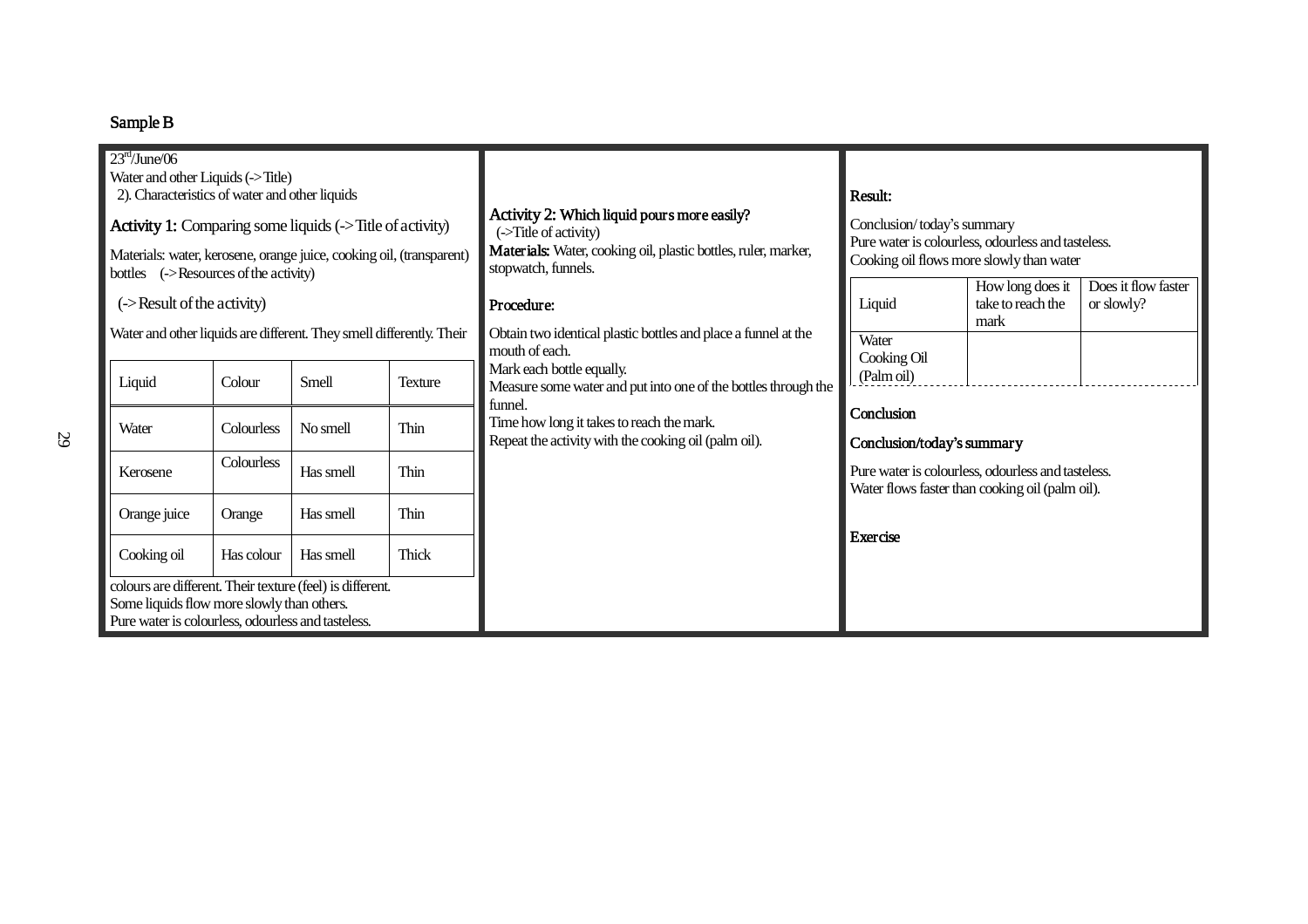## 5. English as a Teaching Tool

(a) The text in this lesson may be quite difficult for the pupils to read with understanding. If this is so, prepare a simplified version to write on the blackboard for the pupils to read and to copy into their exercise books. For example the first page can be re-written as follows:

> Water and other liquids are different. They smell differently. Their colours are different. Their texture (feel) is different. The activities in this lesson show how the liquids are different. You will need some different liquids – kerosene, palmoil and engine oil.

Write the name of each liquid in the first column.

Make a class chart as shown:

| Liquid | Does it have colour? $\parallel$ | Does it have smell? | Does it have taste? | What is the texture?<br>Is it thick or thin? |
|--------|----------------------------------|---------------------|---------------------|----------------------------------------------|
|        |                                  |                     |                     |                                              |

If the pupils' standard of English is good the teacher can introduce the new vocabulary linked to vocabulary the pupils have already learned. For example:

- odourless means no smell
- tasteless means no taste
- identical means the same

(b) A simple definition of the vocabulary "thick" and "thin" is given in the pupils' book as "thick liquids flow or fill more slowly than thin liquids". The teacher will have to discuss this concept with the pupils after they have observed the experiment because they will already be familiar with the use of this vocabulary in the context of thickness and thinness of a book or a slice of bread, for example.

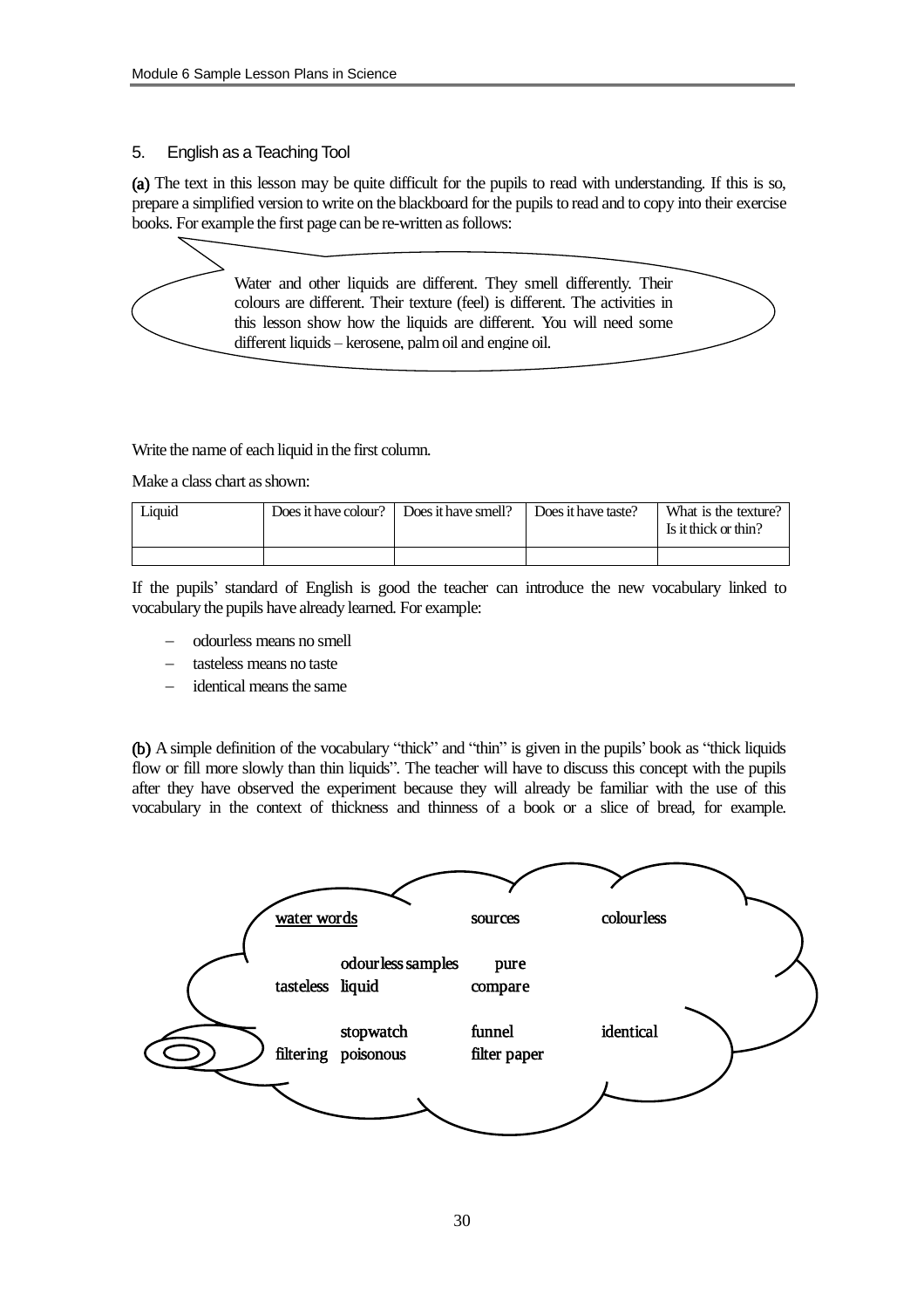# Sample Lesson Plans (TYPE B)

## Lesson 3: Rusting (Primary 6)

1. Lesson plan

2. English as a teaching tool

## Lesson 4: Production of Sound (Primary 6)

1. Lesson plan

2. English as a teaching tool

## Lesson 5: Properties of Air (Primary 4)

1. Lesson plan

2. English as a teaching tool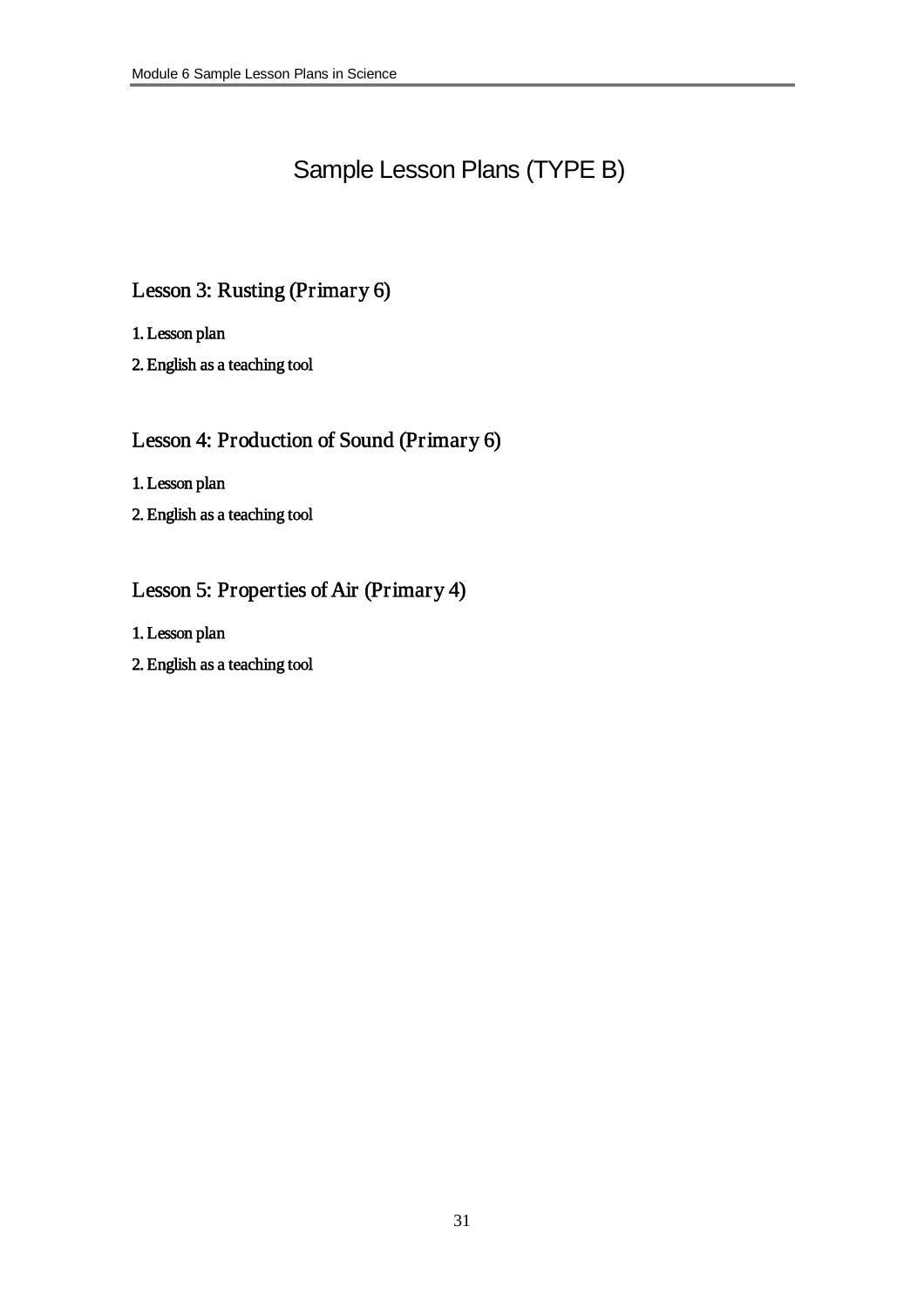Lesson 3: Primary 6 Rusting (Characteristics of Metals and Non-metals)

## 1. Lesson Plan

#### SUBJECT: Science REFERENCES: 1. Primary School Integrated Science Syllabus pg 68-69 CLASS: Primary 6 Details about the Class: Some pupils have done woodwork and they are familiar with rusted nails and new nails

| DAY/DATE/T<br><b>IME/DURATI</b><br><b>ON</b>                     | TOPIC/<br><b>SUB-TOPIC</b>                                                           | OBJECTIVES/R.P.K.                                                                                                                                                                                                                                                             | <b>TEACHING/LEARNING MATERIALS</b><br><b>TEACHER/LEARNER ACTIVITIES</b>                                                                                                                                                                                                                                                                                                                                                                                                                                                                                                                                                                                                                                                                                                                                                          | <b>CORE POINTS</b>                                                                                                                                                                                                                                                                                                                                                                                                                                                                     | <b>EVALUATION/</b><br><b>EXERCISE</b>                                                                                                                                                                                                                                   |
|------------------------------------------------------------------|--------------------------------------------------------------------------------------|-------------------------------------------------------------------------------------------------------------------------------------------------------------------------------------------------------------------------------------------------------------------------------|----------------------------------------------------------------------------------------------------------------------------------------------------------------------------------------------------------------------------------------------------------------------------------------------------------------------------------------------------------------------------------------------------------------------------------------------------------------------------------------------------------------------------------------------------------------------------------------------------------------------------------------------------------------------------------------------------------------------------------------------------------------------------------------------------------------------------------|----------------------------------------------------------------------------------------------------------------------------------------------------------------------------------------------------------------------------------------------------------------------------------------------------------------------------------------------------------------------------------------------------------------------------------------------------------------------------------------|-------------------------------------------------------------------------------------------------------------------------------------------------------------------------------------------------------------------------------------------------------------------------|
| 19/MAY/04<br><b>THURSDA</b><br>Y<br>8:00<br>30<br><b>MINUTES</b> | TOPIC:<br><b>KINDS</b><br>OF<br><b>METALS</b><br><b>SUB-TOPIC:</b><br><b>RUSTING</b> | <b>OBJECTIVES:</b><br>By the end of the lesson, a<br>pupil will be able to:<br>1. mention four examples of<br>objects<br>rusty<br>in<br>the<br>environment,<br>2.describe the process of<br>rusting by an experiment,<br>3. state at least two ways of<br>preventing rusting. | TLMs:<br>Iron nails, steel wool, water, oil, salt, lemon juice or vinegar, jars, rusty<br>nails and rusty steel wool.<br><b>INTRODUCTION:</b><br>Let pupils tell the difference in the colour of new and old roofing<br>sheets.<br><b>ACTIVITY:</b><br>- Pupils observe the clean nails and steel wool and then predict what<br>will happen if these things are left in an open place for about one<br>week.<br>- Pupils examine the old nails and steel wool for any observable<br>changes in colour and texture. Compare them to the clean ones.<br>- Pupils give examples of other materials, which look like the old<br>nails in the environment.<br>- Pupils verify their predictions by finding out what makes iron and<br>steel look old and brownish in colour by performing an experiment<br>using the procedure below. | <b>CORE POINT 1:</b><br>New roofing sheets look silvery and old ones look<br>reddish-brown.<br><b>CORE POINT 2:</b><br>The nails will change colour. The nails and steel<br>wool will become dirty and old.<br>The clean nails have their original colour and<br>texture whilst the old nails and steel wool have<br>changed to a brownish and their surfaces have<br>become rough.<br>Examples of objects are: old vehicles, spoons,<br>some earrings, wires, iron rods coal pots etc | <b>ORAL</b><br><b>QUESTIONS:</b><br>Mention 3<br>examples of metallic<br>objects.<br>What will<br>happen if you leave<br>clean nails outside<br>the classroom for<br>three days?<br>3.<br>State<br>three<br>differences between<br>the rusty nails and<br>the new ones. |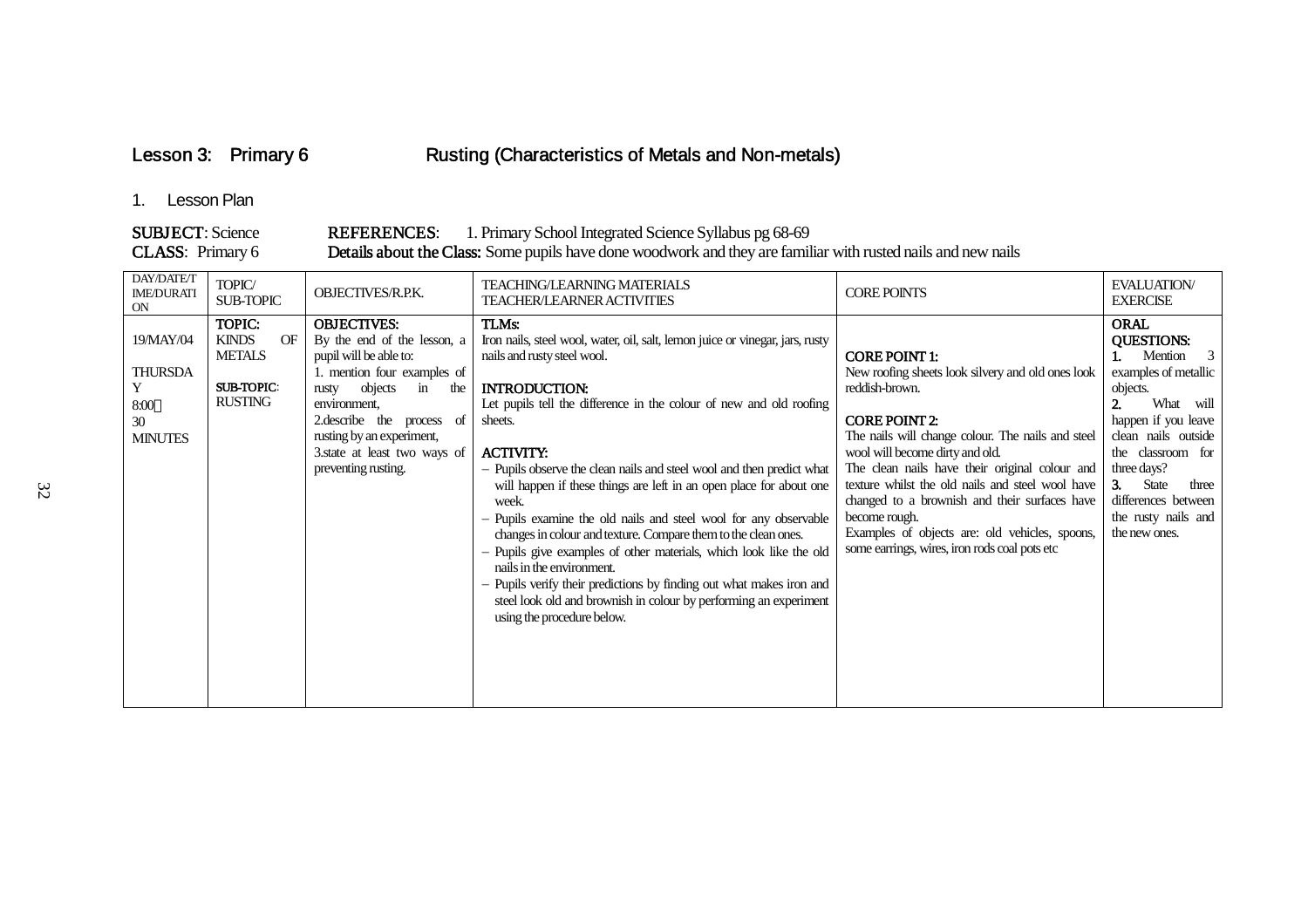## Continued from the previous page.

| DAY/DATE/TIME/<br><b>DURATION</b>                | TOPIC/<br><b>SUB-TOPIC</b> | <b>OBJECTIVES</b><br>/R.RK                                                                   | <b>TEACHING/LEARNING MATERIALS</b><br><b>CORE POINTS</b><br><b>TEACHER/LEARNER ACTIVITIES</b>                                                                                                                                                                                                                                                                                                                                                                                                                                                                                                                                                                                                                                                                                                                                                                                                                                                                                                    | <b>EVALUATION/</b><br><b>EXERCISE</b>                                                      |
|--------------------------------------------------|----------------------------|----------------------------------------------------------------------------------------------|--------------------------------------------------------------------------------------------------------------------------------------------------------------------------------------------------------------------------------------------------------------------------------------------------------------------------------------------------------------------------------------------------------------------------------------------------------------------------------------------------------------------------------------------------------------------------------------------------------------------------------------------------------------------------------------------------------------------------------------------------------------------------------------------------------------------------------------------------------------------------------------------------------------------------------------------------------------------------------------------------|--------------------------------------------------------------------------------------------|
|                                                  |                            | R.P.K.<br>Pupils have seen old<br>roofing sheets that<br>changed<br>have<br>colour to brown. | <b>PROCEDURE:</b><br><b>CORE POINT 3:</b><br>Rusting is a chemical reaction. It<br>Pour the same amount of cooled boiled water, oil, vinegar, salt solution and ordinary<br>1.<br>occurs on surfaces of metals. It<br>water into each of the five jars. Leave one jar dry.<br>normally occurs when air and water act<br>on a metal for example iron and wears<br>Put some new iron nails and some new steel wool into all the six jars.<br>2.<br>it off to produce a reddish-brown<br>Leave the set up for about one week or more.<br>3.<br>coating known as rust.<br>Observe the nails and the steel wool for one week and record any changes in colour.<br>4.<br>Painting and oiling can prevent rusting.<br>Record your observations in a table like the one below.<br>5.<br>Steel wool<br>Iron nail<br>Jar<br>Dry<br>Ordinary water<br>Vinegar/lemon juice<br>Oil<br>Salt solution<br>Cooled boiled water<br>Leave the set-up of the experiment for further discussion after one week.<br>6. | List four examples of<br>objects that are in similar<br>condition like the rusty<br>nails. |
| Observation of the<br>experiment after a<br>week |                            |                                                                                              | After a week:<br>Pupils record the results of their observations in a table.<br>Teacher and pupils discuss the process of rusting using the rusty nails and steel<br>wool as examples.<br>Teacher and pupils discuss two ways of preventing rusting.                                                                                                                                                                                                                                                                                                                                                                                                                                                                                                                                                                                                                                                                                                                                             |                                                                                            |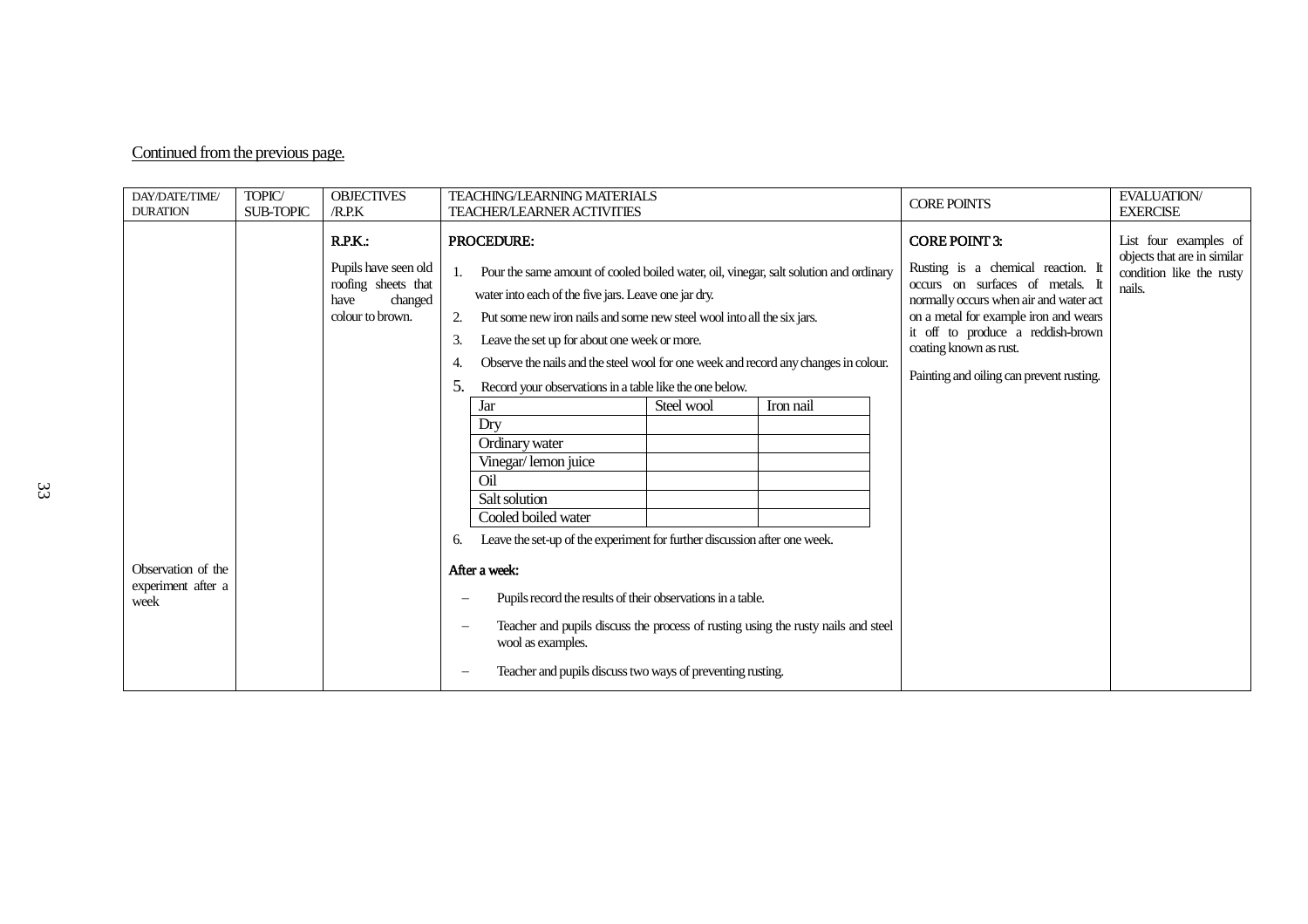## 2. English as a Teaching Tool

(a) At the beginning of the lesson the pupils are asked to predict what will happen to nails and steel wool if they are left in the open. The pupils can work in groups (eg. of  $\overline{4}$ ) to discuss their ideas. Each group can explain their prediction to the class. Then they observe the changes in some old nails and steel wool. The pupils may have difficulty explaining their ideas in English. It is important for the teacher to encourage them and give them confidence to try to use their own words. Some pupils will find it helpful to be prompted or to answer a question, which the teacher provides them with some clues. Also, if the teacher needs to correct the pupil she can do so by repeating the pupil's incorrect sentence in the correct form rather than discouraging the pupil by saying she is wrong. For example:

Ask the pupils to work in groups of 3-4 in which there is a child who is better in English is in each group.

Write some questions based on The Rusty Nail Experiment on the blackboard and ask each group to read out one question.

| Chalkboard                                                                                             |                                                         |                                 |                         |  |
|--------------------------------------------------------------------------------------------------------|---------------------------------------------------------|---------------------------------|-------------------------|--|
| Activity 1                                                                                             |                                                         |                                 |                         |  |
| What is likely to happen to the nails?                                                                 |                                                         | <i>iron</i>                     | rusty                   |  |
| What is likely to happen to the steel wool?                                                            |                                                         | nails                           | red colour              |  |
| Activity 2<br>What did you observe?<br>What happened to the nails?<br>What happened to the steel wool? |                                                         | steel wool<br>machinery<br>roof | air<br>water<br>process |  |
| Have you seen any rusty metal in the village?                                                          |                                                         |                                 |                         |  |
|                                                                                                        |                                                         |                                 |                         |  |
|                                                                                                        | Ask the pupils to think of some words to write on the   |                                 |                         |  |
|                                                                                                        | Chalkboard as a vocabulary list to help them answer the |                                 |                         |  |
|                                                                                                        | questions about the rusty nail experiment.              |                                 |                         |  |
|                                                                                                        |                                                         |                                 |                         |  |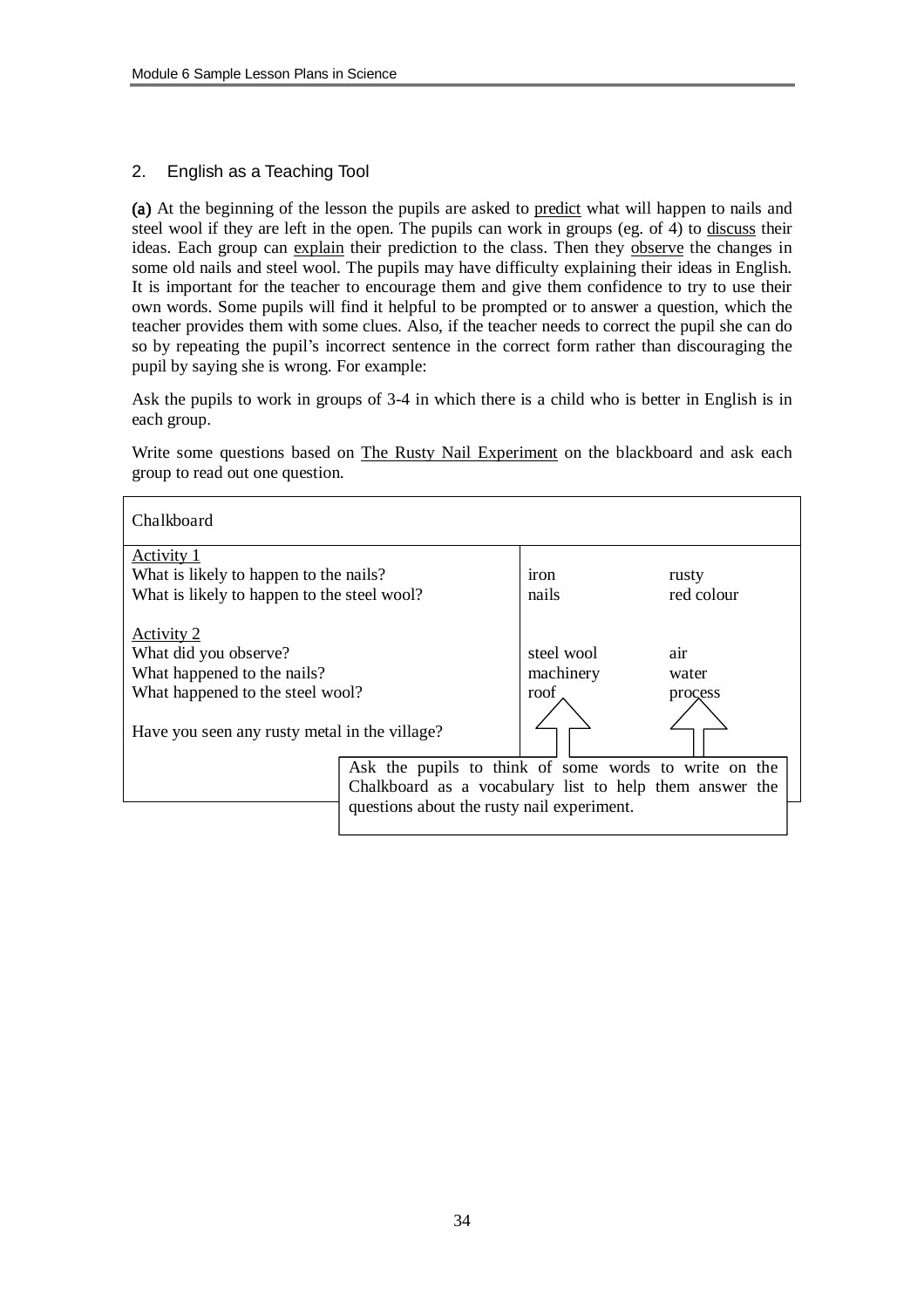(b) You can use a similar method as above to help the pupils complete the tasks in the text book.

| Chalkboard                                            |                                                         |          |            |
|-------------------------------------------------------|---------------------------------------------------------|----------|------------|
| What advice will you give your parents and friends to | paint                                                   | alloy    |            |
| prevent the rusting of iron buckets at home?          |                                                         | painting | coating    |
| How can you prevent rusting?                          |                                                         | air      | iron based |
| Can you use paint, oil or grease to prevent rusting?  |                                                         | water    |            |
| What is an alloy?                                     |                                                         | mixed    |            |
| How can zinc be used to stop rusting?                 |                                                         |          |            |
|                                                       |                                                         |          |            |
|                                                       |                                                         |          |            |
|                                                       |                                                         |          |            |
|                                                       | Ask the pupils to think of some words to write on the   |          |            |
|                                                       | blackboard as a vocabulary list to help them answer the |          |            |
|                                                       | questions about the how to prevent rusting.             |          |            |
|                                                       |                                                         |          |            |

(c) The review questions provide a good opportunity for the teacher and pupils to revise and practise the English vocabulary they have learned. Pupils can complete the exercises orally and can write them in their exercise books.

NOTE FOR TEACHERS: The methodology described for this topic can be modified to correspond with the concepts and vocabulary of many other Science lessons.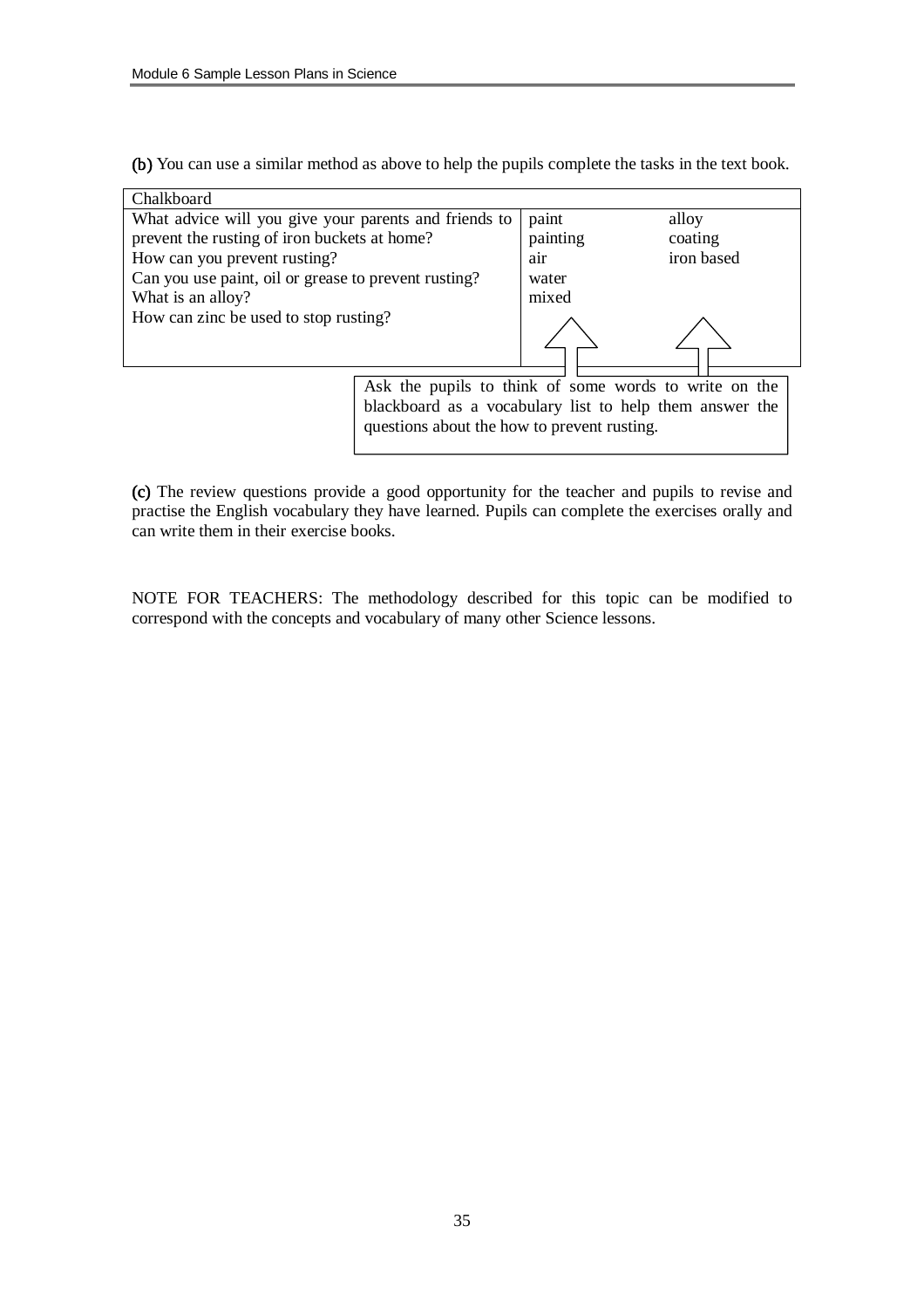## Lesson 4: Primary 6 **Production of Sound (Energy)**

## 1. Lesson Plan

SUBJECT: Integrated Science REFERENCE: 1. Primary School Integrated Science Syllabus pg 63<br>CLASS: Primary 6 DETAILS ABOUT THE CLASS: Although Primary 4 Science ha DETAILS ABOUT THE CLASS: Although Primary 4 Science has already dealt with the fact that sound is produced

when particles vibrate, not many pupils have a good understanding of that.

| <b>DAY/DATE/TIME</b>                                      | TOPIC/                                                                                                | OBJECTIVE (S)/                                                                                                                                                                                                                                                                                                                        | <b>TEACHING/LEARNING MATERIALS</b>                                                                                                                                                                                                                                                                                                                                                                                                                                                                      | <b>CORE POINTS</b>                                                                                                                  | <b>EVALUATION/EXERCISE</b>                                                                                                                                                                                                                                                                           |
|-----------------------------------------------------------|-------------------------------------------------------------------------------------------------------|---------------------------------------------------------------------------------------------------------------------------------------------------------------------------------------------------------------------------------------------------------------------------------------------------------------------------------------|---------------------------------------------------------------------------------------------------------------------------------------------------------------------------------------------------------------------------------------------------------------------------------------------------------------------------------------------------------------------------------------------------------------------------------------------------------------------------------------------------------|-------------------------------------------------------------------------------------------------------------------------------------|------------------------------------------------------------------------------------------------------------------------------------------------------------------------------------------------------------------------------------------------------------------------------------------------------|
| /DURATION                                                 | <b>SUB-TOPIC</b>                                                                                      | R.P.K.                                                                                                                                                                                                                                                                                                                                | <b>TEACHER/LEARNER ACTIVITIES</b>                                                                                                                                                                                                                                                                                                                                                                                                                                                                       |                                                                                                                                     | <b>REMARKS</b>                                                                                                                                                                                                                                                                                       |
| Thursday<br>$26^{\text{TH}}$ OF AUG<br>9:00<br>60 minutes | Section 5<br>Unit 6<br>TOPIC:<br>Production of<br>Sound<br>SUB-<br>TOPIC:<br>Measurement<br>of length | <b>OBJECTIVES:</b><br>By the end of the lesson,<br>the pupil will be able to;<br>demonstrate<br>how<br>sound is produced by<br>vibration.<br>- identify materials that<br>can vibrate,<br>the<br>compare<br>differences in<br>sound<br>produced such as, high<br>pitched sound, low<br>pitched sound, quality of<br>sound, and noise. | T.L.M.s: empty bottles (etc soft drinks), drinking straws, metal<br>spoons<br><b>INTRODUCTION:</b><br>"What kind of music do you like?" "Do you know how musical<br>instruments produce/make sound?" "What we are going to learn<br>about today is how sound is produced."<br><b>ACTIVITY 1:</b><br>Pupils place rulers at the edges of the tables and tap the free end.<br>T) "Can you hear any sound from the rulers?" "What is making the<br>sound? "How do you describe the movement of the ruler?" | <b>CORE POINT 1:</b><br>Rapid movement of an object<br>back and<br>forth is<br>called<br>Vibration<br>vibration.<br>makes<br>sound. | Exe.<br>1. Use the following words to<br>complete<br>the sentences<br>below: soft, loud, instrument,<br>objects,<br>bottles,<br>water,<br>different, vibrating objects.<br>Different<br>a)<br>) sounds.<br>)make(<br>b) Some sounds are (<br>$than ($ , others are $($ ).<br>d) Sound is produced by |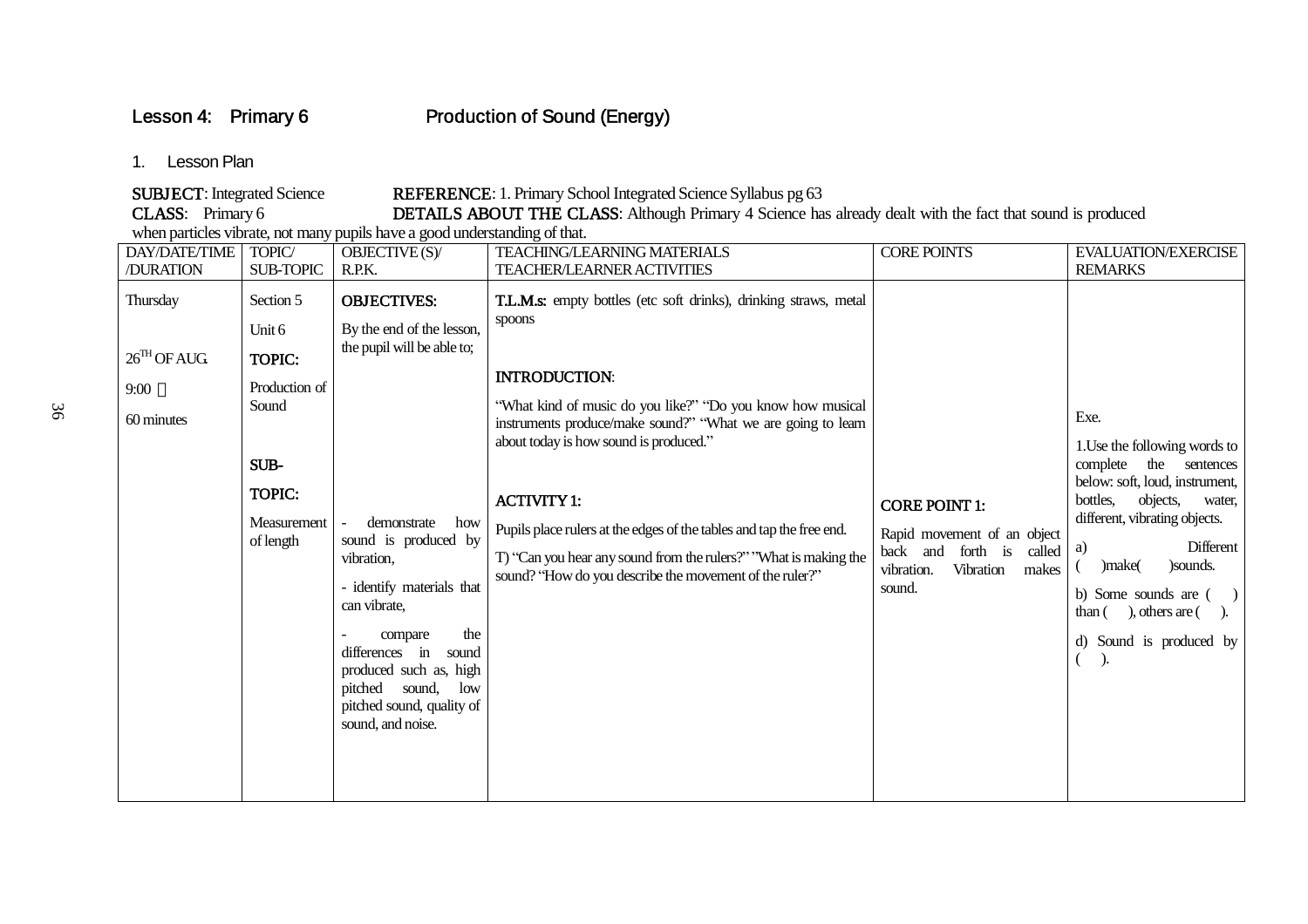| <b>DAY/DATE/TIME</b> | TOPIC/           | OBJECTIVE (S)/                                                                                                                                                                                     | <b>TEACHING/LEARNING MATERIALS</b>                                                                                                                                                                                                                                                                                                                                                                                                                                                                                                                                                                                                                                                                                  | <b>CORE POINTS</b>                                                                                                                                                                                                                                                                             | EVALUATION/EXERCISE                                                      |
|----------------------|------------------|----------------------------------------------------------------------------------------------------------------------------------------------------------------------------------------------------|---------------------------------------------------------------------------------------------------------------------------------------------------------------------------------------------------------------------------------------------------------------------------------------------------------------------------------------------------------------------------------------------------------------------------------------------------------------------------------------------------------------------------------------------------------------------------------------------------------------------------------------------------------------------------------------------------------------------|------------------------------------------------------------------------------------------------------------------------------------------------------------------------------------------------------------------------------------------------------------------------------------------------|--------------------------------------------------------------------------|
| /DURATION            | <b>SUB-TOPIC</b> | R.P.K.                                                                                                                                                                                             | <b>TEACHER/LEARNER ACTIVITIES</b>                                                                                                                                                                                                                                                                                                                                                                                                                                                                                                                                                                                                                                                                                   |                                                                                                                                                                                                                                                                                                | <b>REMARKS</b>                                                           |
|                      |                  | <b>R.P.K:</b><br>Sound is produced when<br>particles of matter<br>vibrate. The degree of<br>sound depends on the<br>strength with which the<br>matter is caused to<br>vibrate. (From Primary<br>4) | <b>ACTIVITY 2:</b><br>The use of bottle/can as musical instruments.<br>Put different amounts of water in empty bottles/cans.<br>Part 1: Hit each bottle/can with a metal spoon and listen carefully<br>to the sound each bottle makes.<br>Part 2: Put a straw near the mouth of the bottles or cans, blow<br>some air into the can through the straw, and adjust the position of<br>the straw so that it makes sound.<br>can<br>straw<br>water<br>Pitch of the<br>Pitch of the<br>Amount of<br>sound made<br>sound made<br>water in the<br>by blowing<br>bottle<br>by hitting<br>High/Low<br>High/Low<br>Large<br>Small<br>High/Low<br>High/Low<br>T)" Which bottle makes high pitched sound by hitting (blowing)?" | <b>CORE POINT 2:</b><br>When the amounts of water in<br>the bottles/cans are not the<br>same, the pitch of the sound<br>produced is different, too.<br>The smaller the amount of<br>water, the lower the pitch<br>becomes. The larger the amount<br>of water, the higher the pitch<br>becomes. | 3. How do you make high<br>pitch sound using empty<br>bottles and water? |
|                      |                  |                                                                                                                                                                                                    | Teacher tells pupils to fill in the table.<br><b>CLOSURE:</b><br>The teacher lists up the core points of the lesson on the board                                                                                                                                                                                                                                                                                                                                                                                                                                                                                                                                                                                    |                                                                                                                                                                                                                                                                                                |                                                                          |
|                      |                  |                                                                                                                                                                                                    | through a short Q and A.                                                                                                                                                                                                                                                                                                                                                                                                                                                                                                                                                                                                                                                                                            |                                                                                                                                                                                                                                                                                                |                                                                          |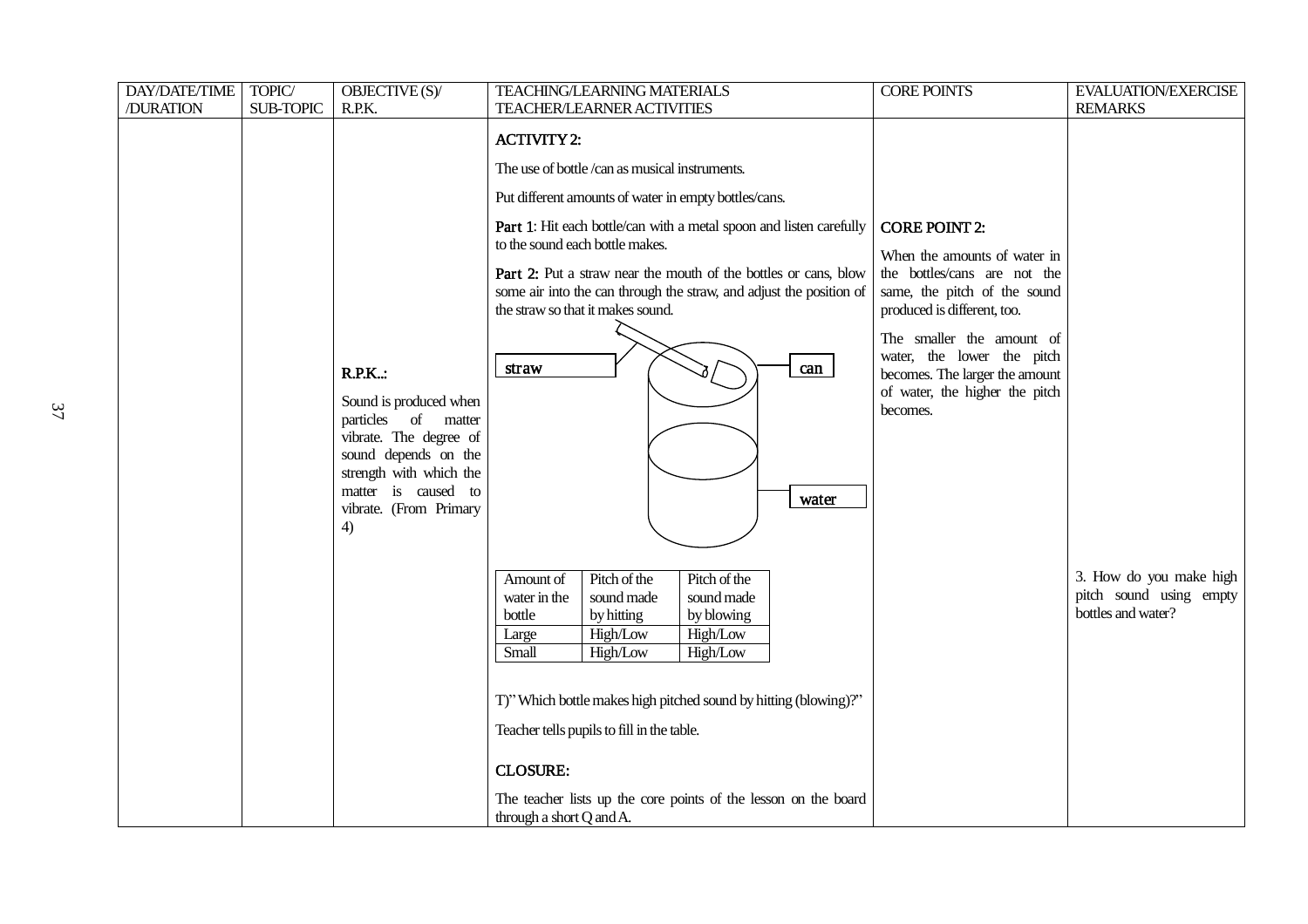### 2. English as a Teaching Tool

(a) This lesson gives the pupils the practical experience of hearing sounds of different kinds and learning how the sounds are made. After completing the sound experiments the teacher completes a table of the results on the blackboard. The teacher should follow the steps below to make best use of the blackboard as a teaching and learning resource. This will also help the pupils to understand how to complete a table of results.

- 1. Tell the pupils, 'we are going to make a table of the results of the experiment'.
- 2. Give the table a title: Production of Sound Experiment.
- 3. Draw the table and write the heading in the first column: Amount of water in the bottle.
- 4. Hold up the bottle that made the highest pitch sound and the bottle that made the lowest pitch sound. Ask the pupils to describe how much water was in the two different bottles.

Write "more water" and "less water" in the first column.

- 5. Write the headings in the second and third columns, reminding the pupils that these were the different ways they made sound from the bottles.
- 6. Explain to the pupils that they are going to complete the other spaces in the table.
- 7. Point to the first empty space and ask the pupils to say which result we put there.
- 8. The answer is "The pitch of the sound made by hitting the bottle that contained more water."

| Answer: The pitch of the sound made        |                         | here. | Point to the first empty space and ask<br>the pupils to say which result we put |
|--------------------------------------------|-------------------------|-------|---------------------------------------------------------------------------------|
| by hitting the bottle that has more water. |                         |       |                                                                                 |
|                                            |                         |       |                                                                                 |
| Production of Sound Experiment             |                         |       |                                                                                 |
| Amount of water                            | Pitch of the sound made |       | Pitch of the sound made                                                         |
| in each bottle                             | by hitting the bottle   |       | by blowing                                                                      |
| More water                                 |                         |       | High / Low                                                                      |
| Less water                                 | High / Low              |       | High / Low                                                                      |
|                                            |                         |       |                                                                                 |

- 9. Ask the pupils to listen again to the sound made by each bottle and say whether the pitch of the sound made by hitting the bottle that has more water is high or low
- 10. Repeat points 7 and 8 for each of the other spaces to complete the table.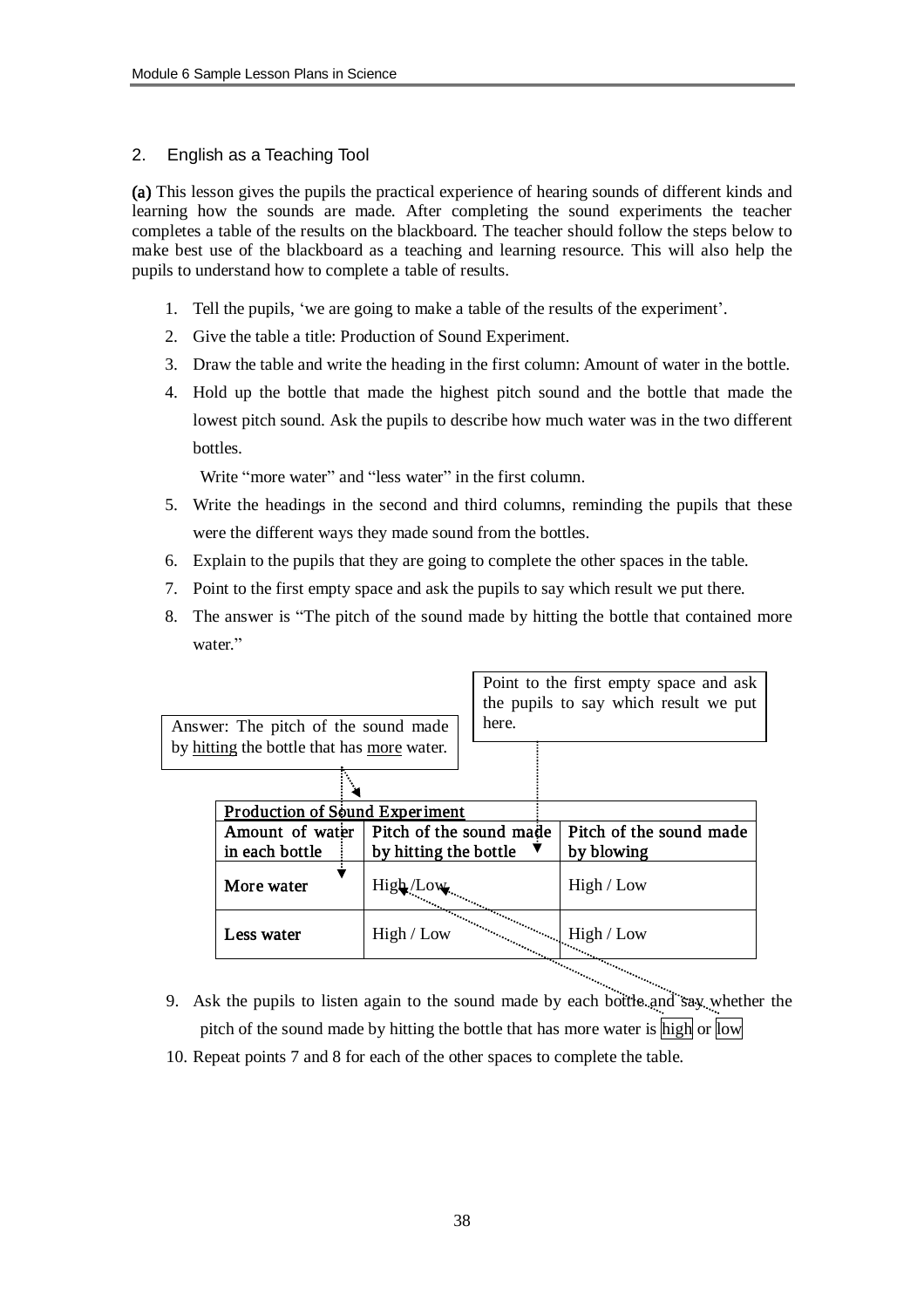Lesson 5: Primary 4 Properties of Air

1. Lesson Plan

.

SUBJECT: Integrated Science REFERENCES: 1. Primary School Integrated Science Syllabus pg 12<br>CLASS: Primary 4 DETAILS ABOUT THE CLASS: (Example) Almost all pupils have DETAILS ABOUT THE CLASS: (Example) Almost all pupils have used coal pots for cooking and know how to make

the fire hotter although many of them do not know the reasons.

| DAY/DATE/TIME/<br><b>DURATION</b>                       | TOPIC/<br><b>SUB-TOPIC</b>                                        | <b>R.P.K/OBJECTIVES</b>                                                                                                                                                                                                                                                                          | <b>TEACHING/LEARNING MATERIALS</b><br>TEACHER/LEARNER ACTIVITIES                                                                                                                                                                                                                                                                                                                                                                                                                                                                                                                                                                                                                                                                                                                                                                                                                                                                                                                                                                                                                                                                                                                                                         | <b>CORE POINTS</b>                            | <b>EVALUATION/</b><br><b>EXERCISE</b>                                                         |
|---------------------------------------------------------|-------------------------------------------------------------------|--------------------------------------------------------------------------------------------------------------------------------------------------------------------------------------------------------------------------------------------------------------------------------------------------|--------------------------------------------------------------------------------------------------------------------------------------------------------------------------------------------------------------------------------------------------------------------------------------------------------------------------------------------------------------------------------------------------------------------------------------------------------------------------------------------------------------------------------------------------------------------------------------------------------------------------------------------------------------------------------------------------------------------------------------------------------------------------------------------------------------------------------------------------------------------------------------------------------------------------------------------------------------------------------------------------------------------------------------------------------------------------------------------------------------------------------------------------------------------------------------------------------------------------|-----------------------------------------------|-----------------------------------------------------------------------------------------------|
| <b>THURSDAY</b><br>$3rd$ of May<br>11:00<br><b>MINS</b> | <b>TOPIC:</b><br>Air<br><b>SUB-TOPIC:</b><br>Properties of<br>air | <b>OBJECTIVES:</b><br>By the end of the<br>lesson, a pupil will<br>be able to:<br>air<br>Show<br>how<br>supports burning.<br>R.P.K.:<br>Air is around us but<br>cannot be seen. It<br>occupies space and<br>has weight.<br>Air can hold things<br>up.<br>Air causes leaves on<br>plants to move. | TLMs:<br>A fan, a coal pot, charcoal, small and short candles, transparent covers (cut plastic<br>bottles etc.)<br><b>INTRODUCTION:</b><br>The teacher starts the lesson with questions that relate the topic to real life. For<br>example, "When you want to cook fast using a coal pot, what would you do to<br>make the fire hotter?"<br><b>Transplant cover</b><br>(cut plastic bottle<br><b>ACTIVITY 1:</b><br>can be used)<br>Flame should be<br>The teacher shows a burning candle to the<br>small and distant<br>from the top.<br>pupils.<br>The teacher asks how they can keep the<br>candle burning and also how they can<br>stop it from burning.<br>In order to present the fact that air<br>supports burning, the teacher limits the<br>flow of air for burning a candle by putting<br>a transparent cover over a burning candle.<br>The teacher can ask the following questions:<br>"What would happen to the candle when we cover it?", "Why did the burning"<br>candle go off?"<br>Safety: This activity should be a teacher's demonstration, not pupils' hands-on<br>activity. The plastic bottle can get dangerously hot and melt when the flame is too<br>high or too close to the top of the bottle. | <b>CORE POINT 1:</b><br>Air supports burning. | <b>EXERCISE:</b><br>Fill in the gaps below<br>with the right words.<br>Air<br>Q1.<br>supports |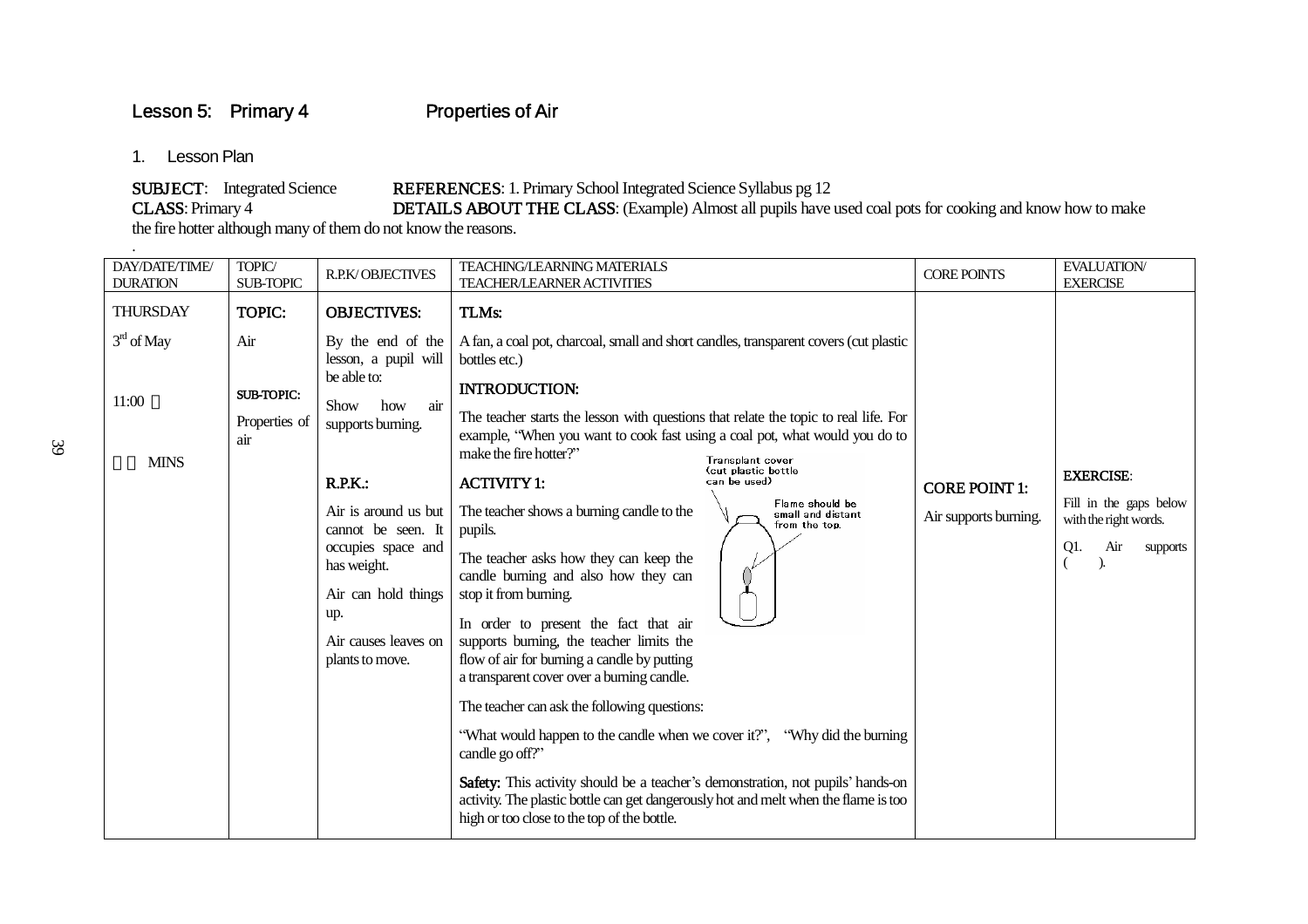## Continued from the previous page.

| DAY/DATE/TIM<br><b>E/DURATION</b> | TOPIC/<br><b>SUB-TOPIC</b>                                        | <b>R.P.K/OBJECTIVES</b>                                                                                                                                                                                                                                                                         | <b>TEACHING/LEARNING MATERIALS</b><br><b>TEACHER/LEARNER ACTIVITIES</b>                                                                                                                                                                                                                                                                                                                                                                                                                                                                                                                                                                                                                                                                                                                                                                                                                                                                                                                                                                                                                                                                                                                                                                                                                                                                                                                                                                                         | <b>CORE POINTS</b>                                                                                                                                                                                               | <b>EVALUATION/</b><br><b>EXERCISE</b>                                                                                                                                                                                                                |
|-----------------------------------|-------------------------------------------------------------------|-------------------------------------------------------------------------------------------------------------------------------------------------------------------------------------------------------------------------------------------------------------------------------------------------|-----------------------------------------------------------------------------------------------------------------------------------------------------------------------------------------------------------------------------------------------------------------------------------------------------------------------------------------------------------------------------------------------------------------------------------------------------------------------------------------------------------------------------------------------------------------------------------------------------------------------------------------------------------------------------------------------------------------------------------------------------------------------------------------------------------------------------------------------------------------------------------------------------------------------------------------------------------------------------------------------------------------------------------------------------------------------------------------------------------------------------------------------------------------------------------------------------------------------------------------------------------------------------------------------------------------------------------------------------------------------------------------------------------------------------------------------------------------|------------------------------------------------------------------------------------------------------------------------------------------------------------------------------------------------------------------|------------------------------------------------------------------------------------------------------------------------------------------------------------------------------------------------------------------------------------------------------|
|                                   | <b>TOPIC:</b><br>Air<br><b>SUB-TOPIC:</b><br>Properties of<br>air | <b>OBJECTIVES:</b><br>By the end of the<br>lesson, a pupil will<br>be able to:<br>air<br>Show<br>how<br>supports burning.<br>R.P.K.<br>Air is around us but<br>cannot be seen. It<br>occupies space and<br>has weight.<br>Air can hold things<br>up.<br>Air causes leaves on<br>plants to move. | <b>ACTIVITY 2:</b><br>As shown in the figure below, the teacher puts a transparent cover with holes<br>Holes that<br>Cap<br>allow air-flow<br>After the pupils observe that the candle continues<br>burning, the teacher can ask the following<br>questions. Note: the questions and their sequence<br>must be carefully organised so that the pupils can<br>find out the core point for Activity 2 by themselves.<br>Examples of questions are below.<br>"What made the candle continue burning?"<br>(Possible answers: air, holes, air-flow, etc)<br>"Why do we need holes to let the candle keep<br>burning?" (Possible answers: getting air, air-flow,<br>getting rid of air, etc)<br>Alternatively, before conducting the experiment,<br>the teacher can ask the pupils what would happen to the burning candle, leading<br>pupils to make an assumption or hypothesis.<br><b>ACTIVITIY 3:</b><br>The teacher demonstrates fanning a coal pot to make the fire hotter. This can be<br>done outside the classroom, considering safety. The pupils should be encouraged<br>to compare the results of Activities 2 and 3, focusing on the supply of air.<br><b>SUMMARY:</b><br>The teacher lists up the core points of the lesson on the board through a short Q<br>and A. The teacher leads a discussion with the pupils with the aim of making<br>them discover that the core points they learnt in the lesson are very relevant to<br>their everyday life. | <b>CORE POINT 2:</b><br>Supply of air or<br>air-flow is needed for<br>continuous burning.<br>Fanning fire increases<br>the supply of air.<br>Increased supply of<br>air makes the fire<br>brighter and stronger. | <b>EXERCISE:</b><br>Q2. Supply of (<br>$\rightarrow$<br>is needed for a candle<br>to keep burning.<br>Q3. How would you<br>make the flame of a<br>coal pot stronger?<br>Q4. Explain why fire<br>brighter/hotter<br>is.<br>when we fan a coal<br>pot. |